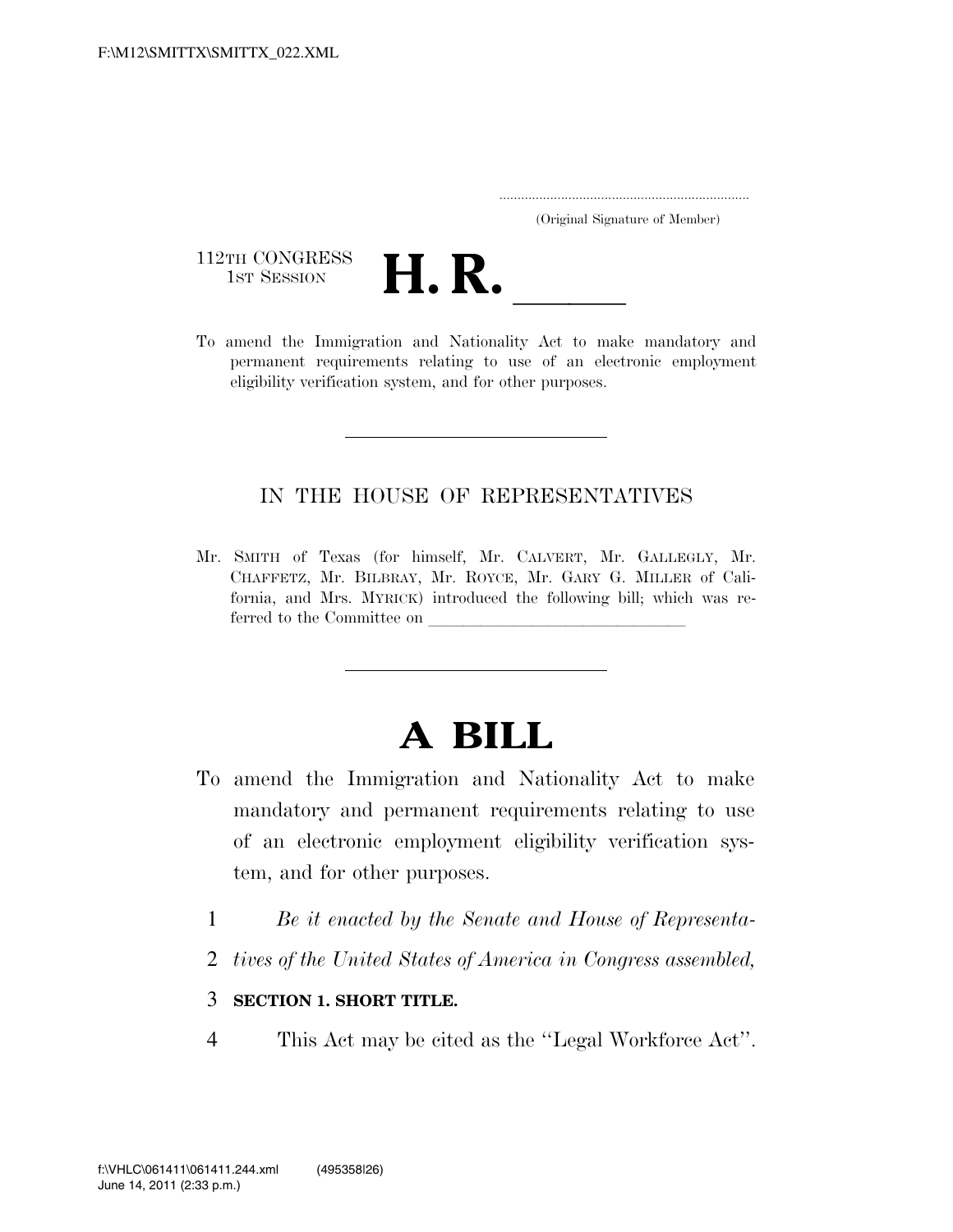| $\mathbf{1}$   | SEC. 2. EMPLOYMENT ELIGIBILITY VERIFICATION PROC-                 |
|----------------|-------------------------------------------------------------------|
| $\overline{2}$ | ESS.                                                              |
| 3              | Section 274A(b) of the Immigration and Nationality                |
| $\overline{4}$ | Act $(8 \text{ U.S.C. } 1324a(b))$ is amended to read as follows: |
| 5              | "(b) EMPLOYMENT ELIGIBILITY VERIFICATION                          |
| 6              | PROCESS.-                                                         |
| 7              | "(1) NEW HIRES, RECRUITMENT, AND REFER-                           |
| 8              | RAL.—The requirements referred to in paragraphs                   |
| 9              | $(1)(B)$ and $(3)$ of subsection (a) are, in the case of          |
| 10             | a person or other entity hiring, recruiting, or refer-            |
| 11             | ring an individual for employment in the United                   |
| 12             | States, the following:                                            |
| 13             | "(A) ATTESTATION AFTER EXAMINATION                                |
| 14             | OF DOCUMENTATION.-                                                |
| 15             | "(i) ATTESTATION.—During<br>the                                   |
| 16             | verification period (as defined in subpara-                       |
| 17             | graph $(F)$ ), the person or entity shall at-                     |
| 18             | test, under penalty of perjury and on a                           |
| 19             | form, including electronic and telephonic                         |
| 20             | formats, designated or established by the                         |
| 21             | Secretary by regulation not later than 6                          |
| 22             | months after the date of the enactment of                         |
| 23             | the Legal Workforce Act, that it has                              |
| 24             | verified that the individual is not an unau-                      |
| 25             | thorized alien by-                                                |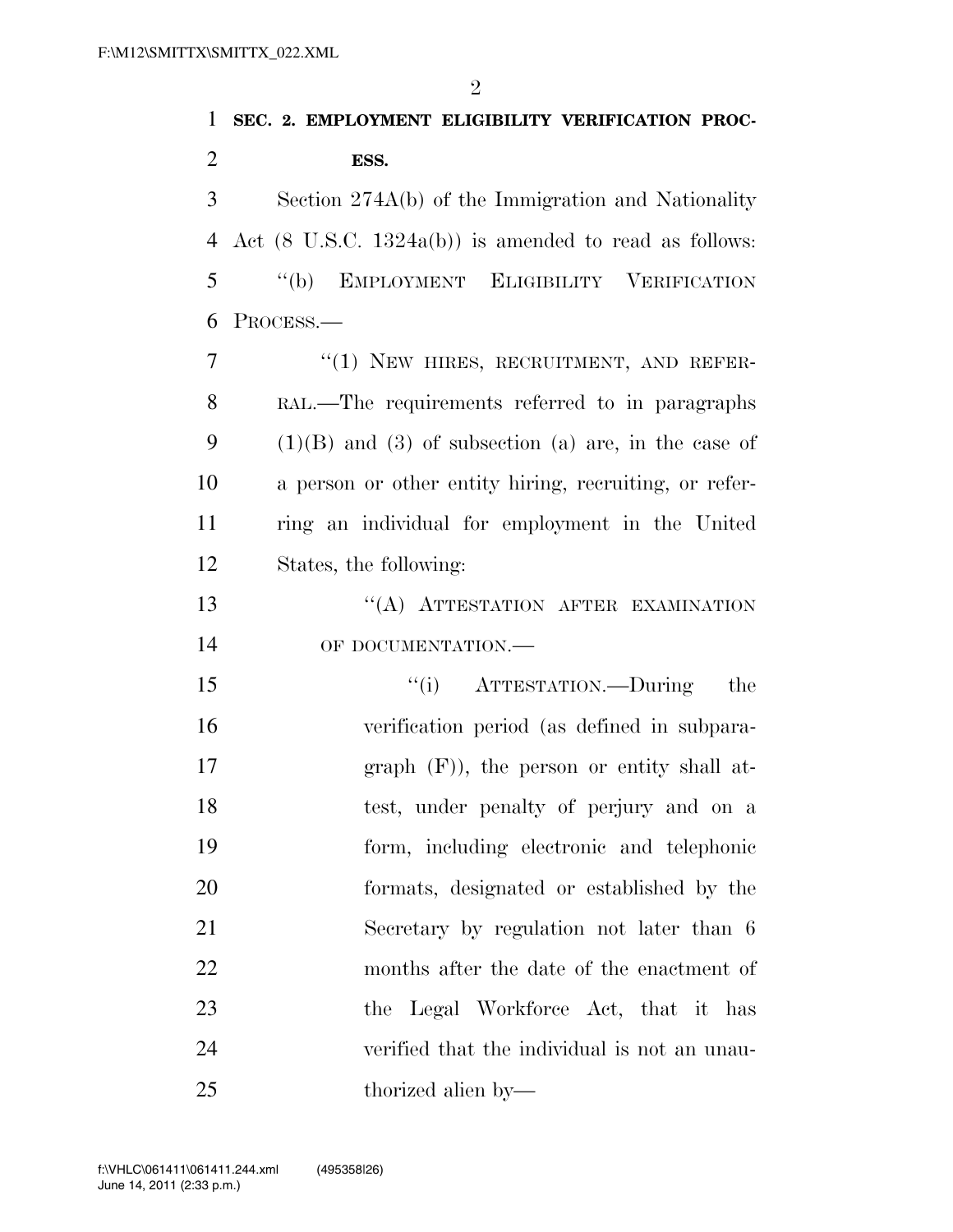| $\mathbf{1}$   | $\lq\lq$ (I) obtaining from the indi-       |
|----------------|---------------------------------------------|
| $\overline{2}$ | vidual the individual's social security     |
| 3              | account number and recording the            |
| $\overline{4}$ | number on the form (if the individual       |
| 5              | claims to have been issued such a           |
| 6              | number), and, if the individual does        |
| $\overline{7}$ | not attest to United States citizenship     |
| 8              | under subparagraph (B), obtaining           |
| 9              | such identification or authorization        |
| 10             | number established by the Depart-           |
| 11             | ment of Homeland Security for the           |
| 12             | alien as the Secretary of Homeland          |
| 13             | Security may specify, and recording         |
| 14             | such number on the form; and                |
| 15             | $\lq\lq$ (II) examining—                    |
| 16             | "(aa) a document described                  |
| 17             | in clause (ii); or                          |
| 18             | "(bb) a document described                  |
| 19             | in clause (iii) and a document de-          |
| 20             | scribed in clause (iv).                     |
| 21             | DOCUMENTS EVIDENCING<br>``(ii)<br>EM-       |
| 22             | PLOYMENT AUTHORIZATION AND ESTAB-           |
| 23             | IDENTITY.—A document<br>$de-$<br>LISHING    |
| 24             | scribed in this subparagraph is an individ- |
| 25             | $ual's$ —                                   |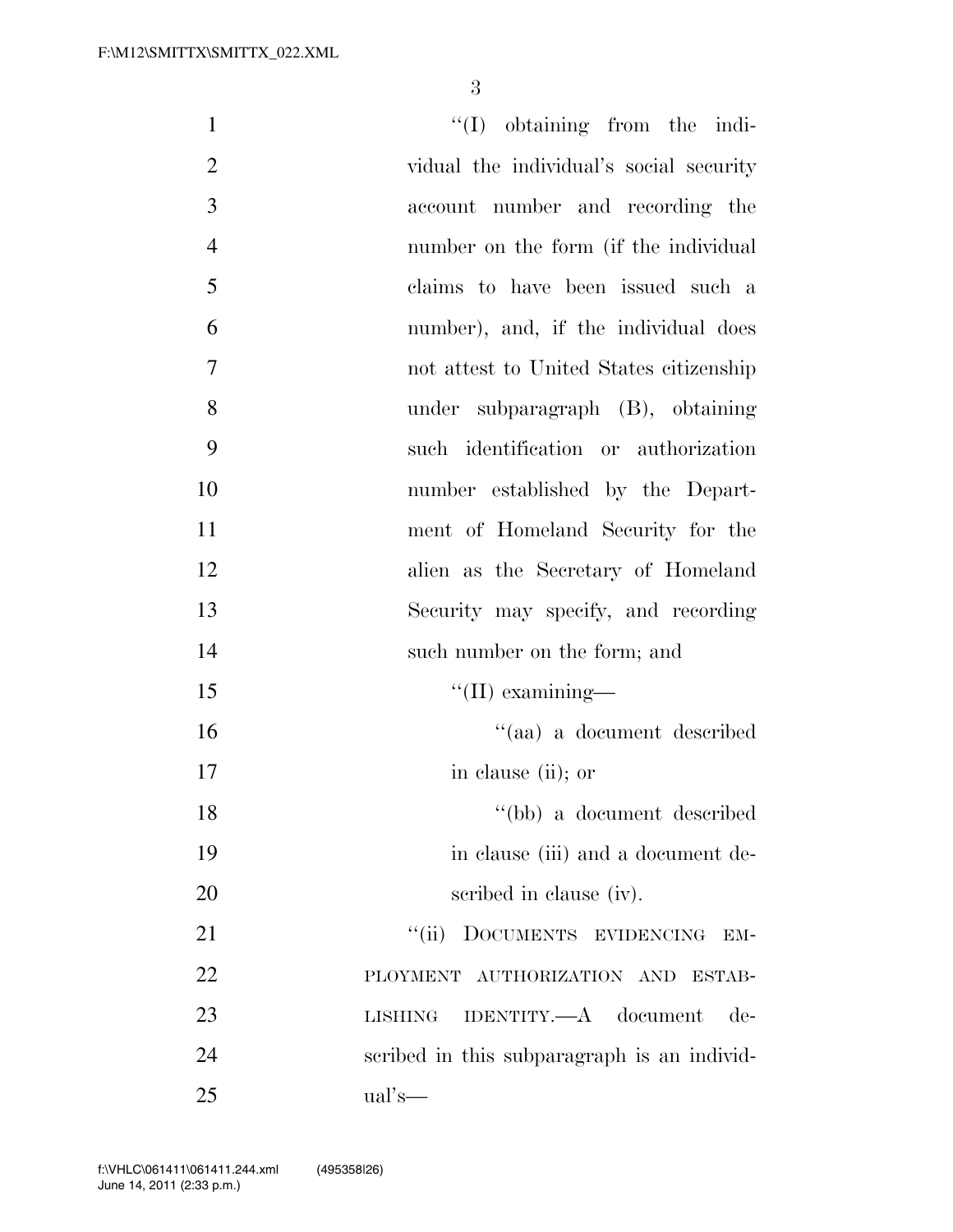| $\mathbf{1}$   | "(I) unexpired United States                 |
|----------------|----------------------------------------------|
| $\overline{2}$ | passport or passport card;                   |
| $\mathfrak{Z}$ | "(II) unexpired permanent resi-              |
| $\overline{4}$ | dent card that contains a photograph;        |
| 5              | "(III) unexpired employment au-              |
| 6              | thorization card that contains a pho-        |
| $\overline{7}$ | tograph;                                     |
| 8              | $\lq\lq (IV)$ in the case of a<br>non-       |
| 9              | immigrant alien authorized to work           |
| 10             | for a specific employer incident to sta-     |
| 11             | tus, a foreign passport with Form I-         |
| 12             | 94 or Form I-94A bearing the same            |
| 13             | name as the passport and containing          |
| 14             | endorsement of the alien's non-<br><b>as</b> |
| 15             | immigrant status, as long as the pe-         |
| 16             | riod of endorsement has not yet ex-          |
| 17             | pired and the proposed employment is         |
| 18             | not in conflict with any restrictions or     |
| 19             | limitations identified on the form;          |
| 20             | $\lq\lq(V)$ passport from the Fed-           |
| 21             | erated States of Micronesia (FSM) or         |
| 22             | the Republic of the Marshall Islands         |
| 23             | $(RMI)$ with Form I-94 or Form I-94A         |
| 24             | indicating nonimmigrant admission            |
| 25             | under the Compact of Free Associa-           |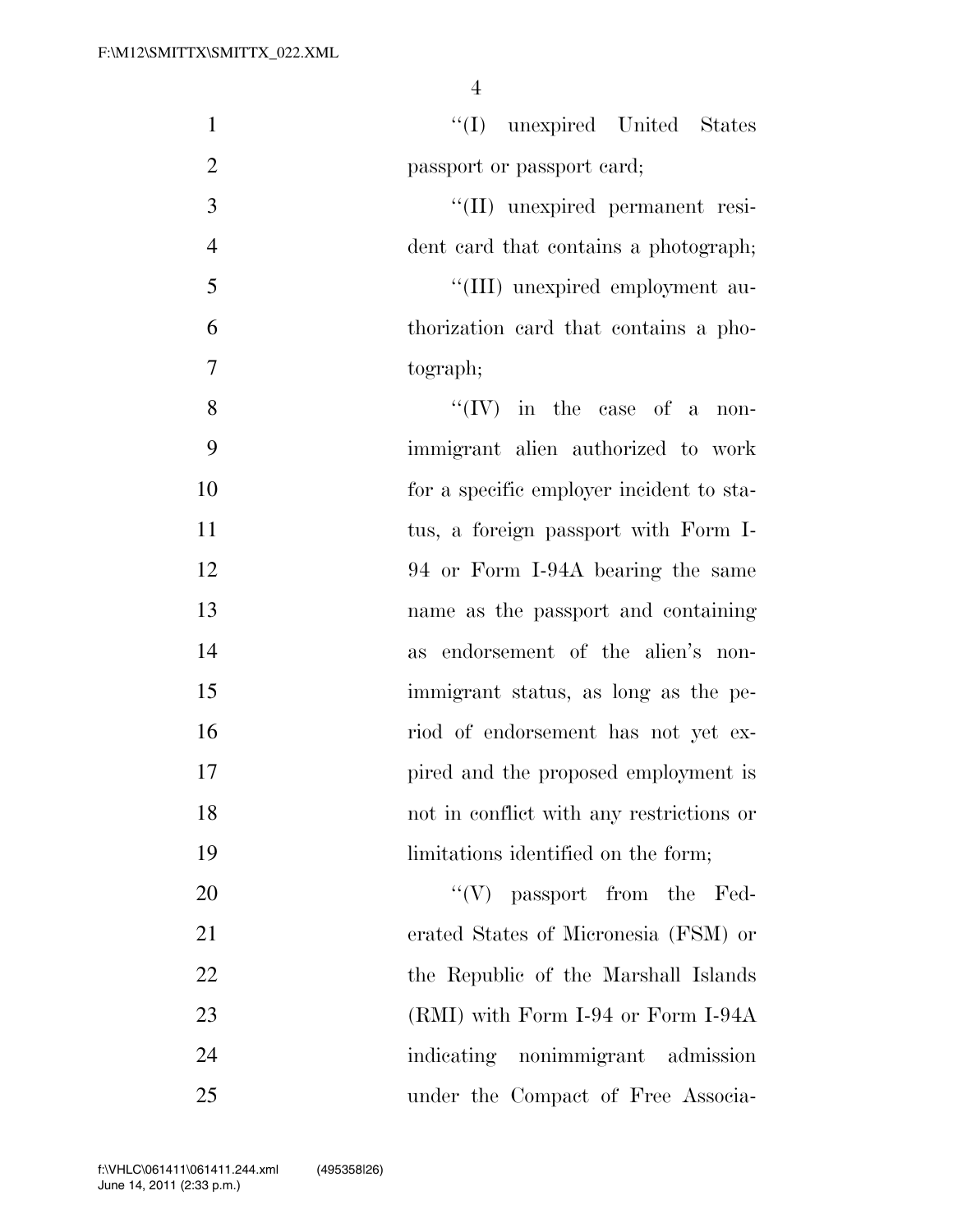| $\mathbf{1}$   | tion Between the United Sates and          |
|----------------|--------------------------------------------|
| $\overline{2}$ | the FSM or RMI; or                         |
| 3              | "(VI) other document designated            |
| $\overline{4}$ | by the Secretary of Homeland Secu-         |
| 5              | rity, if the document—                     |
| 6              | "(aa) contains a photograph                |
| 7              | of the individual and biometric            |
| 8              | identification data from the indi-         |
| 9              | vidual and such other personal             |
| 10             | identifying information relating           |
| 11             | to the individual as the Secretary         |
| 12             | of Homeland Security finds, by             |
| 13             | regulation, sufficient for purposes        |
| 14             | of this clause;                            |
| 15             | "(bb) is evidence of author-               |
| 16             | ization of employment in the               |
| 17             | United States, and                         |
| 18             | "(cc) contains security fea-               |
| 19             | tures to make it resistant to tam-         |
| 20             | pering, counterfeiting, and fraud-         |
| 21             | ulent use.                                 |
| 22             | ``(iii)<br>DOCUMENTS EVIDENCING<br>EM-     |
| 23             | PLOYMENT AUTHORIZATION.—A document         |
| 24             | described in this subparagraph is an indi- |
| 25             | vidual's social security account number    |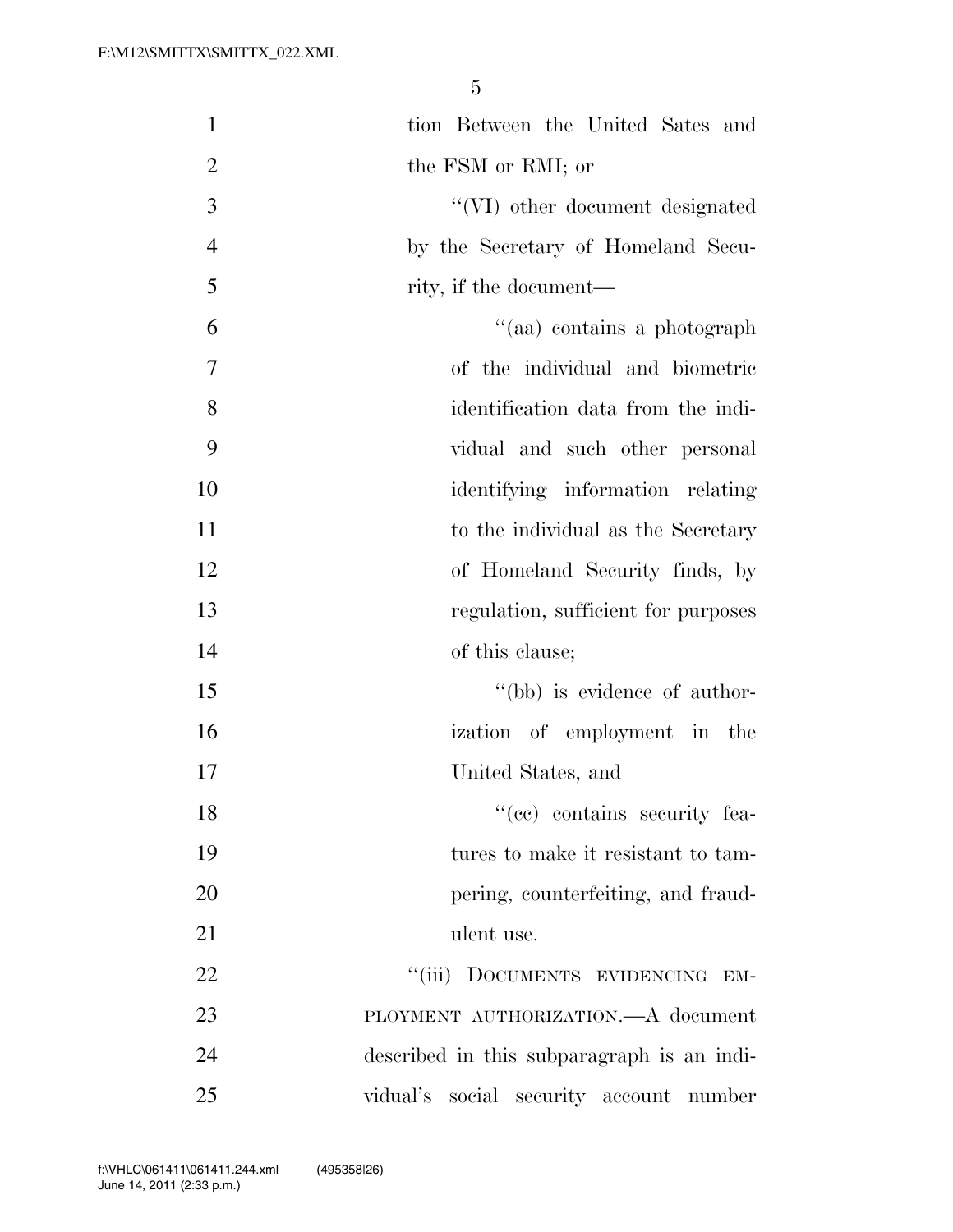| $\mathbf{1}$   | card (other than such a card which speci-  |
|----------------|--------------------------------------------|
| $\overline{2}$ | fies on the face that the issuance of the  |
| 3              | card does not authorize employment in the  |
| $\overline{4}$ | United States).                            |
| 5              | "(iv) DOCUMENTS ESTABLISHING               |
| 6              | IDENTITY OF INDIVIDUAL.—A document         |
| 7              | described in this subparagraph is—         |
| 8              | "(I) an individual's unexpired             |
| 9              | State issued driver's license or identi-   |
| 10             | fication card if it contains a photo-      |
| 11             | graph and information such as name,        |
| 12             | date of birth, gender, height, eye         |
| 13             | color, and address;                        |
| 14             | "(II) an individual's unexpired            |
| 15             | U.S. military identification card;         |
| 16             | "(III) an individual's unexpired           |
| 17             | Native American tribal identification      |
| 18             | document; or                               |
| 19             | $\lq\lq$ (IV) in the case of an individual |
| 20             | under 18 years of age, a parent or         |
| 21             | legal guardian's attestation under         |
| 22             | penalty of law as to the identity and      |
| 23             | age of the individual.                     |
| 24             | "(v) AUTHORITY TO PROHIBIT USE OF          |
| 25             | CERTAIN DOCUMENTS.—If the Secretary of     |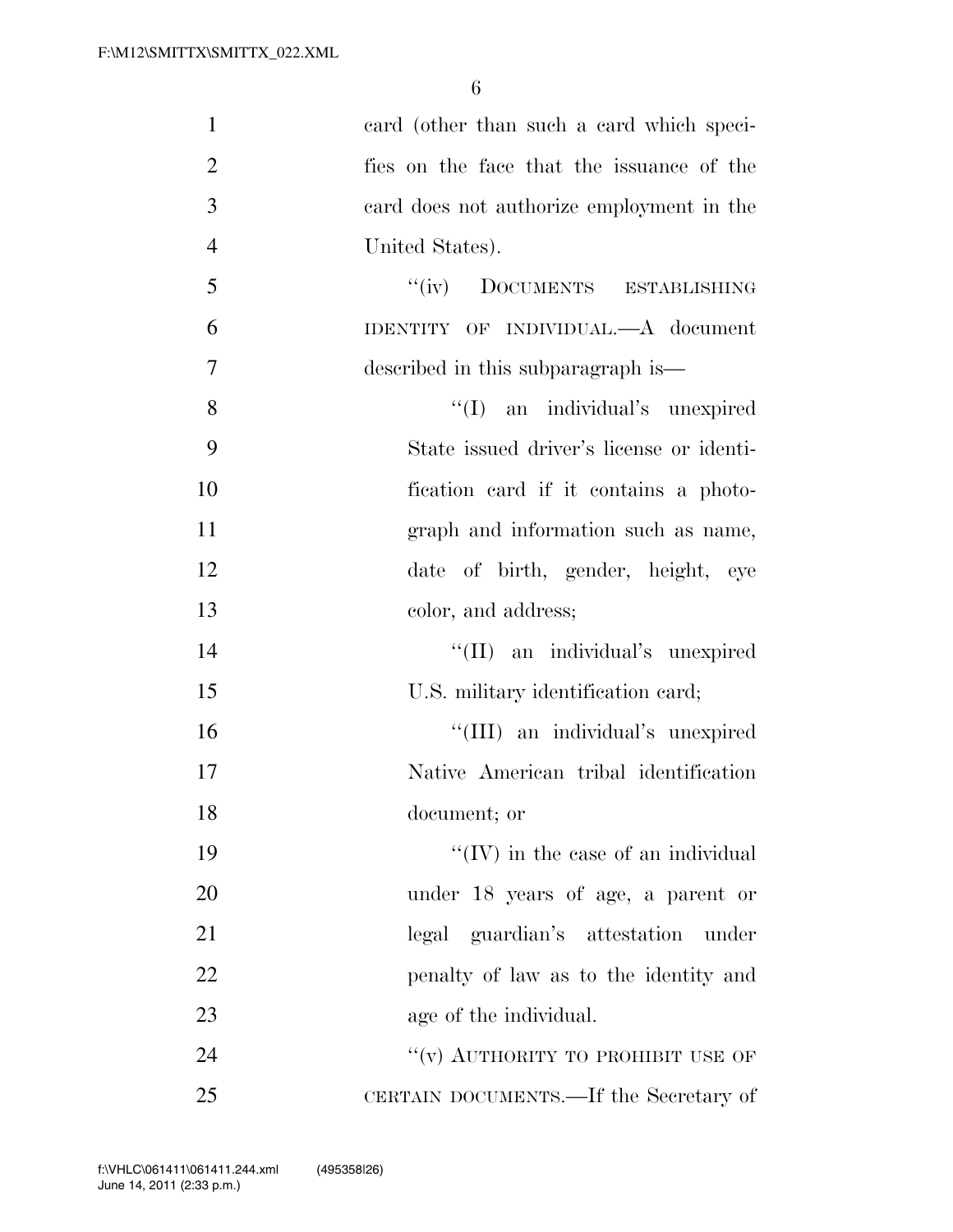| $\mathbf{1}$   | Homeland Security finds, by regulation,         |
|----------------|-------------------------------------------------|
| $\overline{2}$ | that any document described in clause (i),      |
| 3              | (ii), or (iii) as establishing employment au-   |
| $\overline{4}$ | thorization or identity does not reliably es-   |
| 5              | tablish such authorization or identity or is    |
| 6              | being used fraudulently to an unacceptable      |
| 7              | degree, the Secretary may prohibit or place     |
| 8              | conditions on its use for purposes of this      |
| 9              | paragraph.                                      |
| 10             | "(vi) SIGNATURE.—Such attestation               |
| 11             | may be manifested by either a hand-writ-        |
| 12             | ten or electronic signature.                    |
| 13             | "(B) INDIVIDUAL ATTESTATION OF<br>EM-           |
| 14             | PLOYMENT AUTHORIZATION.-                        |
| 15             | ``(i)<br>IN GENERAL.—During<br>the              |
| 16             | verification period (as defined in subpara-     |
| 17             | graph (F)), the individual shall attest,        |
| 18             | under penalty of perjury on the form des-       |
| 19             | ignated or established for purposes of sub-     |
| 20             | paragraph $(A)$ , that the individual is a cit- |
| 21             | izen or national of the United States, an       |
| 22             | alien lawfully admitted for permanent resi-     |
| 23             | dence, or an alien who is authorized under      |
| 24             | this Act or by the Secretary of Homeland        |
| 25             | Security to be hired, recruited, or referred    |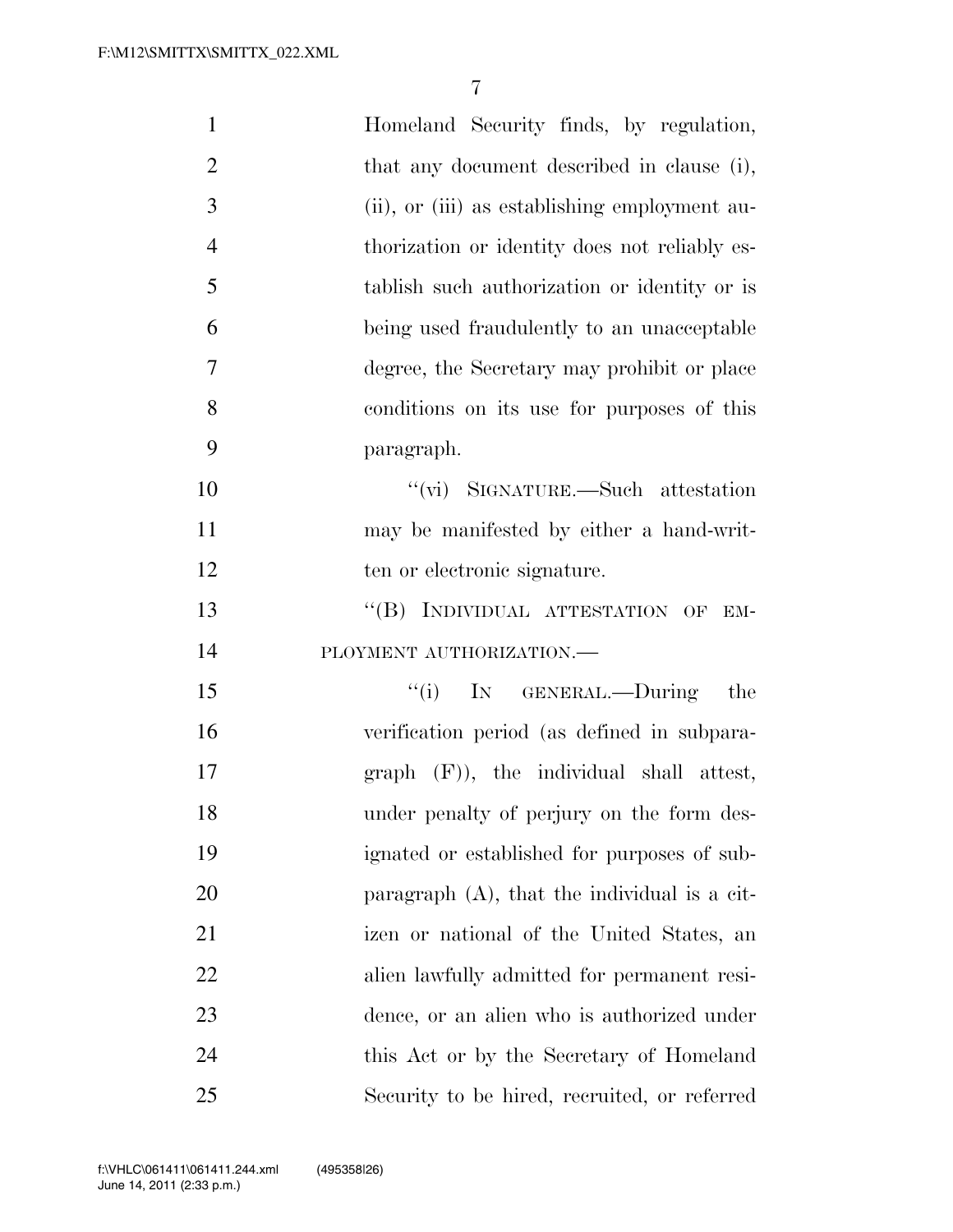| $\mathbf{1}$   | for such employment. Such attestation may   |
|----------------|---------------------------------------------|
| $\overline{2}$ | be manifested by either a hand-written or   |
| 3              | electronic signature. The individual shall  |
| $\overline{4}$ | also provide that individual's social secu- |
| 5              | rity account number (if the individual      |
| 6              | claims to have been issued such a number),  |
| $\overline{7}$ | and, if the individual does not attest to   |
| 8              | United States citizenship under this sub-   |
| 9              | paragraph, such identification or author-   |
| 10             | ization number established by the Depart-   |
| 11             | ment of Homeland Security for the alien     |
| 12             | as the Secretary may specify.               |
| 13             | "(ii) CRIMINAL PENALTY.—                    |
| 14             | "(I) OFFENSES.—Any individual               |
| 15             | who, pursuant to clause (i), provides a     |
| 16             | social security account number or an        |
| 17             | identification or authorization number      |
| 18             | established by the Secretary of Home-       |
| 19             | land Security that belongs to another       |
| 20             | person, knowing that the number does        |
| 21             | not belong to the individual providing      |
| 22             | the number, shall be fined under title      |
| 23             | 18, United States Code, imprisoned          |
| 24             | not less than 1 year and not more           |
| 25             | than 15 years, or both. Any individual      |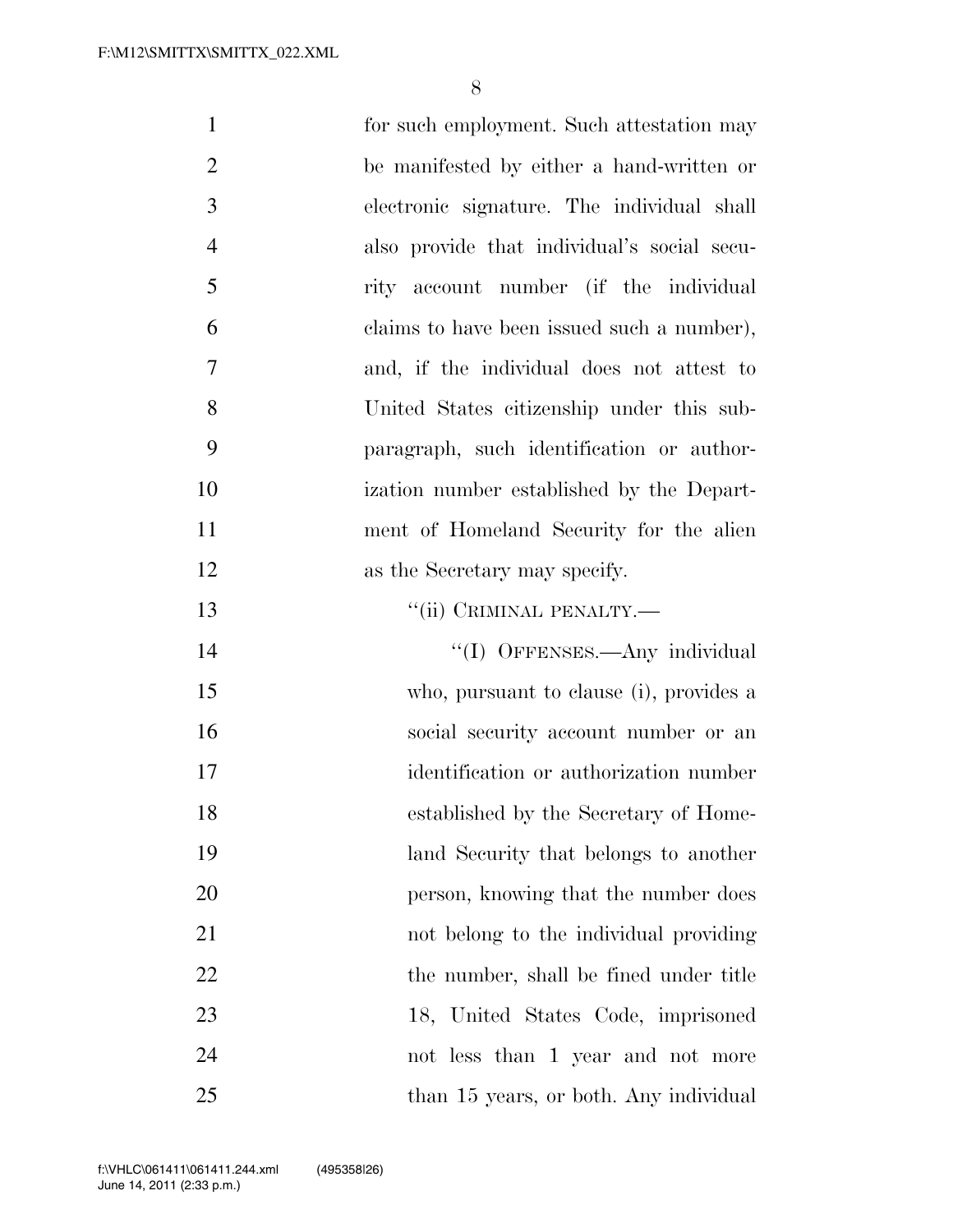| $\mathbf{1}$   | who, pursuant to clause (i), provides,       |
|----------------|----------------------------------------------|
| $\mathbf{2}$   | during and in relation to any felony         |
| 3              | violation<br>enumerated<br>section<br>$\sin$ |
| $\overline{4}$ | $1028A(c)$ of title 18, United States        |
| 5              | Code, a social security account num-         |
| 6              | ber or an identification or authoriza-       |
| 7              | tion number established by the Sec-          |
| 8              | retary of Homeland Security that be-         |
| 9              | longs to another person, knowing that        |
| 10             | the number does not belong to the in-        |
| 11             | dividual providing the number, in ad-        |
| 12             | dition to the punishment provided for        |
| 13             | such felony, shall be fined under title      |
| 14             | 18, United States Code, imprisoned           |
| 15             | for a term of 2 years, or both.              |
| 16             | $``(II)$ CONSECUTIVE<br>SEN-                 |
| 17             | TENCE.—Notwithstanding any other             |
| 18             | provision of law—                            |
| 19             | "(aa) a court shall not place                |
| 20             | on probation any individual con-             |
| 21             | victed of a violation of this                |
| 22             | clause;                                      |
| 23             | "(bb) except as provided in                  |
| 24             | item (dd), no term of imprison-              |
| 25             | ment imposed on an individual                |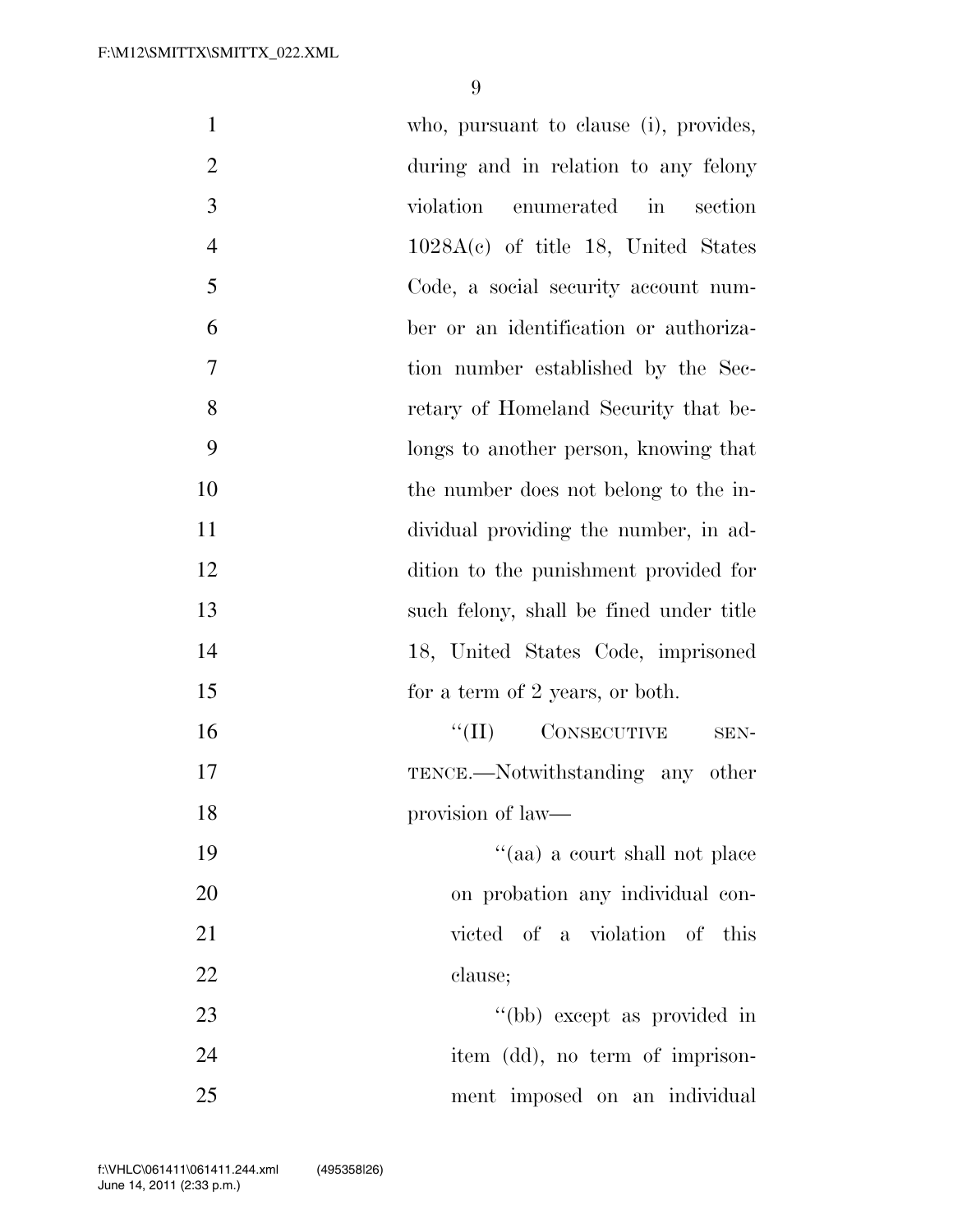| $\mathbf{1}$     | under this section shall run con-   |
|------------------|-------------------------------------|
| $\overline{2}$   | currently with any other term of    |
| $\mathfrak{Z}$   | imprisonment imposed on the in-     |
| $\overline{4}$   | dividual under any other provi-     |
| 5                | sion of law, including any term of  |
| 6                | imprisonment imposed for the        |
| $\boldsymbol{7}$ | felony enumerated in section        |
| 8                | $1028A(c)$ of title 18, United      |
| 9                | States Code, during which the       |
| 10               | violation of this section occurred; |
| 11               | $f'(ce)$ in determining any         |
| 12               | term of imprisonment to be im-      |
| 13               | posed for the felony enumerated     |
| 14               | in section $1028A(c)$ of title 18,  |
| 15               | United States Code, during          |
| 16               | which the violation of this clause  |
| 17               | occurred, a court shall not in any  |
| 18               | way reduce the term to be im-       |
| 19               | posed for such crime so as to       |
| 20               | compensate for, or otherwise take   |
| 21               | into account, any separate term     |
| 22               | of imprisonment imposed or to be    |
| 23               | imposed for a violation of this     |
| 24               | clause; and                         |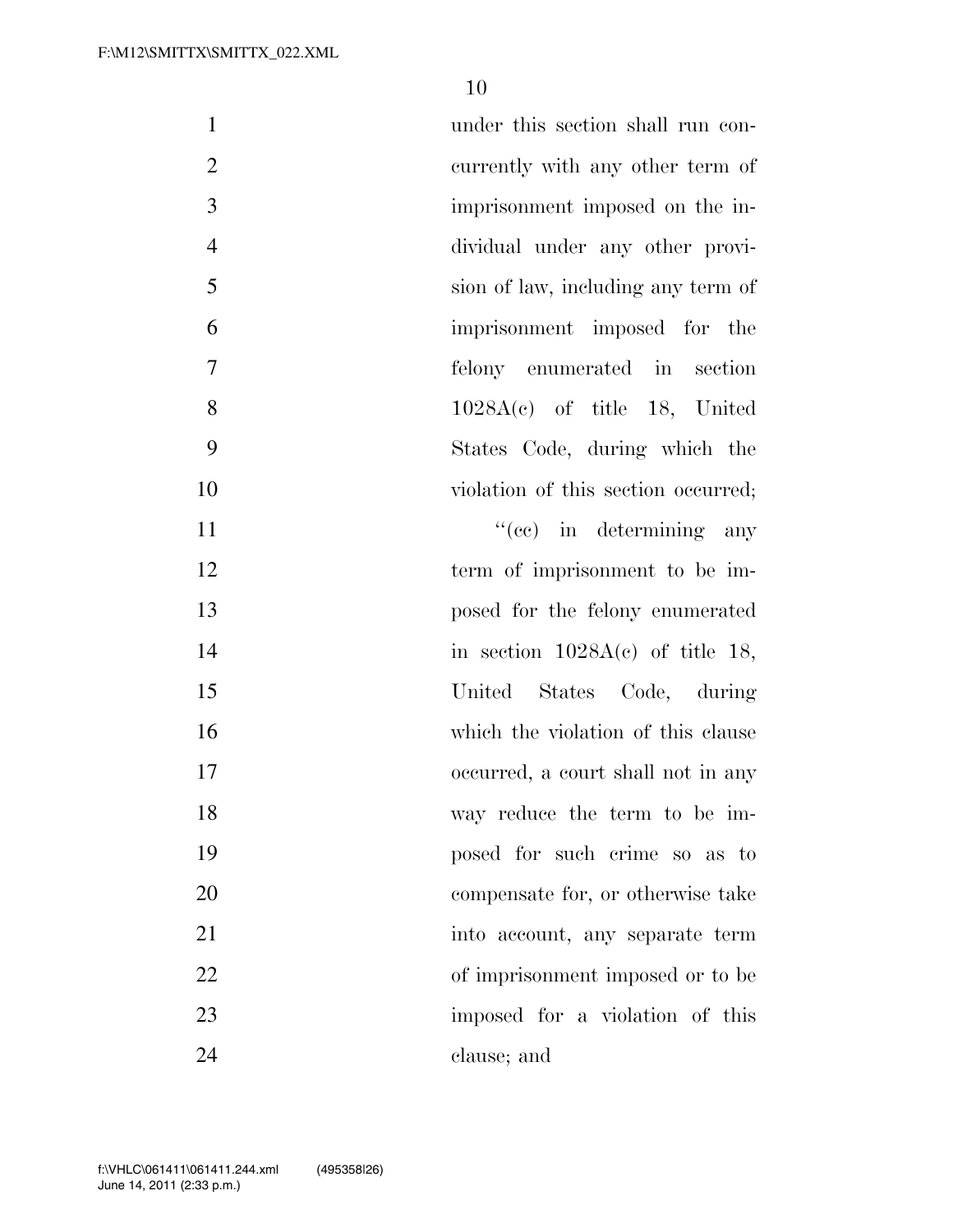| $\mathbf{1}$   | "(dd) a term of imprison-                     |
|----------------|-----------------------------------------------|
| $\overline{2}$ | ment imposed on an individual                 |
| 3              | for a violation of this clause may,           |
| $\overline{4}$ | in the discretion of the court, run           |
| 5              | concurrently, in whole or in part,            |
| 6              | only with another term of impris-             |
| 7              | onment that is imposed by the                 |
| 8              | court at the same time on that                |
| 9              | individual for an additional viola-           |
| 10             | tion of this clause, except that              |
| 11             | such discretion shall be exercised            |
| 12             | in accordance with any applicable             |
| 13             | guidelines and policy statements              |
| 14             | issued by the United States Sen-              |
| 15             | tencing Commission pursuant to                |
| 16             | section 994 of title 28, United               |
| 17             | States Code.                                  |
| 18             | "(C) RETENTION OF VERIFICATION FORM           |
| 19             | AND VERIFICATION.-                            |
| 20             | "(i) IN GENERAL.—After completion             |
| 21             | of such form in accordance with subpara-      |
| 22             | graphs $(A)$ and $(B)$ , the person or entity |
| 23             | shall—                                        |
| 24             | "(I) retain a paper, microfiche,              |
| 25             | microfilm, or electronic version of the       |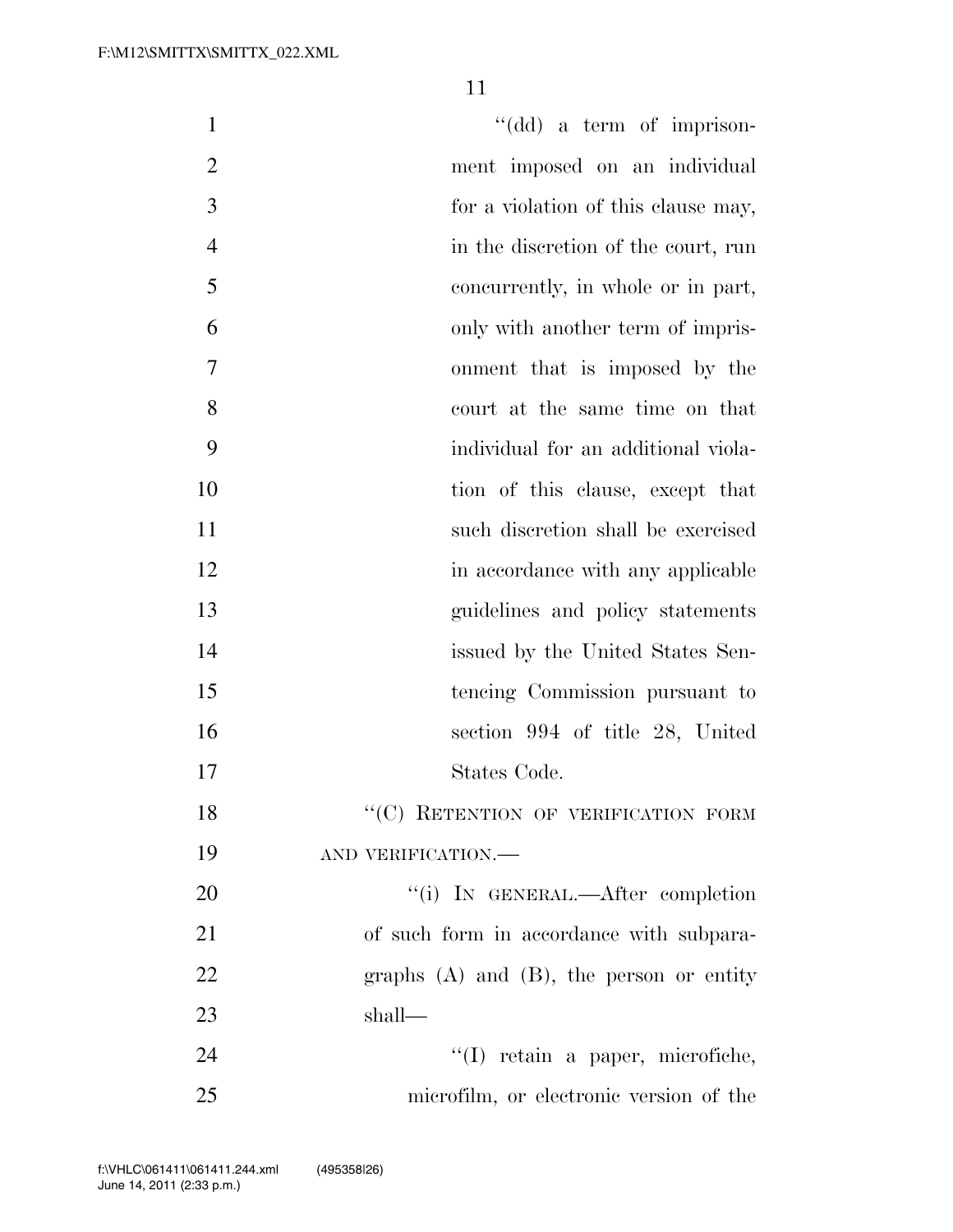| $\mathbf{1}$   | form and make it available for inspec-    |
|----------------|-------------------------------------------|
| $\overline{2}$ | tion by officers of the Department of     |
| 3              | Homeland Security, the Special Coun-      |
| $\overline{4}$ | sel for Immigration-Related Unfair        |
| 5              | Employment Practices, or the Depart-      |
| 6              | ment of Labor during a period begin-      |
| $\overline{7}$ | ning on the date of the hiring, recruit-  |
| 8              | ing, or referral of the individual and    |
| 9              | ending—                                   |
| 10             | $\cdot$ (aa) in the case of the re-       |
| 11             | cruiting or referral of an indi-          |
| 12             | vidual, 3 years after the date of         |
| 13             | the recruiting or referral; and           |
| 14             | "(bb) in the case of the hir-             |
| 15             | ing of an individual, the later of        |
| 16             | 3 years after the date of such            |
| 17             | hire or one year after the date           |
| 18             | the<br>individual's employment is         |
| 19             | terminated; and                           |
| 20             | $\lq\lq$ (II) during the verification pe- |
| 21             | riod (as defined in subparagraph $(F)$ ), |
| 22             | make an inquiry, as provided in sub-      |
| 23             | section (d), using the verification sys-  |
| 24             | tem to seek verification of the identity  |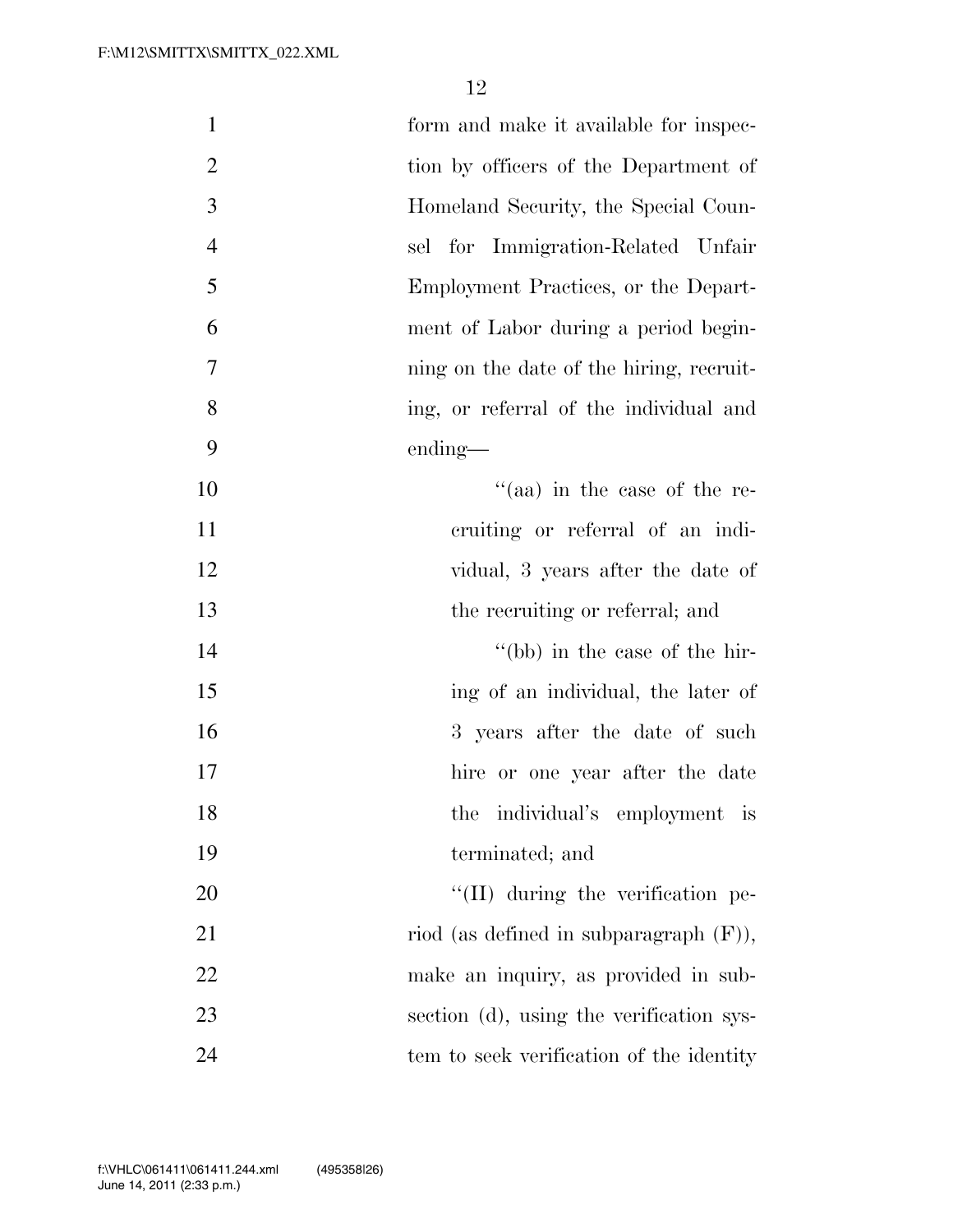- and employment eligibility of an indi-vidual.
- ''(ii) VERIFICATION.—

 $''(I)$  VERIFICATION RECEIVED. If the person or other entity receives an appropriate verification of an indi- vidual's identity and work eligibility under the verification system within the time period specified, the person or entity shall record on the form an appropriate code that is provided under the system and that indicates a final verification of such identity and work eligibility of the individual.

 $\text{``(II)}$  TENTATIVE 16 NONVERIFICATION RECEIVED.—If the person or other entity receives a ten- tative nonverification of an individ- ual's identity or work eligibility under 20 the verification system within the time period specified, the person or entity shall so inform the individual for whom the verification is sought. If the individual does not contest the nonverification within the time period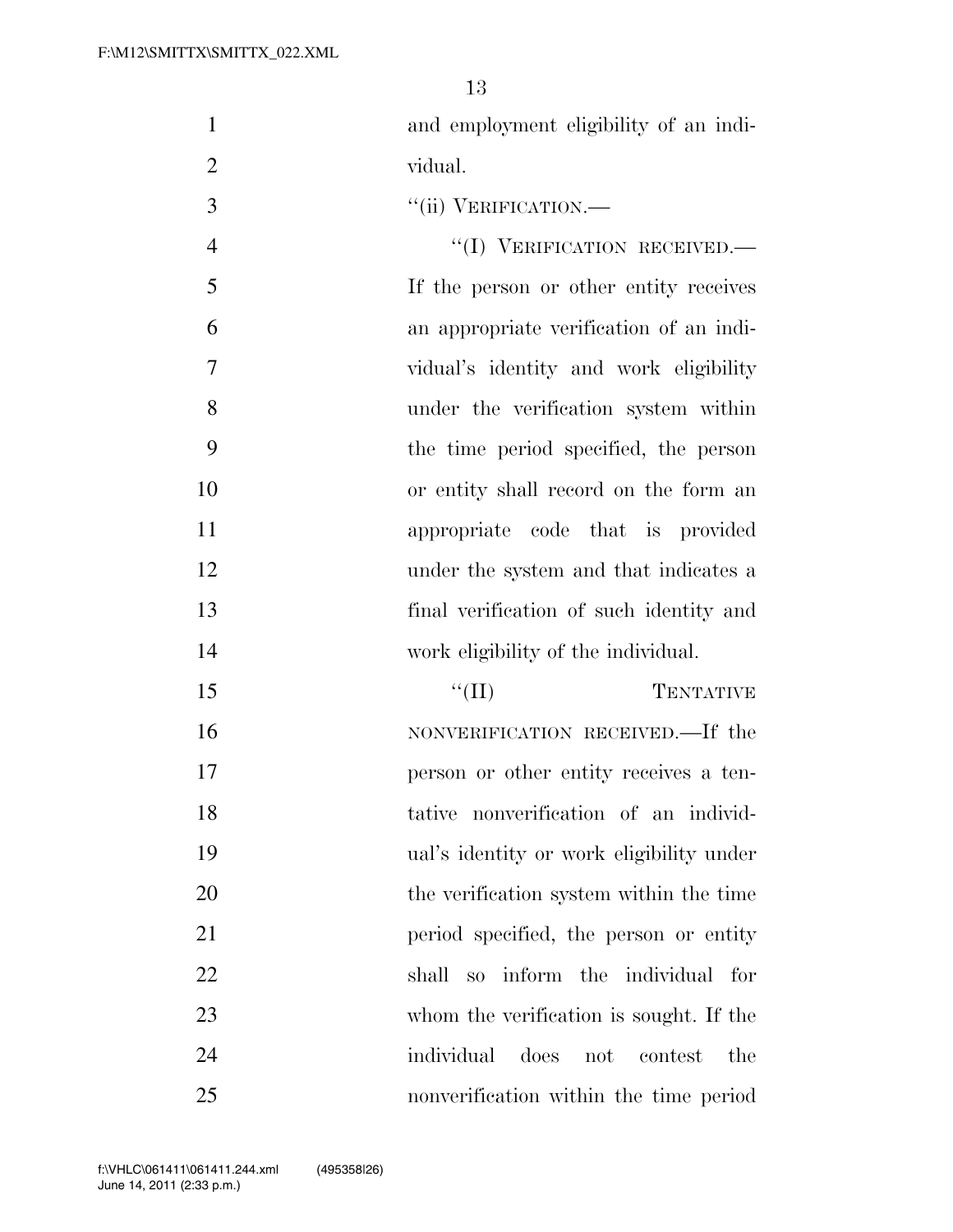| specified, the nonverification shall be  | $\mathbf{1}$   |
|------------------------------------------|----------------|
| considered final. The person or entity   | $\overline{2}$ |
| shall then record on the form an ap-     | 3              |
| propriate code which has been pro-       | $\overline{4}$ |
| vided under the system to indicate a     | 5              |
| tentative nonverification. If the indi-  | 6              |
| does<br>the<br>vidual<br>contest         | $\tau$         |
| nonverification, the individual shall    | 8              |
| utilize the process for secondary        | 9              |
| verification provided under subsection   | 10             |
| (d). The nonverification will remain     | 11             |
| tentative until a final verification or  | 12             |
| nonverification is provided by the       | 13             |
| verification system within the time pe-  | 14             |
| riod specified. In no case shall an em-  | 15             |
| ployer terminate employment of an in-    | 16             |
| dividual because of a failure of the in- | 17             |
| dividual to have identity and work eli-  | 18             |
| gibility confirmed under this section    | 19             |
| until a nonverification becomes final.   | 20             |
| Nothing in this clause shall apply to a  | 21             |
| termination of employment for any        | 22             |
| reason other than because of such a      | 23             |
| failure. In no case shall an employer    | 24             |
| rescind the offer of employment to an    | 25             |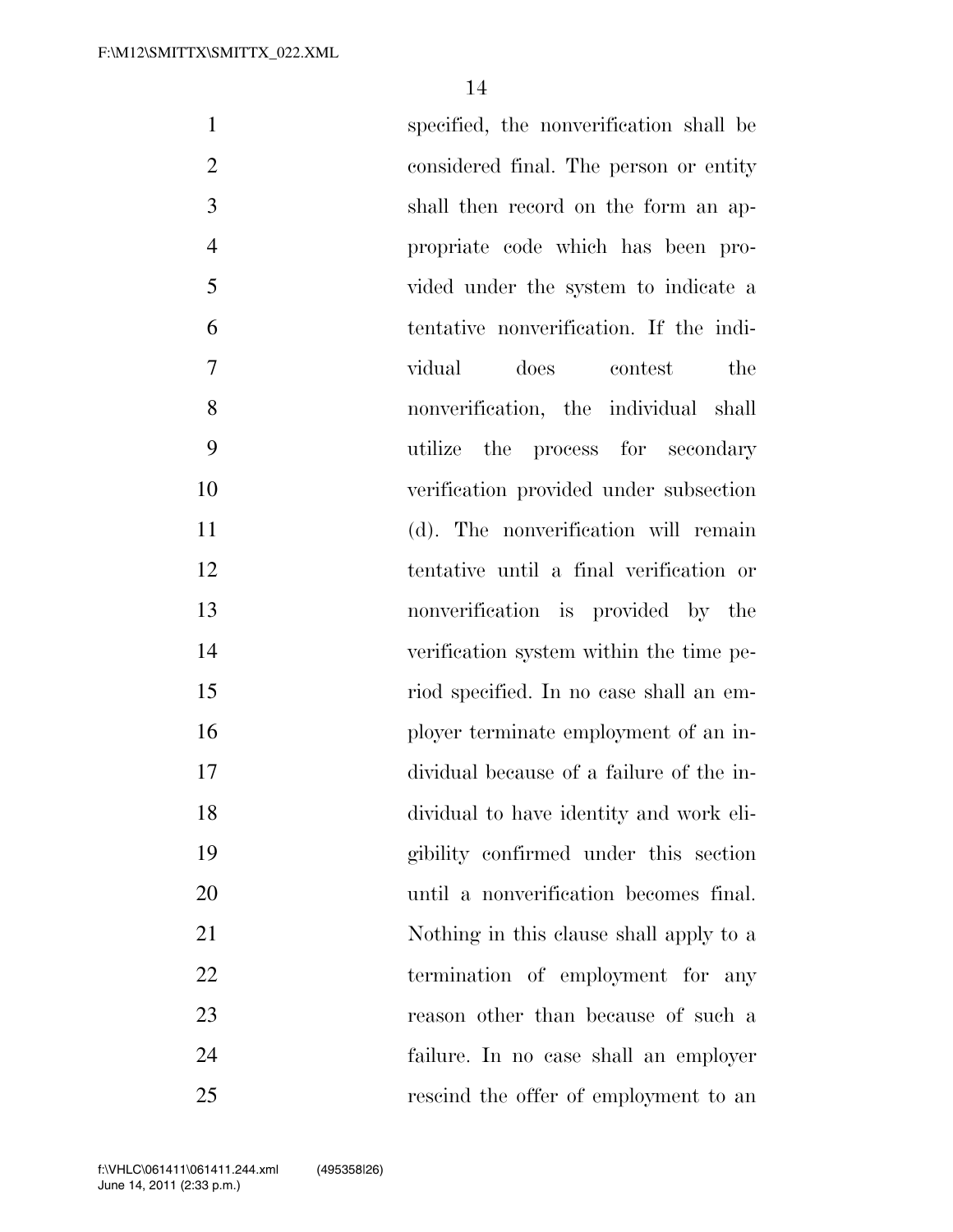| $\mathbf{1}$   | individual because of a failure of the   |  |
|----------------|------------------------------------------|--|
| $\overline{2}$ | individual to have identity and work     |  |
| 3              | eligibility confirmed under this sub-    |  |
| $\overline{4}$ | section until a nonconfirmation be-      |  |
| 5              | comes final. Nothing in this subclause   |  |
| 6              | shall apply to a recission of the offer  |  |
| $\overline{7}$ | of employment for any reason other       |  |
| 8              | than because of such a failure.          |  |
| 9              | "(III) FINAL VERIFICATION OR             |  |
| 10             | NONVERIFICATION RECEIVED.—If a           |  |
| 11             | final verification or nonverification is |  |
| 12             | provided by the verification system re-  |  |
| 13             | garding an individual, the person or     |  |
| 14             | entity shall record on the form an ap-   |  |
| 15             | propriate code that is provided under    |  |
| 16             | system and that indicates a<br>the       |  |
| 17             | verification or nonverification of iden- |  |
| 18             | tity and work eligibility of the indi-   |  |
| 19             | vidual.                                  |  |

20 ''(IV) EXTENSION OF TIME.—If the person or other entity in good faith attempts to make an inquiry during the time period specified and the verification system has registered that not all inquiries were received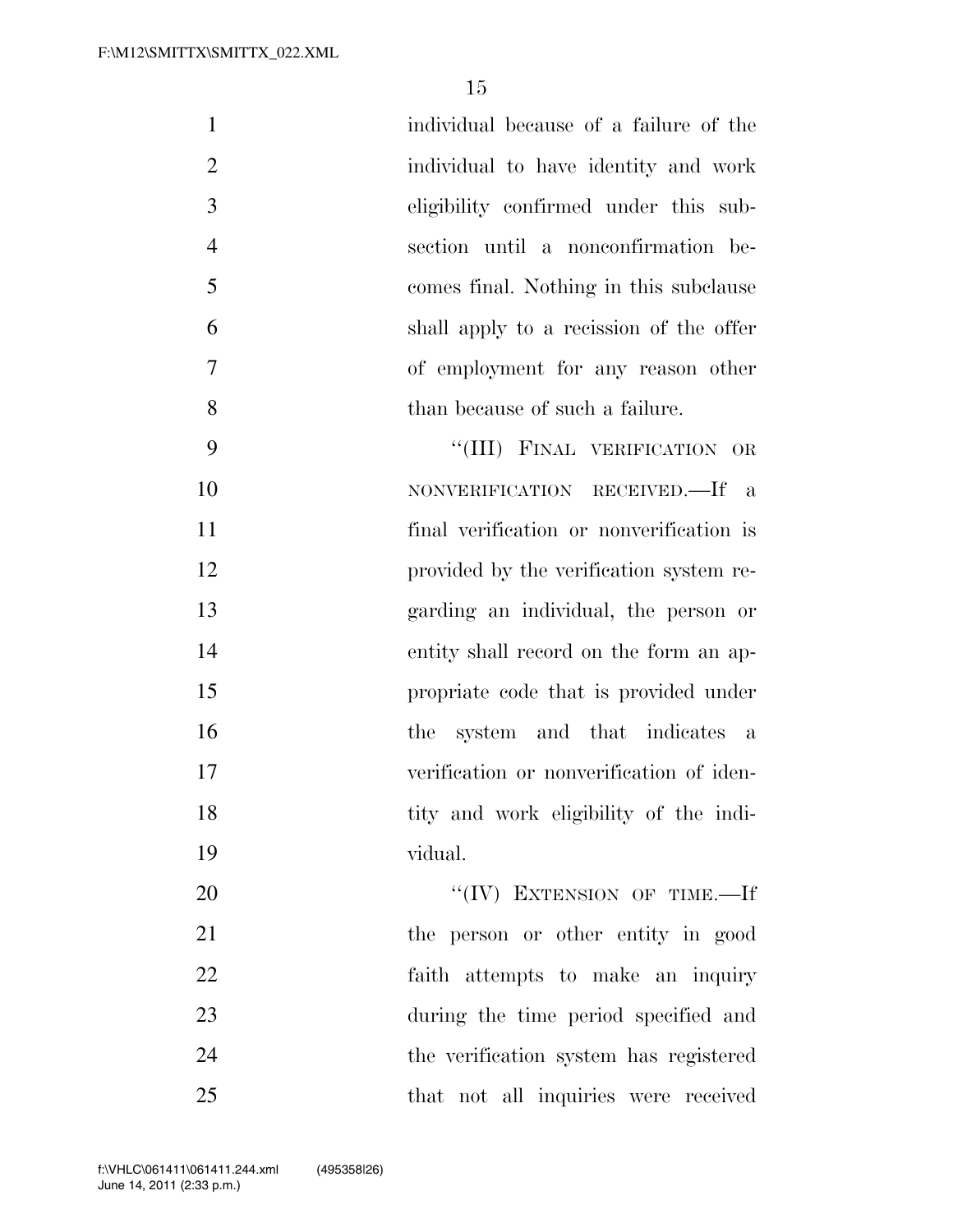| $\mathbf{1}$   | during such time, the person or entity  |
|----------------|-----------------------------------------|
| $\overline{2}$ | may make an inquiry in the first sub-   |
| 3              | sequent working day in which the        |
| $\overline{4}$ | verification system registers that it   |
| 5              | received all inquiries. If the<br>has   |
| 6              | verification system cannot receive in-  |
| $\overline{7}$ | quiries at all times during a day, the  |
| 8              | person or entity merely has to assert   |
| 9              | that the entity attempted to make the   |
| 10             | inquiry on that day for the previous    |
| 11             | sentence to apply to such an inquiry,   |
| 12             | and does not have to provide any ad-    |
| 13             | ditional proof concerning such inquiry. |
| 14             | $``(V)$ CONSEQUENCES<br>OF              |
| 15             | NONVERIFICATION.-                       |
| 16             | "(aa) TERMINATION OR NO-                |
| 17             | TIFICATION OF CONTINUED EM-             |
| 18             | PLOYMENT.—If the person<br>or           |
| 19             | other entity has received a final       |
| 20             | nonverification regarding an indi-      |
| 21             | vidual, the person or entity may        |
| 22             | terminate employment of the in-         |
| 23             | dividual (or decline to recruit or      |
| 24             | refer the individual). If the per-      |
| 25             | son or entity does not terminate        |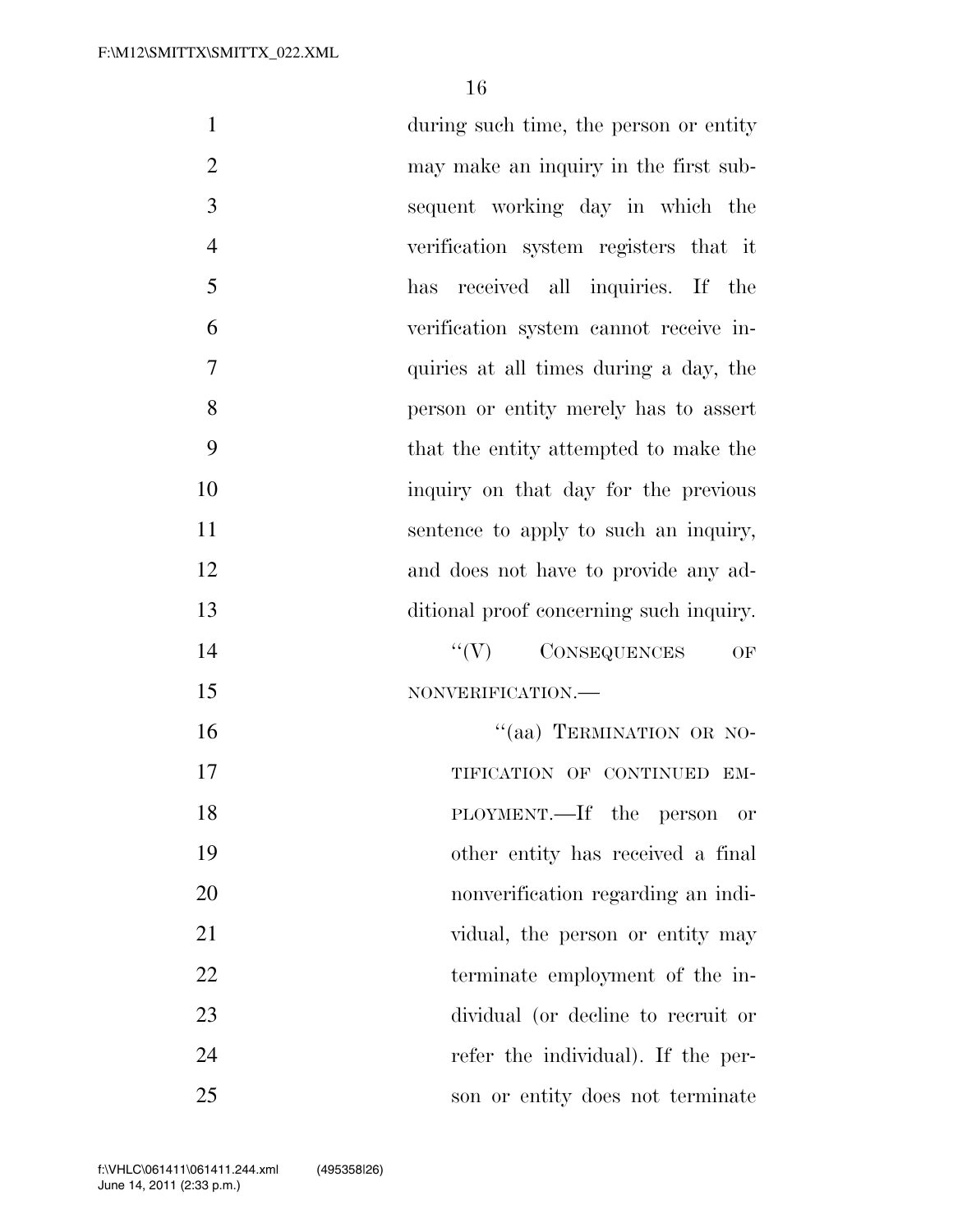| $\mathbf{1}$   | employment of the individual or          |
|----------------|------------------------------------------|
| $\overline{2}$ | proceeds to recruit or refer the         |
| 3              | individual, the person or entity         |
| $\overline{4}$ | shall notify the Secretary of            |
| 5              | Homeland Security of such fact           |
| 6              | through the verification system          |
| 7              | or in such other manner as the           |
| 8              | Secretary may specify.                   |
| 9              | "(bb) FAILURE TO<br>$NO-$                |
| 10             | TIFY.—If the person or entity            |
| 11             | fails to provide notice with re-         |
| 12             | spect to an individual as required       |
| 13             | under item (aa), the failure is          |
| 14             | deemed to constitute a violation         |
| 15             | of subsection $(a)(1)(A)$ with re-       |
| 16             | spect to that individual.                |
| 17             | "(VI) CONTINUED EMPLOYMENT               |
| 18             | AFTER FINAL NONVERIFICATION.—If          |
| 19             | the person or other entity continues to  |
| 20             | employ (or to recruit or refer) an indi- |
| 21             | receiving<br>vidual<br>after<br>final    |
| 22             | nonverification, a rebuttable presump-   |
|                |                                          |

tion is created that the person or enti-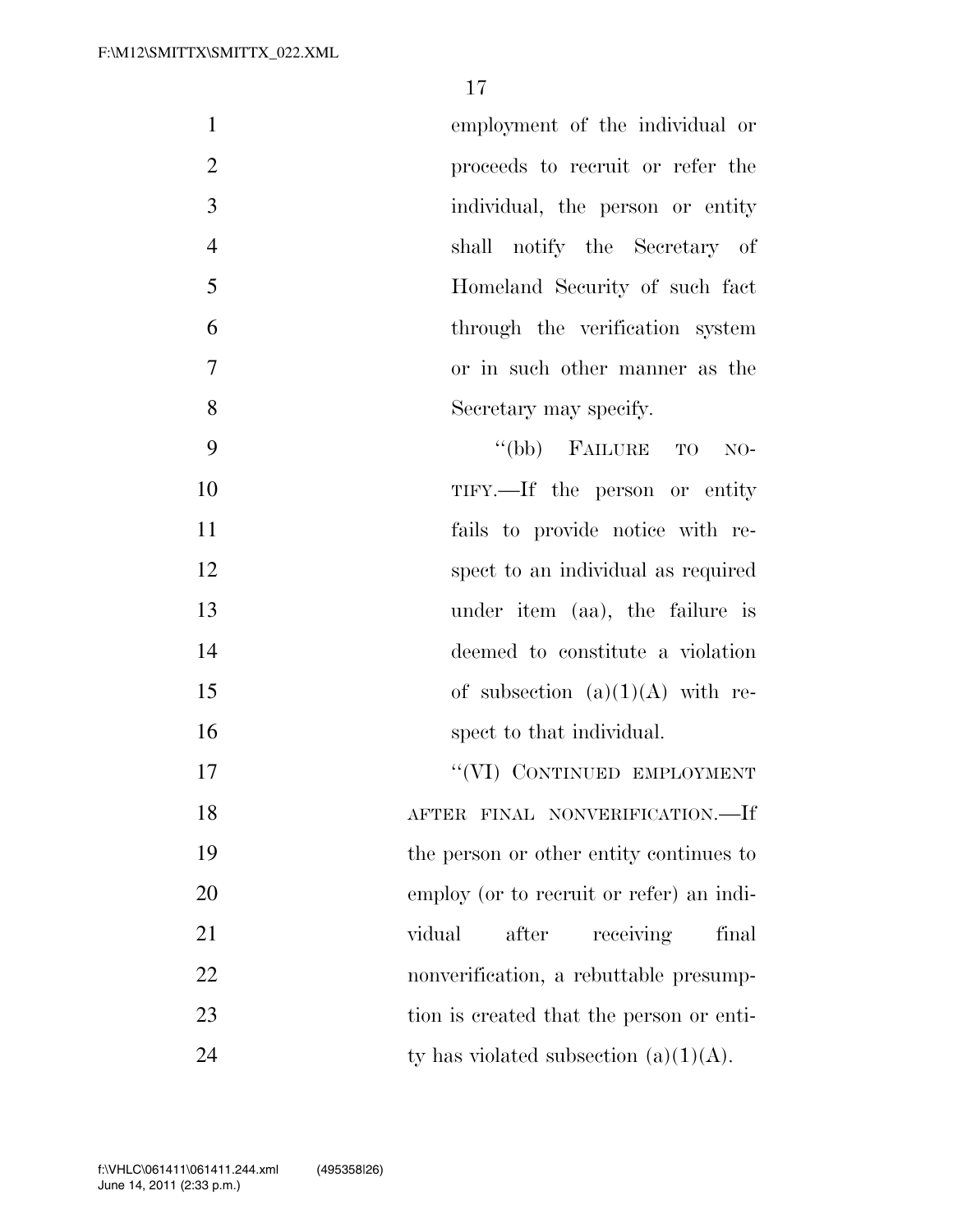| $\mathbf{1}$   | "(D) CONTINUATION OF SEASONAL AGRI-             |
|----------------|-------------------------------------------------|
| $\overline{2}$ | CULTURAL EMPLOYMENT.—An individual shall        |
| 3              | not be considered a new hire subject to         |
| $\overline{4}$ | verification under this paragraph if the indi-  |
| 5              | vidual is engaged in seasonal agricultural em-  |
| 6              | ployment and is returning to work for an em-    |
| 7              | ployer that previously employed the individual. |
| 8              | "(E) EFFECTIVE DATES OF NEW PROCE-              |
| 9              | DURES.                                          |
| 10             | "(i) HIRING.—Except as provided in              |
| 11             | clause (iii), the provisions of this para-      |
| 12             | graph shall apply to a person or other enti-    |
| 13             | ty hiring an individual for employment in       |
| 14             | the United States as follows:                   |
| 15             | $\lq\lq$ (I) With respect to employers          |
| 16             | having $10,000$ or more employees in            |
| 17             | the United States on the date of the            |
| 18             | enactment of the Legal Workforce                |
| 19             | Act, on the date that is 6 months               |
| 20             | after the date of the enactment of              |
| 21             | such Act.                                       |
| 22             | $\lq\lq$ (II) With respect to employers         |
| 23             | having 500 or more employees in the             |
| 24             | United States, but less than 10,000             |
| 25             | employees in the United States, on              |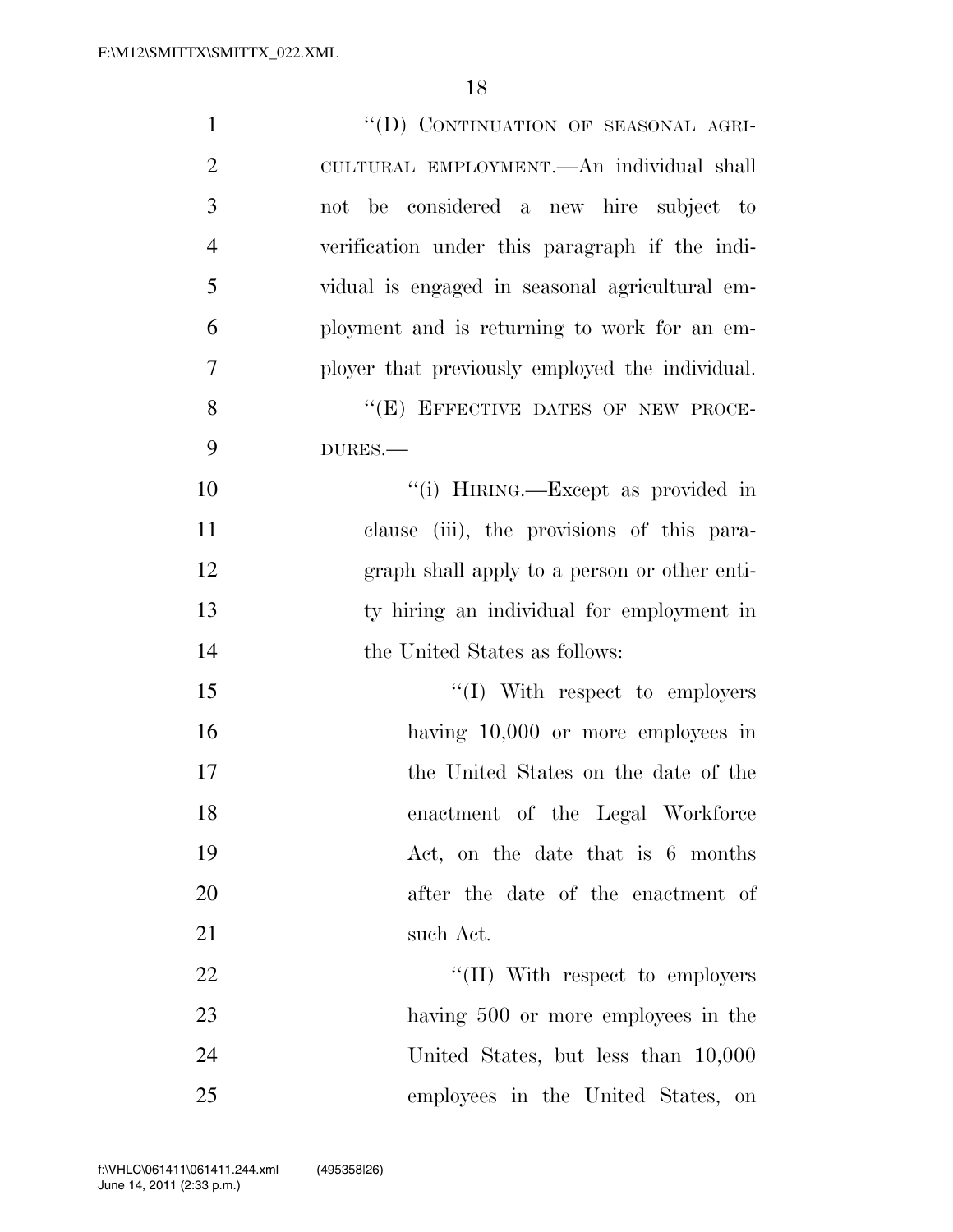| $\mathbf{1}$   | the date of the enactment of the             |
|----------------|----------------------------------------------|
| $\overline{2}$ | Legal Workforce Act, on the date that        |
| 3              | is 12 months after the date of the en-       |
| $\overline{4}$ | actment of such Act.                         |
| 5              | "(III) With respect to employers             |
| 6              | having 20 or more employees in the           |
| $\tau$         | United States, but less than 500 em-         |
| 8              | ployees in the United States, on the         |
| 9              | date of the enactment of the Legal           |
| 10             | Workforce Act, on the date that is 18        |
| 11             | months after the date of the enact-          |
| 12             | ment of such Act.                            |
| 13             | $\lq\lq (IV)$ With respect to employers      |
| 14             | having 1 or more employees in the            |
| 15             | United States, but less than 20 em-          |
| 16             | ployees in the United States, on the         |
| 17             | date of the enactment of the Legal           |
| 18             | Workforce Act, on the date that is 24        |
| 19             | months after the date of the enact-          |
| 20             | ment of such Act.                            |
| 21             | "(ii) RECRUITING AND REFERRING.—             |
| 22             | Except as provided in clause (iii), the pro- |
| 23             | visions of this paragraph shall apply to a   |
| 24             | person or other entity recruiting or refer-  |
| 25             | ring an individual for employment in the     |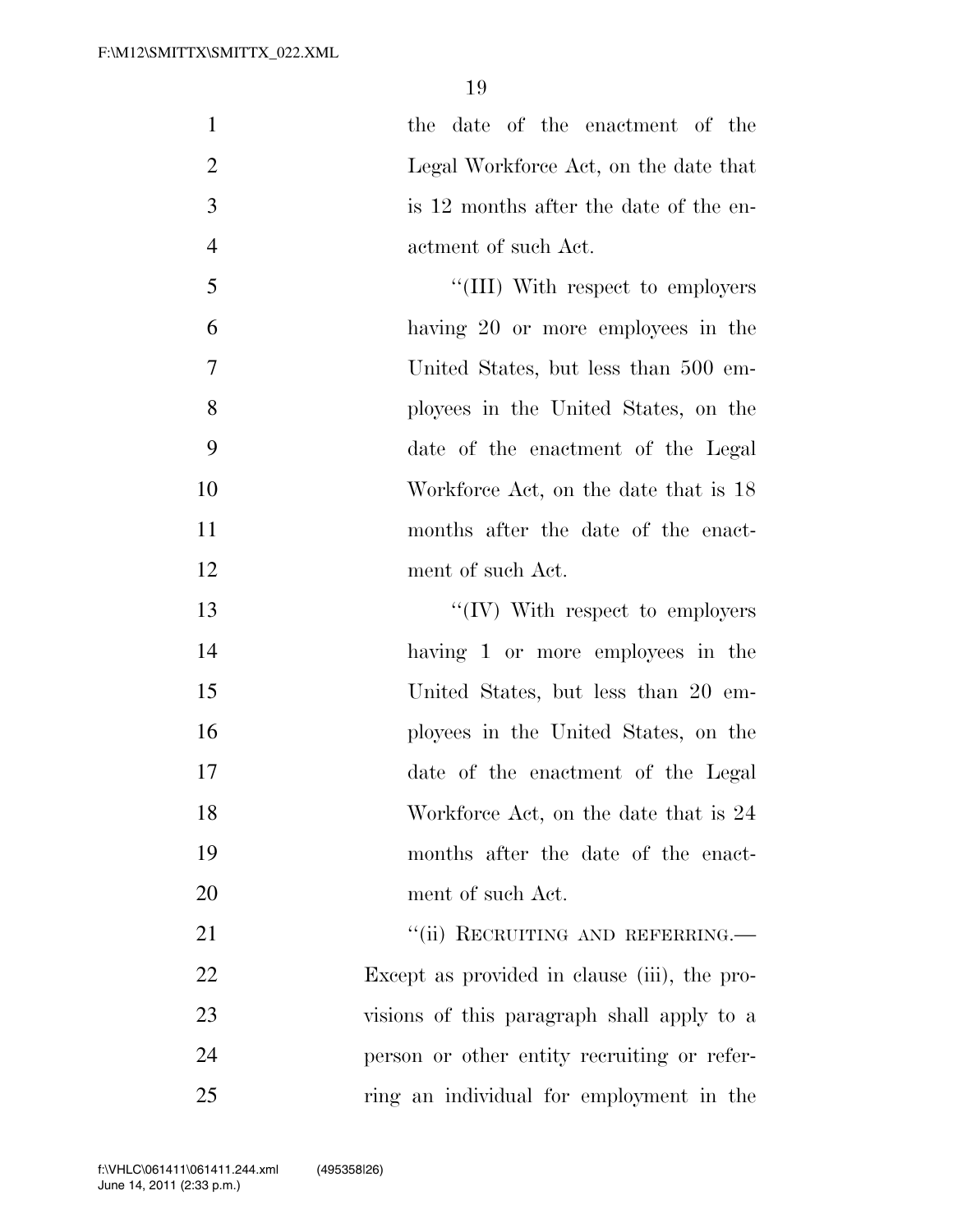United States on the date that is 12 months after the date of the enactment of the Legal Workforce Act.

4 "(iii) AGRICULTURAL LABOR OR SERV- ICES.—With respect to an employee per- forming agricultural labor or services (as defined for purposes of section 8 101(a)(15)(H)(ii)(a)), this paragraph shall not apply with respect to the verification of the employee until the date that is 36 months after the date of the enactment of 12 the Legal Workforce Act. An employee de- scribed in this clause shall not be counted for purposes of clause (i).

15 ""(iv) TRANSITION RULE.—Subject to paragraph (4), the following shall apply to a person or other entity hiring, recruiting, or referring an individual for employment in the United States until the effective date or dates applicable under clauses (i) 21 through (iii):

22 ''(I) This subsection, as in effect before the enactment of the Legal Workforce Act.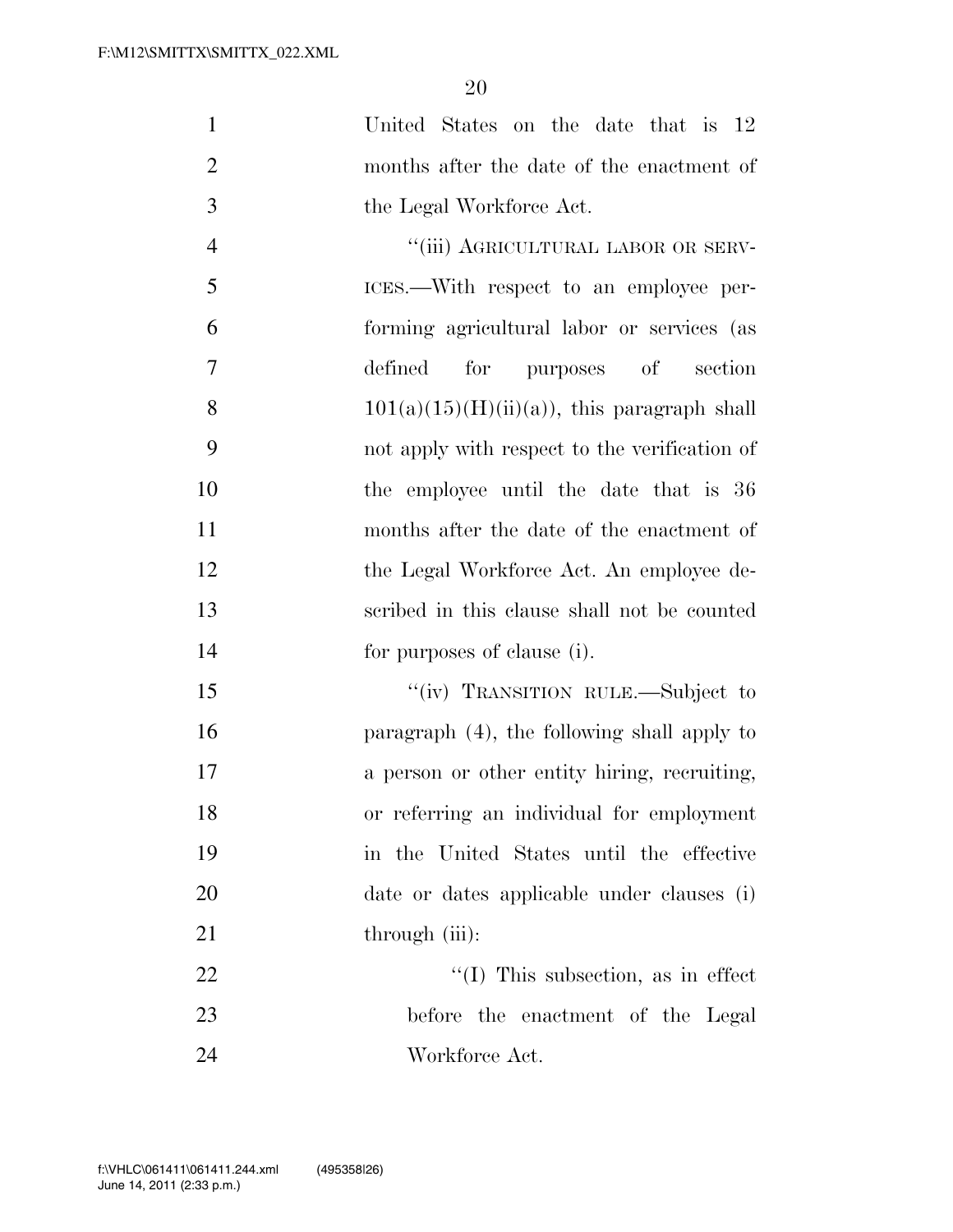| $\mathbf{1}$   | "(II) Subtitle A of title IV of the $\,$                    |
|----------------|-------------------------------------------------------------|
| $\overline{2}$ | Illegal Immigration Reform and Im-                          |
| 3              | migrant Responsibility Act of 1996 (8)                      |
| $\overline{4}$ | U.S.C. 1324a note), as in effect be-                        |
| 5              | fore the effective date in section $7(e)$                   |
| 6              | of the Legal Workforce Act.                                 |
| $\overline{7}$ | "(III) Any other provision of                               |
| 8              | Federal law requiring the person or                         |
| 9              | entity to participate in the E-Verify                       |
| 10             | Program described in section $403(a)$                       |
| 11             | of the Illegal Immigration Reform and                       |
| 12             | Immigrant Responsibility Act of 1996                        |
| 13             | $(8 \text{ U.S.C. } 1324a \text{ note})$ , as in effect be- |
| 14             | fore the effective date in section $7(e)$                   |
| 15             | of the Legal Workforce Act, including                       |
| 16             | Executive Order 13465 (8 U.S.C.                             |
| 17             | 1324a note; relating to Government                          |
| 18             | procurement).                                               |
| 19             | "(F) VERIFICATION PERIOD DEFINED.-                          |
| 20             | "(i) IN GENERAL.—For purposes of                            |
| 21             | this paragraph:                                             |
| 22             | $\lq\lq$ (I) In the case of recruitment or                  |
| 23             | referral, the term 'verification period'                    |
| 24             | means the period ending on the date                         |
| 25             | recruiting or referring commences.                          |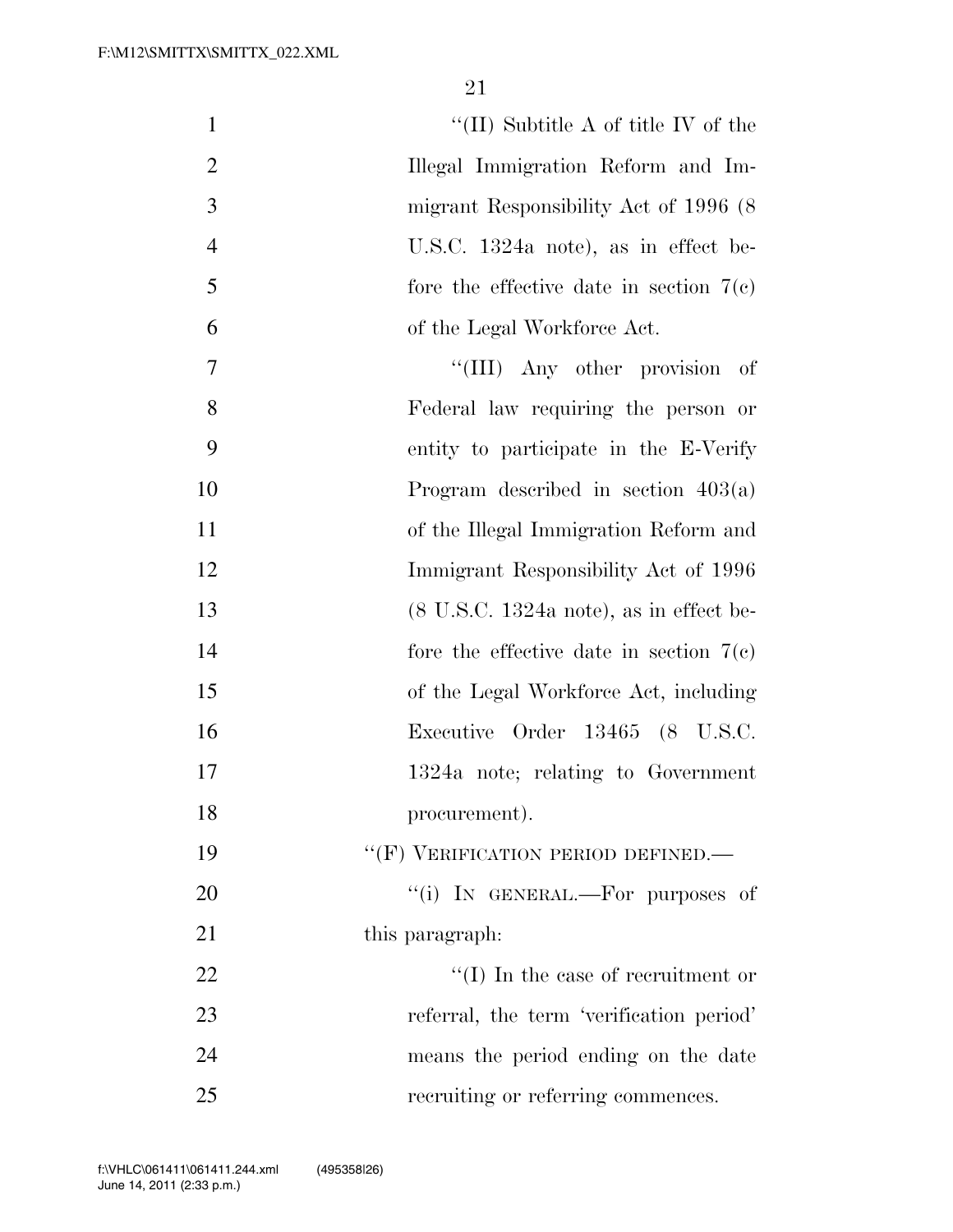| $\mathbf{1}$                                               | "(II) In the case of hiring, the |
|------------------------------------------------------------|----------------------------------|
| $\overline{2}$<br>term 'verification period' means the     |                                  |
| 3<br>period beginning on the date on which                 |                                  |
| $\overline{4}$<br>an offer of employment is extended       |                                  |
| 5<br>and ending on the date that is 3 busi-                |                                  |
| 6<br>ness days after the date of hiring. The               |                                  |
| 7<br>offer of employment may be condi-                     |                                  |
| 8<br>tioned in accordance with clause (ii).                |                                  |
| 9<br>"(ii) JOB OFFER MAY BE CONDI-                         |                                  |
| 10<br>TIONAL.—A person or other entity may                 |                                  |
| 11<br>offer a prospective employee an employ-              |                                  |
| 12<br>ment position that is conditioned on final           |                                  |
| 13<br>verification of the identity and employment          |                                  |
| 14<br>eligibility of the employee using the proce-         |                                  |
| 15<br>dures established under this paragraph.              |                                  |
| 16<br>"(2) REVERIFICATION FOR INDIVIDUALS WITH             |                                  |
| 17<br>LIMITED WORK AUTHORIZATION.-                         |                                  |
| "(A) IN GENERAL.—Except as provided in<br>18               |                                  |
| 19<br>subparagraph (B), a person or entity shall           |                                  |
| 20<br>make an inquiry, as provided in subsection (d),      |                                  |
| 21<br>using the verification system to                     | seek                             |
| 22<br>reverification of the identity and employment        |                                  |
| 23<br>eligibility of all individuals with a limited period |                                  |
| 24<br>of work authorization employed by the person         |                                  |
| 25<br>or entity during the 30-day period ending on         |                                  |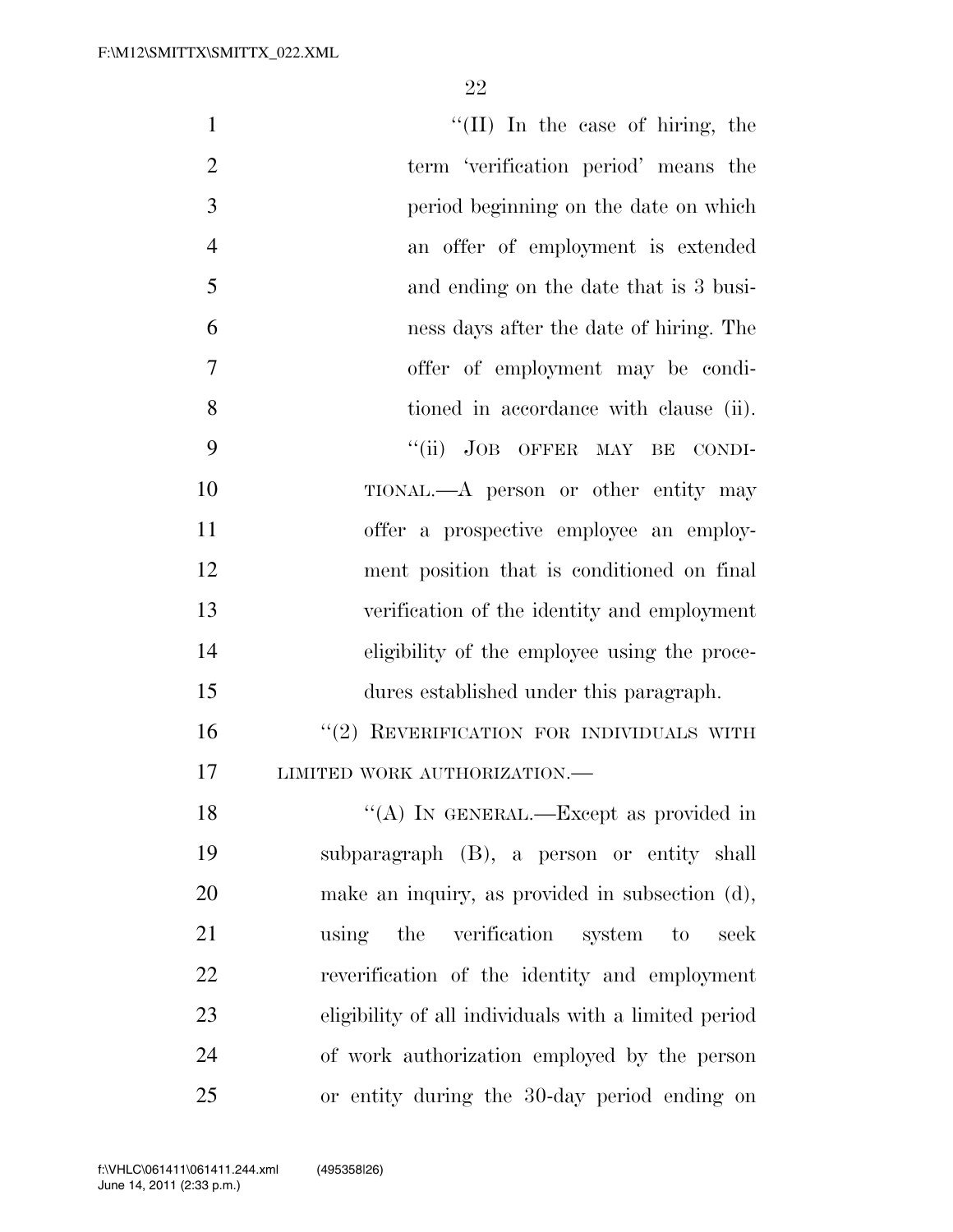| the date the employee's work authorization ex- |
|------------------------------------------------|
| pires as follows:                              |

 $\frac{1}{1}$  With respect to employers having 10,000 or more employees in the United States on the date of the enactment of the Legal Workforce Act, beginning on the date that is 6 months after the date of the enactment of such Act.

9 ''(ii) With respect to employers having 500 or more employees in the United States, but less than 10,000 employees in the United States, on the date of the en-13 actment of the Legal Workforce Act, be- ginning on the date that is 12 months after the date of the enactment of such 16 Act.

17  $\frac{1}{10}$  With respect to employers hav-18 ing 20 or more employees in the United 19 States, but less than 500 employees in the 20 United States, on the date of the enact-21 ment of the Legal Workforce Act, begin-22 ning on the date that is 18 months after 23 the date of the enactment of such Act.

24 ''(iv) With respect to employers hav-25 ing 1 or more employees in the United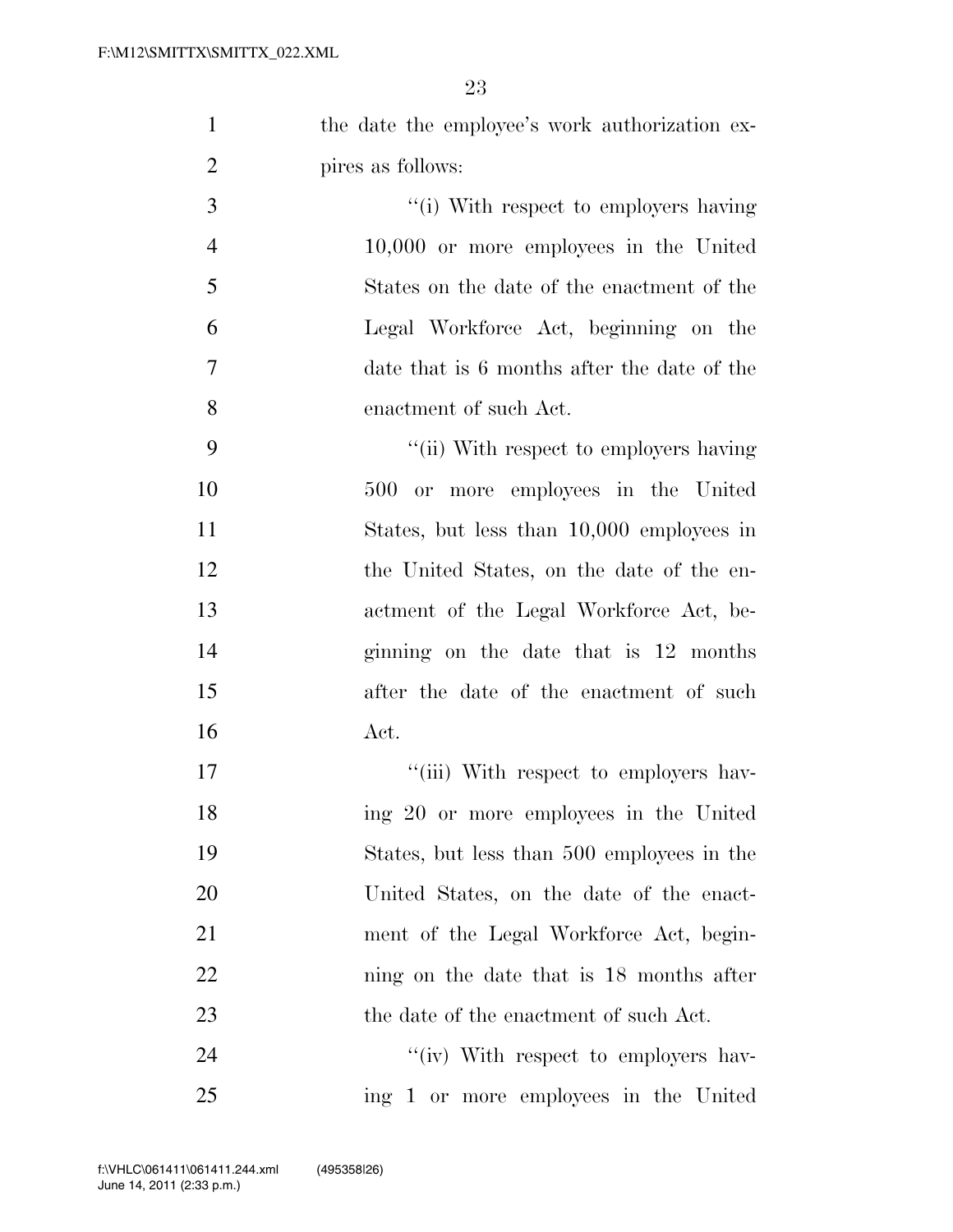| $\mathbf{1}$   | States, but less than 20 employees in the            |
|----------------|------------------------------------------------------|
| $\overline{2}$ | United States, on the date of the enact-             |
| 3              | ment of the Legal Workforce Act, begin-              |
| $\overline{4}$ | ning on the date that is 24 months after             |
| 5              | the date of the enactment of such Act.               |
| 6              | "(B) AGRICULTURAL LABOR OR<br>SERV-                  |
| 7              | ICES.—With respect to an employee performing         |
| 8              | agricultural labor or services (as defined for       |
| 9              | purposes of section $101(a)(15)(H)(ii)(a)$ , sub-    |
| 10             | paragraph (A) shall not apply with respect to        |
| 11             | the reverification of the employee until the date    |
| 12             | that is 36 months after the date of the enact-       |
| 13             | ment of the Legal Workforce Act. An employee         |
| 14             | described in this subparagraph shall not be          |
| 15             | counted for purposes of subparagraph $(A)$ .         |
| 16             | ``(C)<br>REVERIFICATION.-Paragraph                   |
| 17             | $(1)(C)(ii)$ shall apply to reverifications pursuant |
| 18             | to this paragraph on the same basis as it ap-        |
| 19             | plies to verifications pursuant to paragraph $(1)$ , |
| 20             | except that employers shall—                         |
| 21             | "(i) use a form designated or estab-                 |
| 22             | lished by the Secretary by regulation for            |
| 23             | purposes of this paragraph in lieu of the            |
| 24             | verification form under paragraph $(1)$ ; and        |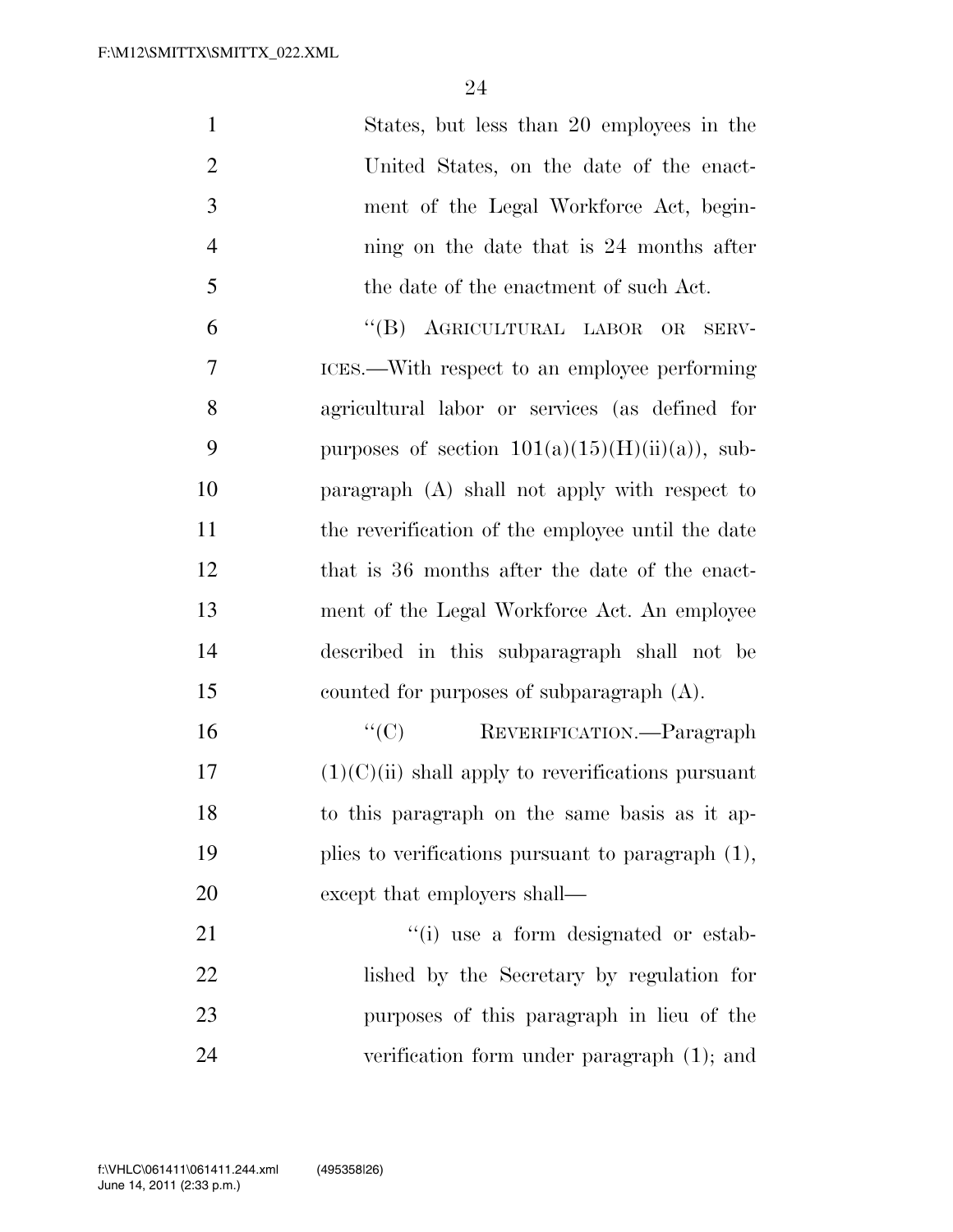| $\mathbf{1}$   | "(ii) retain a paper, microfiche, micro-                        |
|----------------|-----------------------------------------------------------------|
| $\overline{2}$ | film, or electronic version of the form and                     |
| 3              | make it available for inspection by officers                    |
| $\overline{4}$ | of the Department of Homeland Security,                         |
| 5              | the Special Counsel for Immigration-Re-                         |
| 6              | lated Unfair Employment Practices, or the                       |
| 7              | Department of Labor during the period be-                       |
| 8              | ginning on the date the reverification com-                     |
| 9              | mences and ending on the date that is the                       |
| 10             | later of 3 years after the date of such                         |
| 11             | reverification or 1 year after the date the                     |
| 12             | individual's employment is terminated.                          |
| 13             | "(D) NOTICE.—The Secretary of Home-                             |
| 14             | land Security shall notify a person or entity em-               |
| 15             | ploying a person with limited work authoriza-                   |
| 16             | tion of the date on which the limited work au-                  |
| 17             | thorization expires.                                            |
| 18             | $``(3)$ PREVIOUSLY HIRED INDIVIDUALS.—                          |
| 19             | "(A) ON A MANDATORY BASIS FOR CER-                              |
| 20             | TAIN EMPLOYEES.-                                                |
| 21             | "(i) IN GENERAL.—Not later than the                             |
| 22             | date that is 6 months after the date of the                     |
| 23             | enactment of the Legal Workforce Act, an                        |
| 24             | employer shall make an inquiry, as pro-                         |
| 25             | subsection $(d)$ , using<br>vided<br>$\operatorname{in}$<br>the |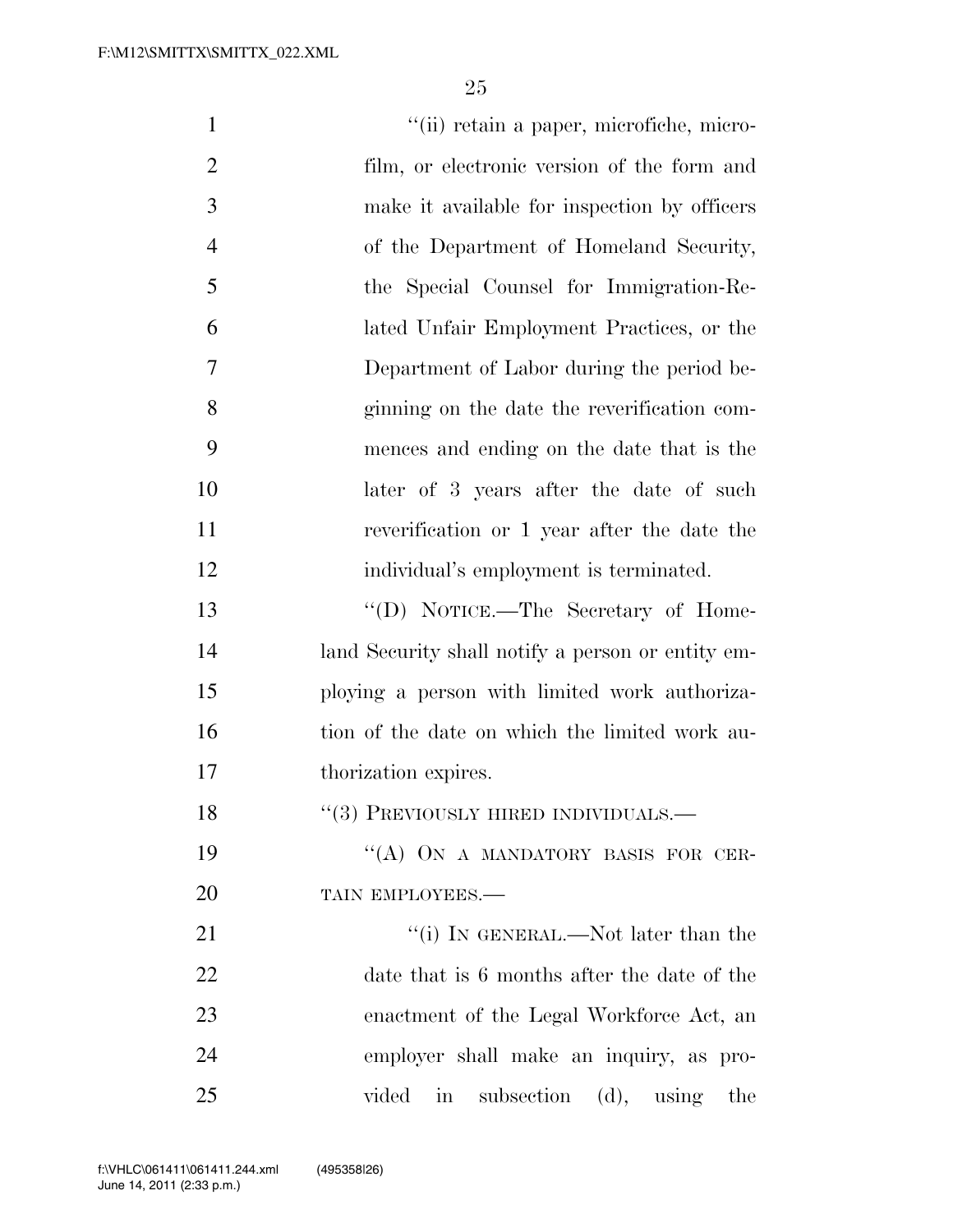| $\mathbf{1}$   | verification system to seek verification of   |
|----------------|-----------------------------------------------|
| $\overline{2}$ | the identity and employment eligibility of    |
| 3              | any individual described in clause (ii) em-   |
| $\overline{4}$ | ployed by the employer whose employment       |
| 5              | eligibility has not been verified under the   |
| 6              | E-Verify Program described in section         |
| 7              | $403(a)$ of the Illegal Immigration Reform    |
| 8              | and Immigrant Responsibility Act of 1996      |
| 9              | $(8 \text{ U.S.C. } 1324a \text{ note}).$     |
| 10             | "(ii) INDIVIDUALS DESCRIBED.—An               |
| 11             | individual described in this clause is any of |
| 12             | the following:                                |
| 13             | "(I) An employee of any unit of               |
| 14             | a Federal, State, or local government.        |
| 15             | "(II) An employee who requires a              |
| 16             | Federal security clearance working in         |
| 17             | a Federal, State or local government          |
| 18             | building, a military base, a nuclear          |
| 19             | energy site, a weapons site, or an air-       |
| 20             | port or other facility that requires          |
| 21             | workers to carry a Transportation             |
| 22             | Identification Credential<br>Worker           |
| 23             | (TWIC).                                       |
| 24             | "(III) An employee assigned to                |
| 25             | perform work in the United States             |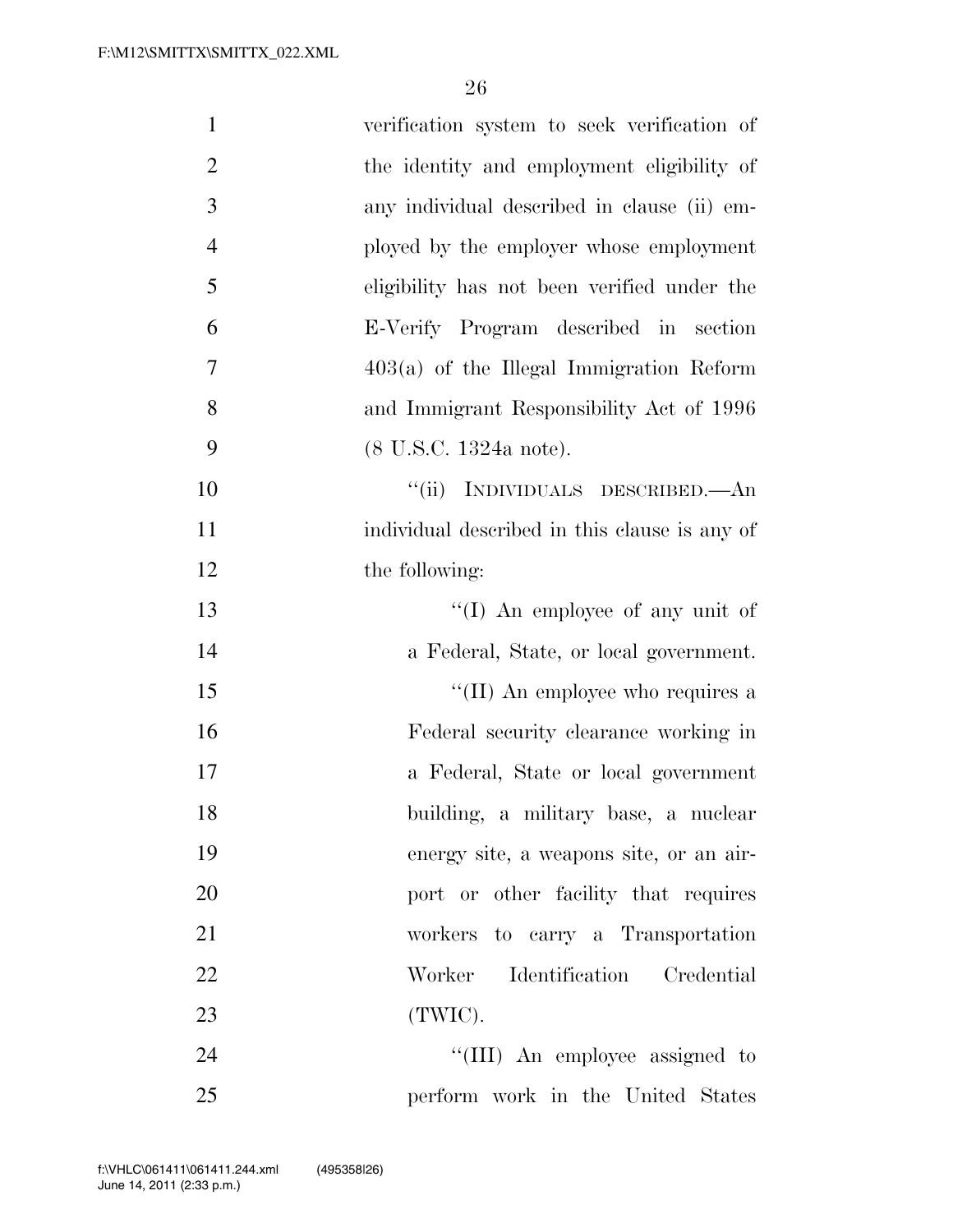under a Federal or State contract, ex-2 cept that this subclause—

 ''(aa) is not applicable to in- dividuals who have a clearance under Homeland Security Presi- dential Directive 12 (HSPD 12 clearance), are administrative or overhead personnel, or are work- ing solely on contracts that pro- vide Commercial Off The Shelf goods or services as set forth by the Federal Acquisition Regu-13 latory Council, unless they are 14 subject to verification under sub-15 clause (II); and  $''(bb)$  only applies to con-17 tacts over the simple acquisition threshold.

19 "(B) ON A MANDATORY BASIS FOR MUL-20 TIPLE USERS OF SAME SOCIAL SECURITY AC- COUNT NUMBER.—In the case of an employer who is required by this subsection to use the verification system described in subsection (d), or has elected voluntarily to use such system,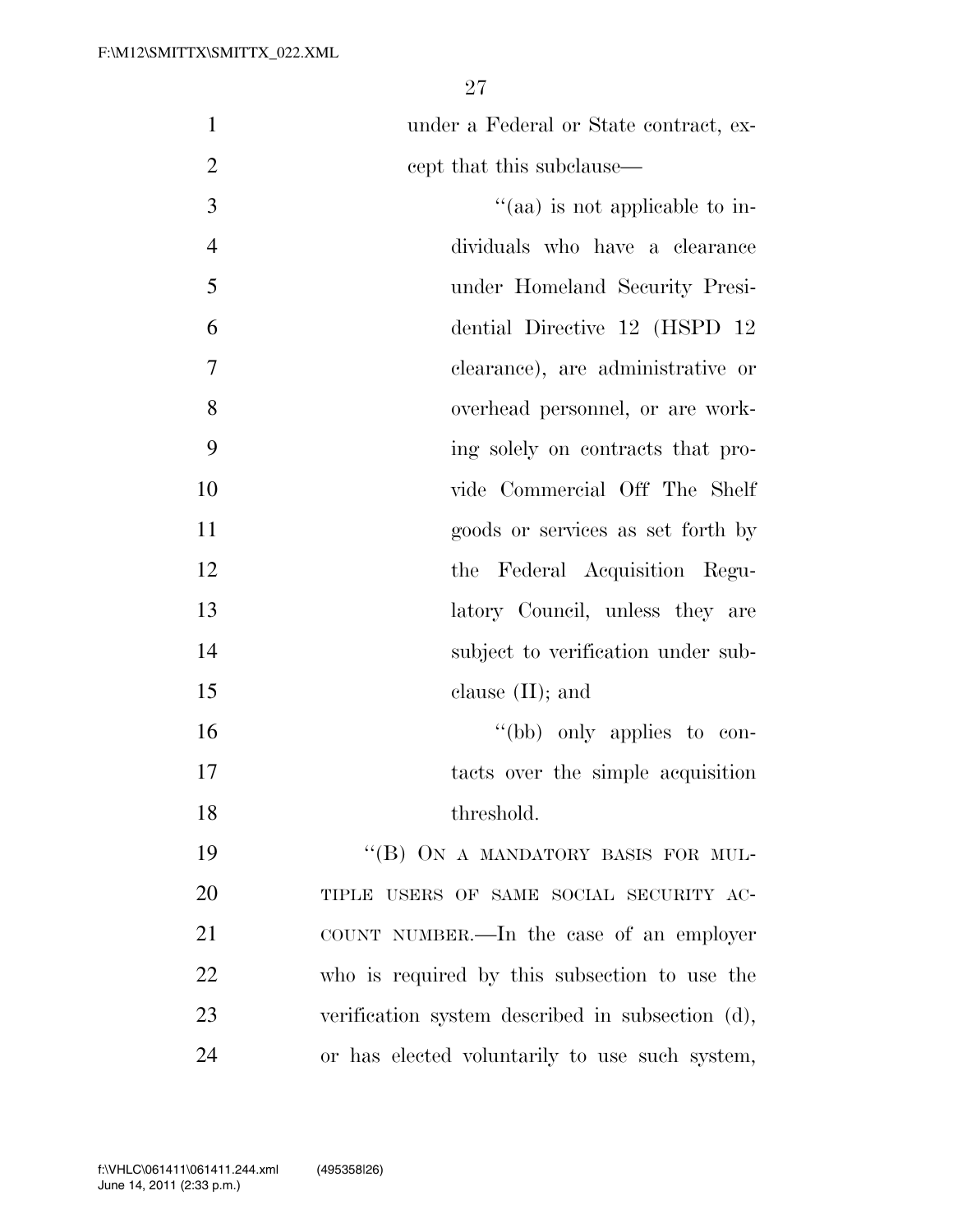1 the employer shall make inquiries to the system 2 in accordance with the following:

 ''(i) The Commissioner of Social Secu- rity shall notify annually employees (at the employee address listed on the Wage and Tax Statement) who submit a social secu- rity account number to which more than one employer reports income and for which there is a pattern of unusual multiple use. The notification letter shall identify the number of employers to which, and the States in which, income is being reported as well as sufficient information notifying the employee of the process to contact the Social Security Administration Fraud Hot-16 line if the employee believes the employee's identity may have been stolen. The notice shall not share information protected as private, in order to avoid any recipient of the notice being in the position to further 21 identity theft.

22 ''(ii) If the person to whom the social security account number was issued by the Social Security Administration has been identified and confirmed by Commissioner,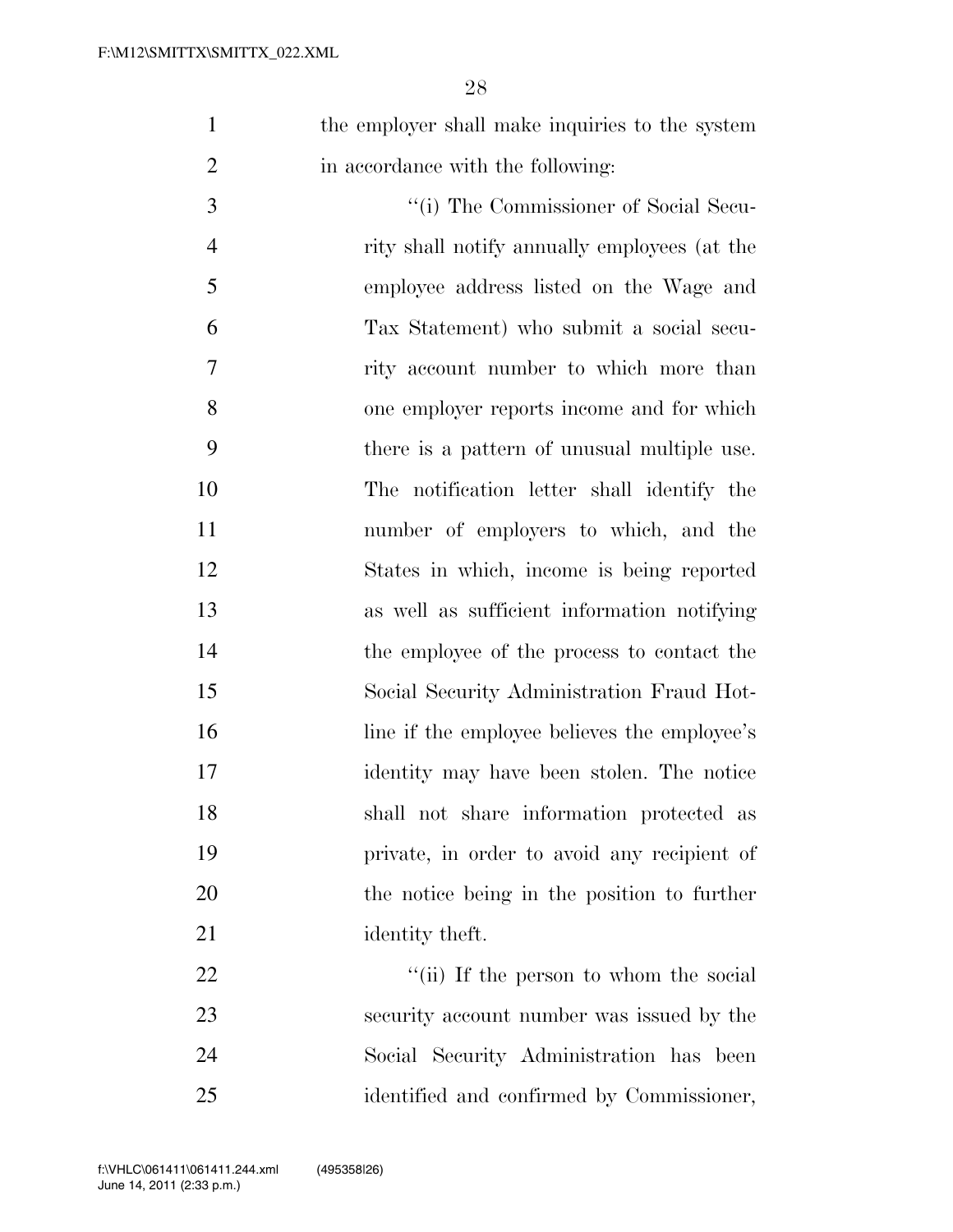| $\mathbf{1}$   | and indicates that the social security ac-      |
|----------------|-------------------------------------------------|
| $\overline{2}$ | count number was used without their             |
| 3              | knowledge, the Secretary and the Commis-        |
| $\overline{4}$ | sioner shall lock the social security account   |
| 5              | for<br>employment eligibility<br>number         |
| 6              | verification purposes and shall notify the      |
| $\overline{7}$ | employers of the individuals who wrong-         |
| 8              | fully submitted the social security account     |
| 9              | number that the employee may not be             |
| 10             | work eligible.                                  |
| 11             | "(iii) Each employer receiving such             |
| 12             | notification of invalid social security ac-     |
| 13             | count number shall use the verification         |
| 14             | system described in subsection (d) to check     |
| 15             | the work eligibility status of the applicable   |
| 16             | employee within 10 business days of re-         |
| 17             | ceipt of the notification of invalid social se- |
| 18             | eurity account number under clause (ii).        |
| 19             | "(C) ON A MANDATORY BASIS FOR CER-              |
| 20             | TAIN MISMATCHED WAGE AND TAX STATE-             |
| 21             | MENTS.                                          |
| 22             | "(i) IN GENERAL.—In the case of an              |
| 23             | employer who is required by this sub-           |
| 24             | section to use the verification system de-      |
| 25             | scribed in subsection (d), or has elected       |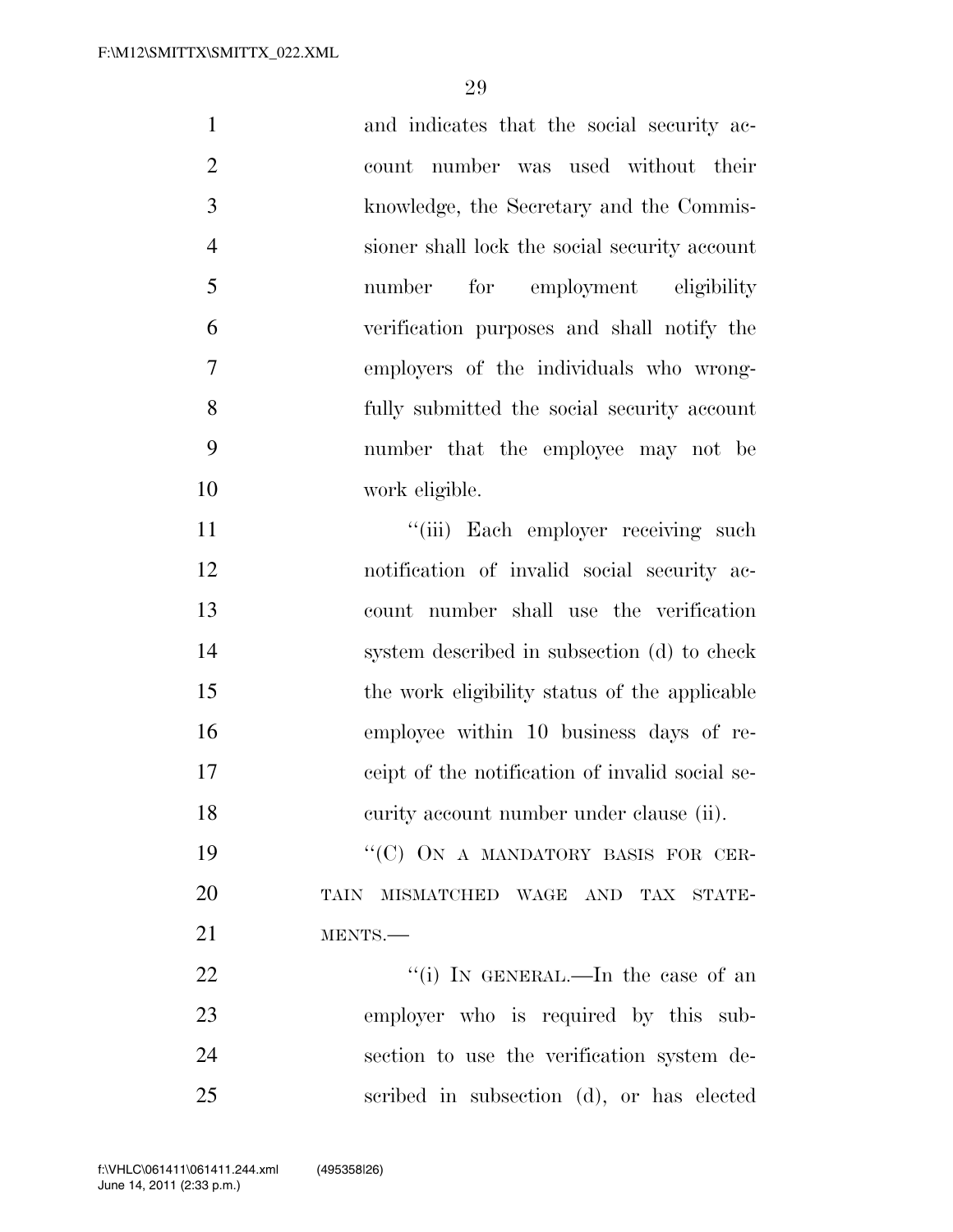| $\mathbf{1}$   | voluntarily to use such system, and who re-    |
|----------------|------------------------------------------------|
| $\overline{2}$ | ceives a notice described in clause (ii) iden- |
| 3              | tifying an individual employee, the em-        |
| $\overline{4}$ | ployer shall, not later than 30 calendar       |
| 5              | days after receipt of such notice, use the     |
| 6              | verification system described in subsection    |
| 7              | (d) to verify the employment eligibility of    |
| 8              | the employee in accordance with the in-        |
| 9              | structions in such notice if the individual is |
| 10             | still on the payroll of the employer.          |
| 11             | "(ii) NOTICE.—The Commissioner of              |
| 12             | Social Security shall issue a notice to an     |
| 13             | employer submitting one or more mis-           |
| 14             | matched wage and tax statements or cor-        |
| 15             | rected wage and tax statements containing      |
| 16             | the following:                                 |
| 17             | $\lq (I)$ A description of the mis-            |
| 18             | matched information.                           |
| 19             | "(II) An explanation of the steps              |
| <b>20</b>      | that the employer is required to take          |
| 21             | to correct the mismatched informa-             |
| 22             | tion.                                          |
| 23             | "(III) An explanation of the em-               |
| 24             | ployment eligibility verification<br>re-       |
| 25             | quirement described in clause (i).             |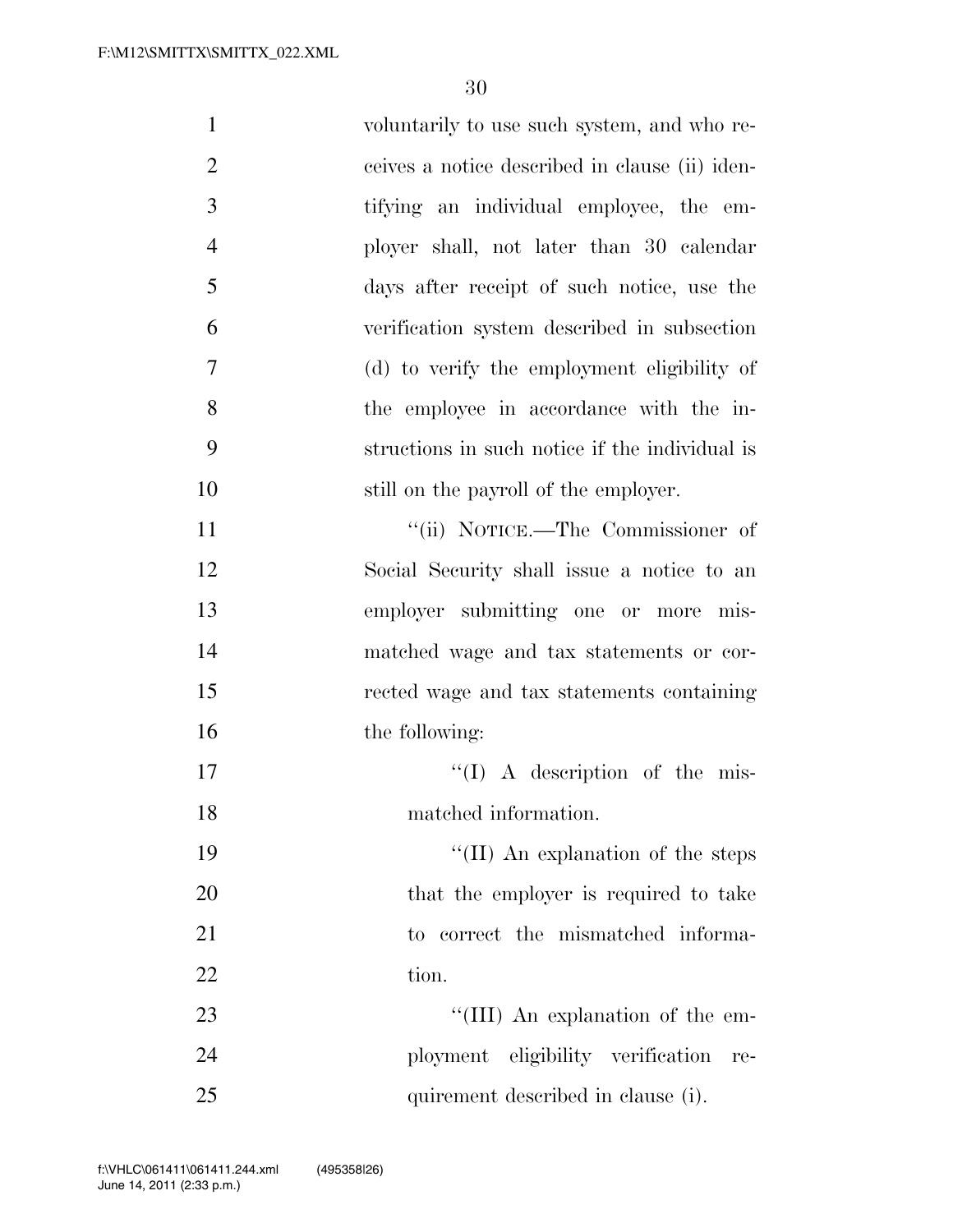''(D) ON A VOLUNTARY BASIS.—Subject to paragraph (2), and subparagraphs (A) through (C) of this paragraph, beginning on the date that is 30 days after the date of the enactment of the Legal Workforce Act, an employer may make an inquiry, as provided in subsection (d), using the verification system to seek verification of the identity and employment eligibility of any individual employed by the employer. If an em- ployer chooses voluntarily to seek verification of any individual employed by the employer, the employer shall seek verification of all individ- uals so employed. An employer's decision about whether or not voluntarily to seek verification of its current workforce under this subpara- graph may not be considered by any govern- ment agency in any proceeding, investigation, or review provided for in this Act.  $C(E)$  VERIFICATION.—Paragraph (1)(C)(ii) shall apply to verifications pursuant to this paragraph on the same basis as it ap-plies to verifications pursuant to paragraph (1),

23 except that employers shall—

24  $(i)$  use a form designated or estab-lished by the Secretary by regulation for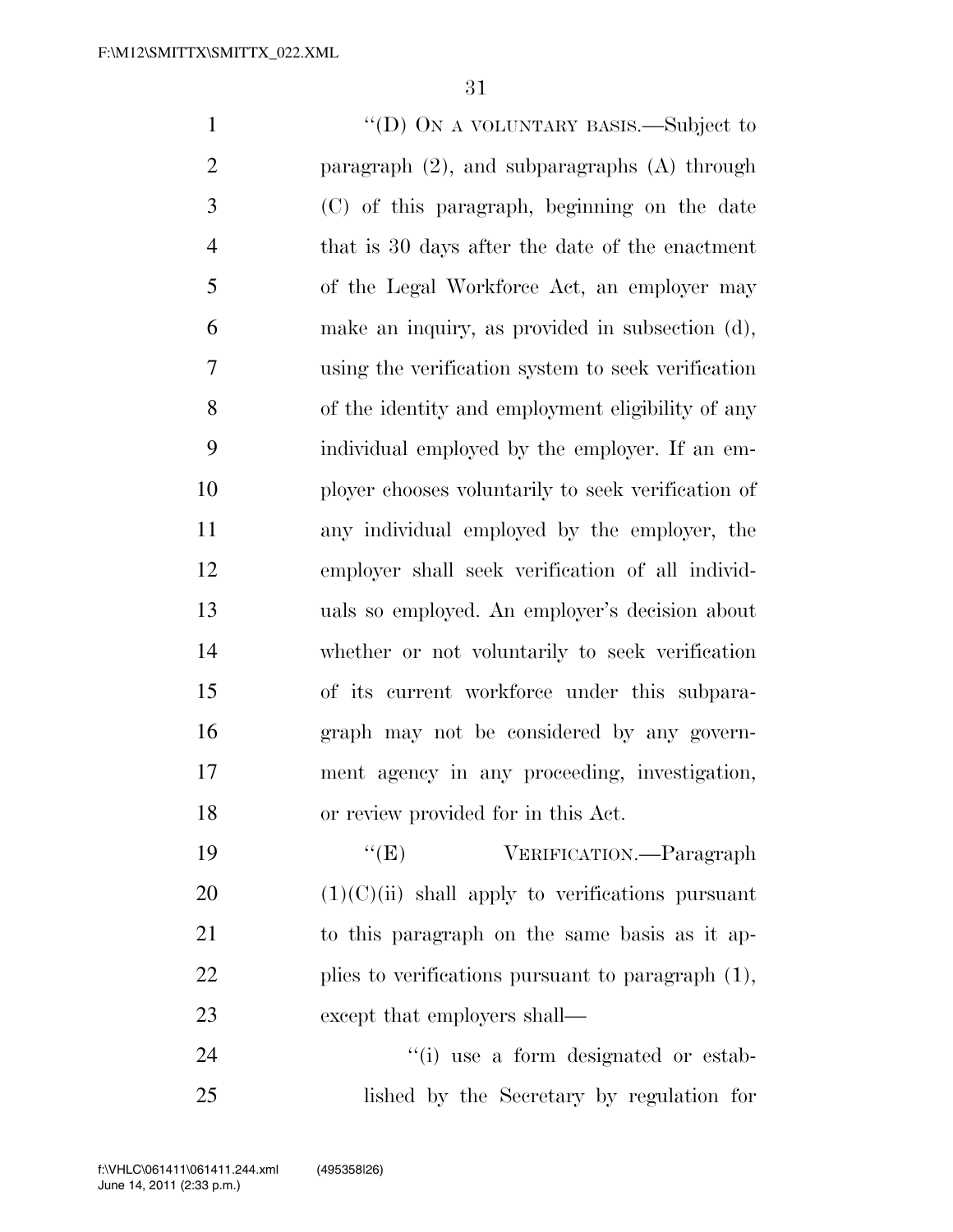| $\mathbf{1}$   | purposes of this paragraph in lieu of the            |
|----------------|------------------------------------------------------|
| $\overline{2}$ | verification form under paragraph (1); and           |
| 3              | "(ii) retain a paper, microfiche, micro-             |
| $\overline{4}$ | film, or electronic version of the form and          |
| 5              | make it available for inspection by officers         |
| 6              | of the Department of Homeland Security,              |
| 7              | the Special Counsel for Immigration-Re-              |
| 8              | lated Unfair Employment Practices, or the            |
| 9              | Department of Labor during the period be-            |
| 10             | ginning on the date the verification com-            |
| 11             | mences and ending on the date that is the            |
| 12             | later of 3 years after the date of such              |
| 13             | verification or 1 year after the date the in-        |
| 14             | dividual's employment is terminated.                 |
| 15             | $``(4)$ EARLY COMPLIANCE.—                           |
| 16             | "(A) FORMER E-VERIFY REQUIRED USERS,                 |
| 17             | INCLUDING FEDERAL CONTRACTORS.-Notwith-              |
| 18             | standing the deadlines in paragraphs (1) and         |
| 19             | $(2)$ , beginning on the earlier of the date that is |
| 20             | 6 months after the date of the enactment of the      |
| 21             | Legal Workforce Act and the date on which the        |
| 22             | Secretary implements the system under sub-           |
| 23             | section (d), the Secretary is authorized to com-     |
| 24             | mence requiring employers required to partici-       |
| 25             | pate in the E-Verify Program described in sec-       |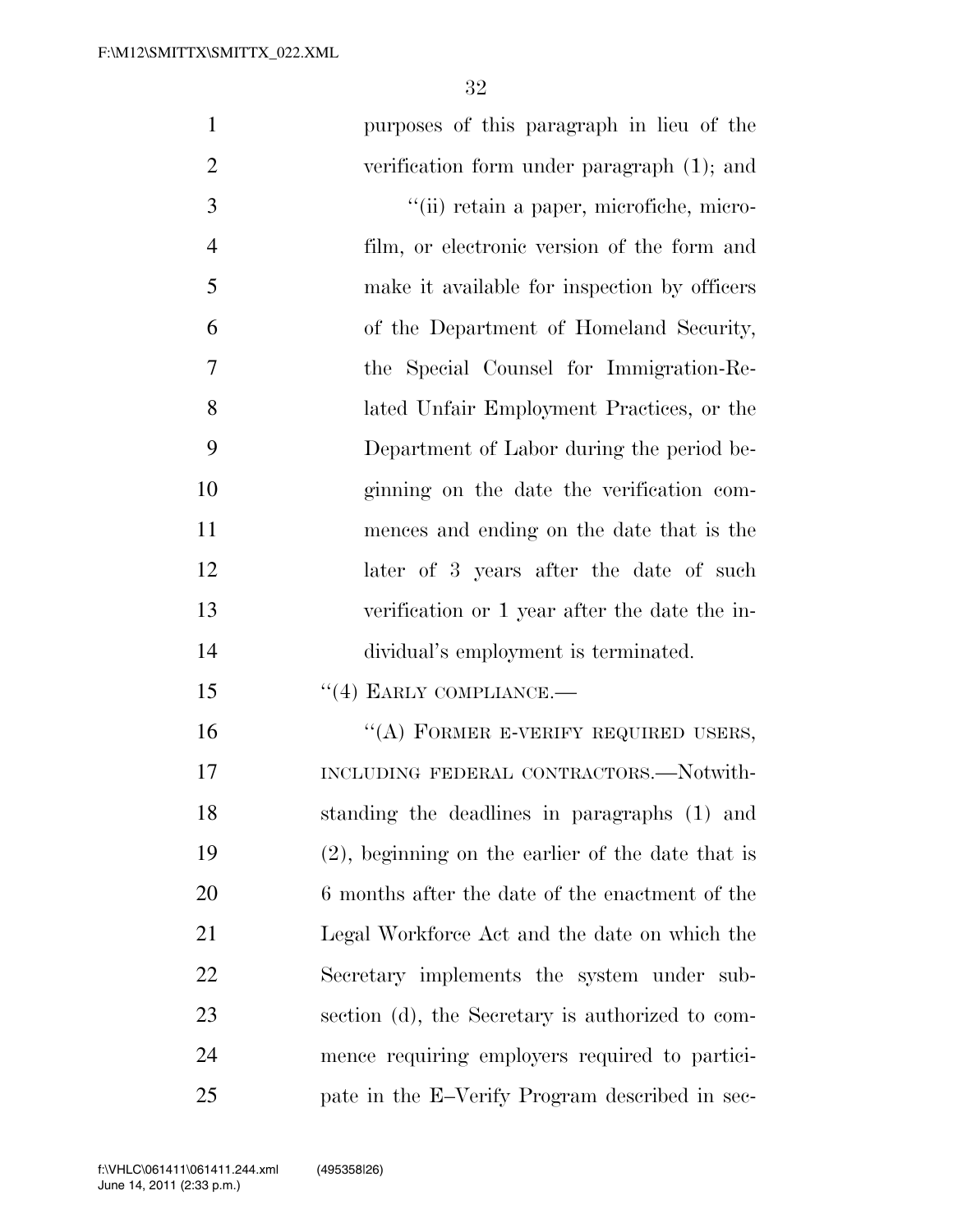tion 403(a) of the Illegal Immigration Reform and Immigrant Responsibility Act of 1996 (8 U.S.C. 1324a note), including employers re- quired to participate in such program by reason of Federal acquisition laws (and regulations promulgated under those laws, including the Federal Acquisition Regulation), to commence compliance with the requirements of this sub- section (and any additional requirements of such Federal acquisition laws and regulation) in 11 lieu of any requirement to participate in the E- Verify Program. 13 "(B) FORMER E-VERIFY VOLUNTARY

 USERS AND OTHERS DESIRING EARLY COMPLI- ANCE.—Notwithstanding the deadlines in para- graphs (1) and (2), beginning 30 days after the date of the enactment of the Legal Workforce Act, the Secretary shall provide for the vol- untary compliance with the requirements of this subsection by employers voluntarily electing to participate in the E–Verify Program described in section  $403(a)$  of the Illegal Immigration Re- form and Immigrant Responsibility Act of 1996 (8 U.S.C. 1324a note) before such date, as well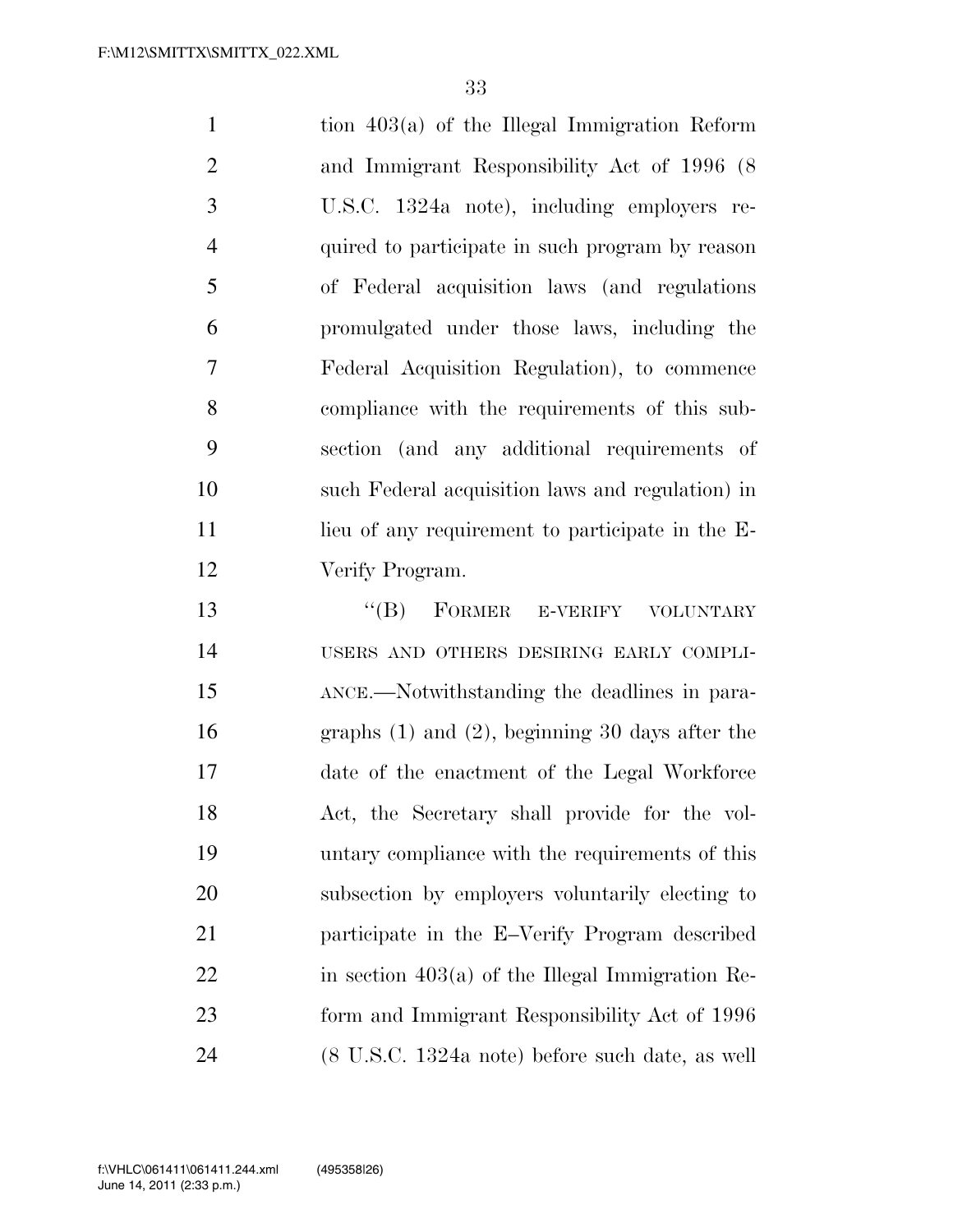as by other employers seeking voluntary early compliance.

3 "(5) COPYING OF DOCUMENTATION PER- MITTED.—Notwithstanding any other provision of law, the person or entity may copy a document pre- sented by an individual pursuant to this subsection and may retain the copy, but only (except as other- wise permitted under law) for the purpose of com-plying with the requirements of this subsection.

10 <sup>''</sup>(6) LIMITATION ON USE OF FORMS.—A form designated or established by the Secretary of Home- land Security under this subsection and any infor- mation contained in or appended to such form, may not be used for purposes other than for enforcement of this Act and any other provision of Federal crimi-nal law.

''(7) GOOD FAITH COMPLIANCE.—

18 "(A) In GENERAL.—Except as otherwise provided in this subsection, a person or entity is considered to have complied with a require- ment of this subsection notwithstanding a tech- nical or procedural failure to meet such require- ment if there was a good faith attempt to com-24 ply with the requirement.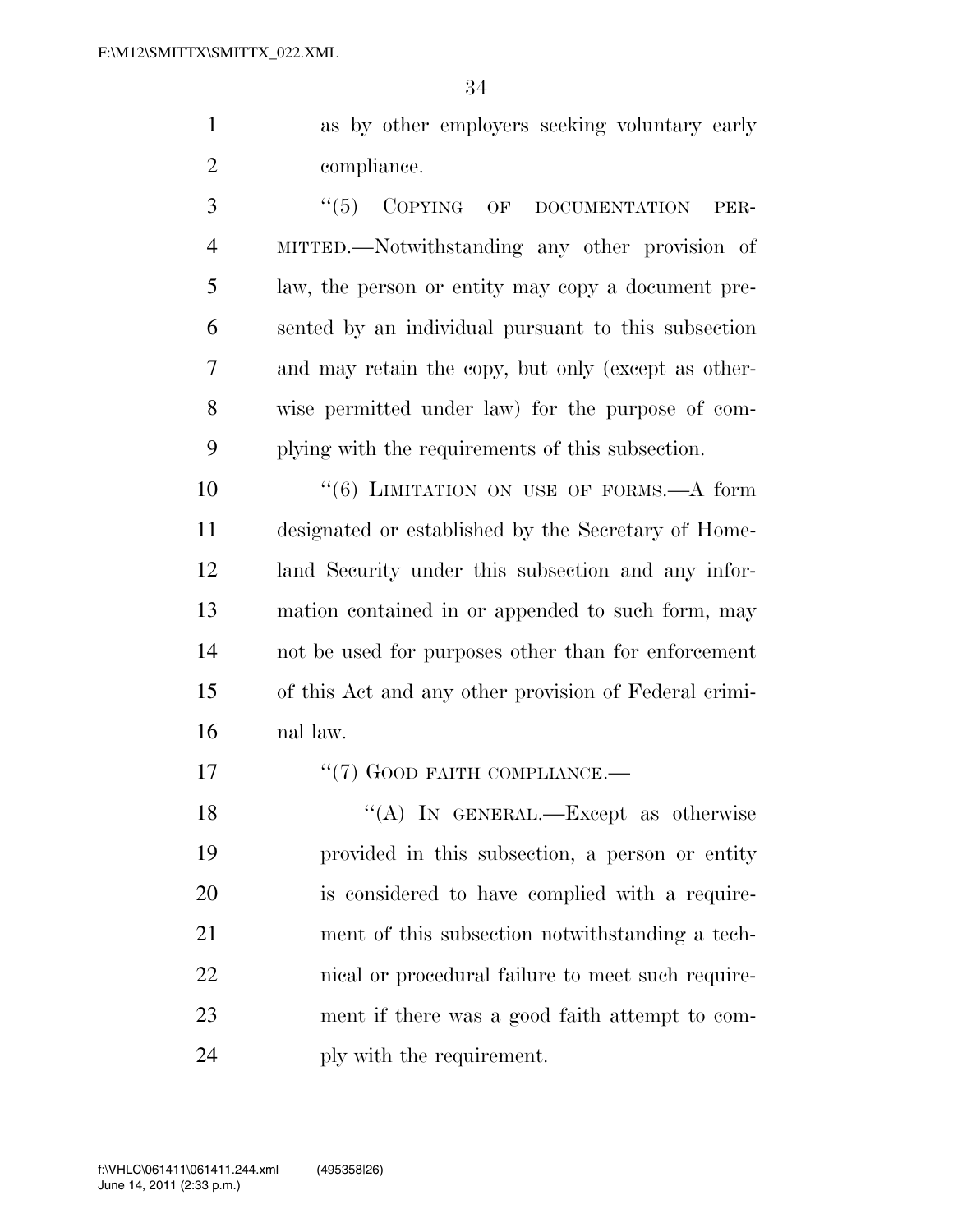| $\mathbf{1}$   | "(B) EXCEPTION IF FAILURE TO CORRECT                              |
|----------------|-------------------------------------------------------------------|
| $\overline{2}$ | AFTER NOTICE.—Subparagraph (A) shall not                          |
| 3              | apply if—                                                         |
| $\overline{4}$ | $f'(i)$ the failure is not de minimus;                            |
| 5              | "(ii) the Secretary of Homeland Secu-                             |
| 6              | rity has explained to the person or entity                        |
| 7              | the basis for the failure and why it is not                       |
| 8              | de minimus;                                                       |
| 9              | "(iii) the person or entity has been                              |
| 10             | provided a period of not less than 30 cal-                        |
| 11             | endar days (beginning after the date of the                       |
| 12             | explanation) within which to correct the                          |
| 13             | failure; and                                                      |
| 14             | "(iv) the person or entity has not cor-                           |
| 15             | rected the failure voluntarily within such                        |
| 16             | period.                                                           |
| 17             | "(C) EXCEPTION FOR PATTERN OR PRAC-                               |
| 18             | TICE VIOLATORS.—Subparagraph (A) shall not                        |
| 19             | apply to a person or entity that has or is engag-                 |
| 20             | ing in a pattern or practice of violations of sub-                |
| 21             | section (a)(1)(A) or (a)(2).".                                    |
| 22             | SEC. 3. EMPLOYMENT ELIGIBILITY VERIFICATION SYSTEM.               |
| 23             | Section $274A(d)$ of the Immigration and Nationality              |
| 24             | Act $(8 \text{ U.S.C. } 1324a(d))$ is amended to read as follows: |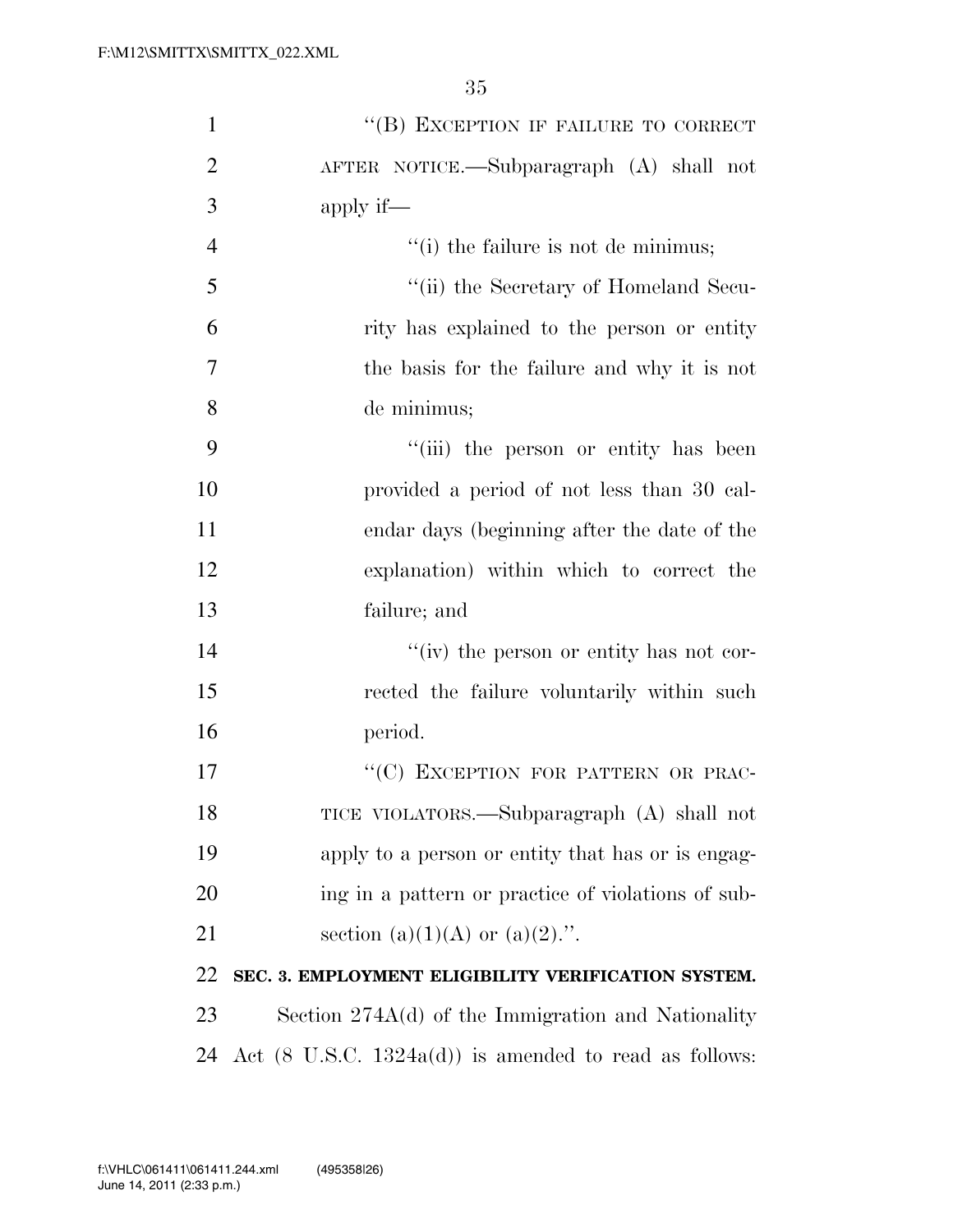1 "(d) EMPLOYMENT ELIGIBILITY VERIFICATION SYS-TEM.—

3 "(1) IN GENERAL.—Patterned on the employ- ment eligibility confirmation system established under section 404 of the Illegal Immigration Reform and Immigrant Responsibility Act of 1996 (8 U.S.C. 1324a note), the Secretary of Homeland Security shall establish and administer a verification system through which the Secretary (or a designee of the Secretary, which may be a nongovernmental enti-ty  $-$ 

 $\langle (A)$  responds to inquiries made by per- sons at any time through a toll-free telephone line and other toll-free electronic media con- cerning an individual's identity and whether the individual is authorized to be employed; and

 $\text{``(B)}$  maintains records of the inquiries that were made, of verifications provided (or not provided), and of the codes provided to in- quirers as evidence of their compliance with 21 their obligations under this section.

22 "(2) INITIAL RESPONSE.—The verification sys- tem shall provide verification or a tentative nonverification of an individual's identity and em-ployment eligibility within 3 working days of the ini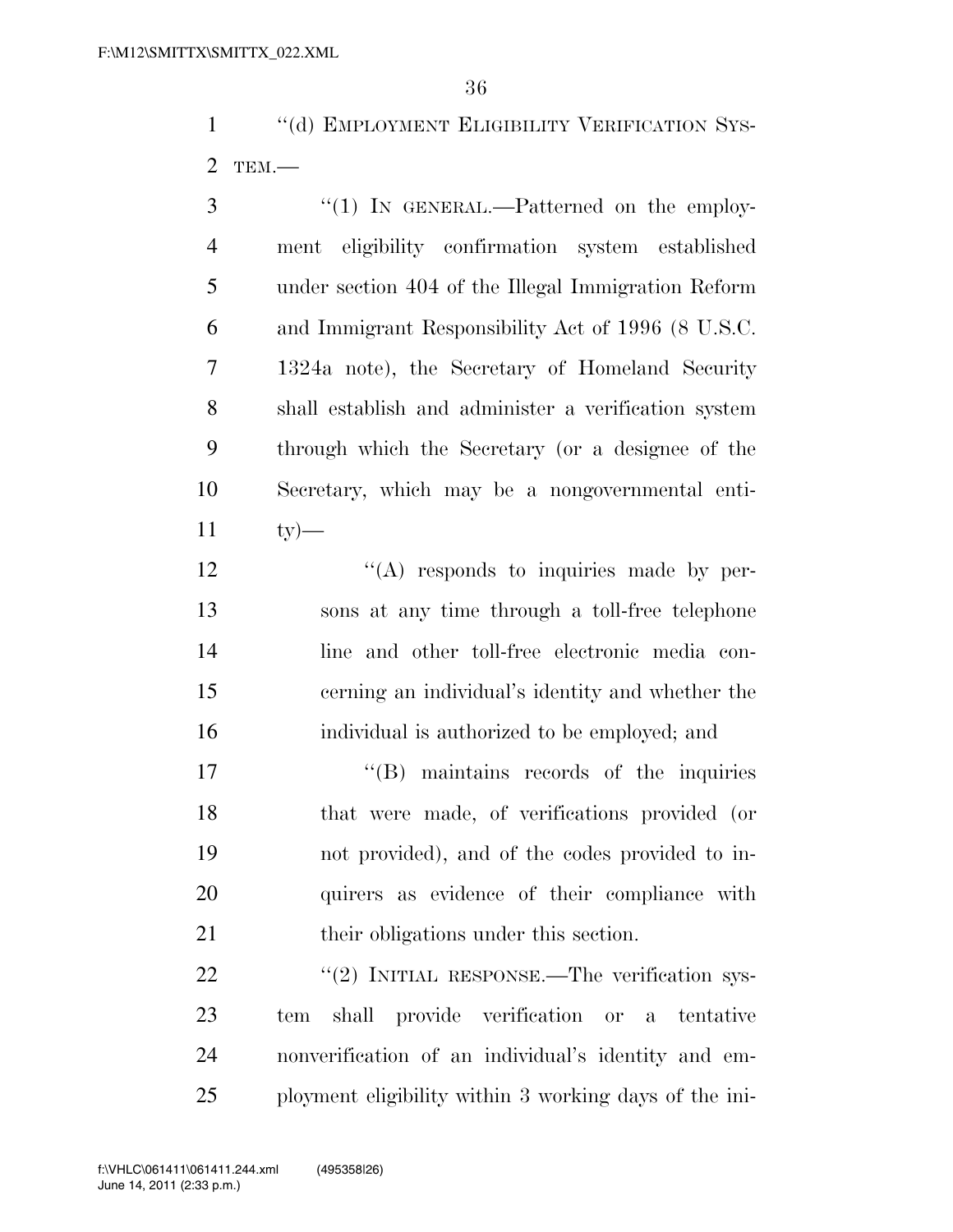tial inquiry. If providing verification or tentative nonverification, the verification system shall provide an appropriate code indicating such verification or such nonverification.

5 "(3) SECONDARY VERIFICATION PROCESS IN CASE OF TENTATIVE NONVERIFICATION.—In cases of tentative nonverification, the Secretary shall specify, in consultation with the Commissioner of Social Security, an available secondary verification process to confirm the validity of information pro- vided and to provide a final verification or nonverification within 10 working days after the date of the tentative nonverification. When final verification or nonverification is provided, the verification system shall provide an appropriate code indicating such verification or nonverification.

17 <sup>''</sup>(4) DESIGN AND OPERATION OF SYSTEM.— The verification system shall be designed and oper-ated—

 $\mathcal{L}(A)$  to maximize its reliability and ease of use by persons and other entities consistent with insulating and protecting the privacy and security of the underlying information;

24 "(B) to respond to all inquiries made by such persons and entities on whether individ-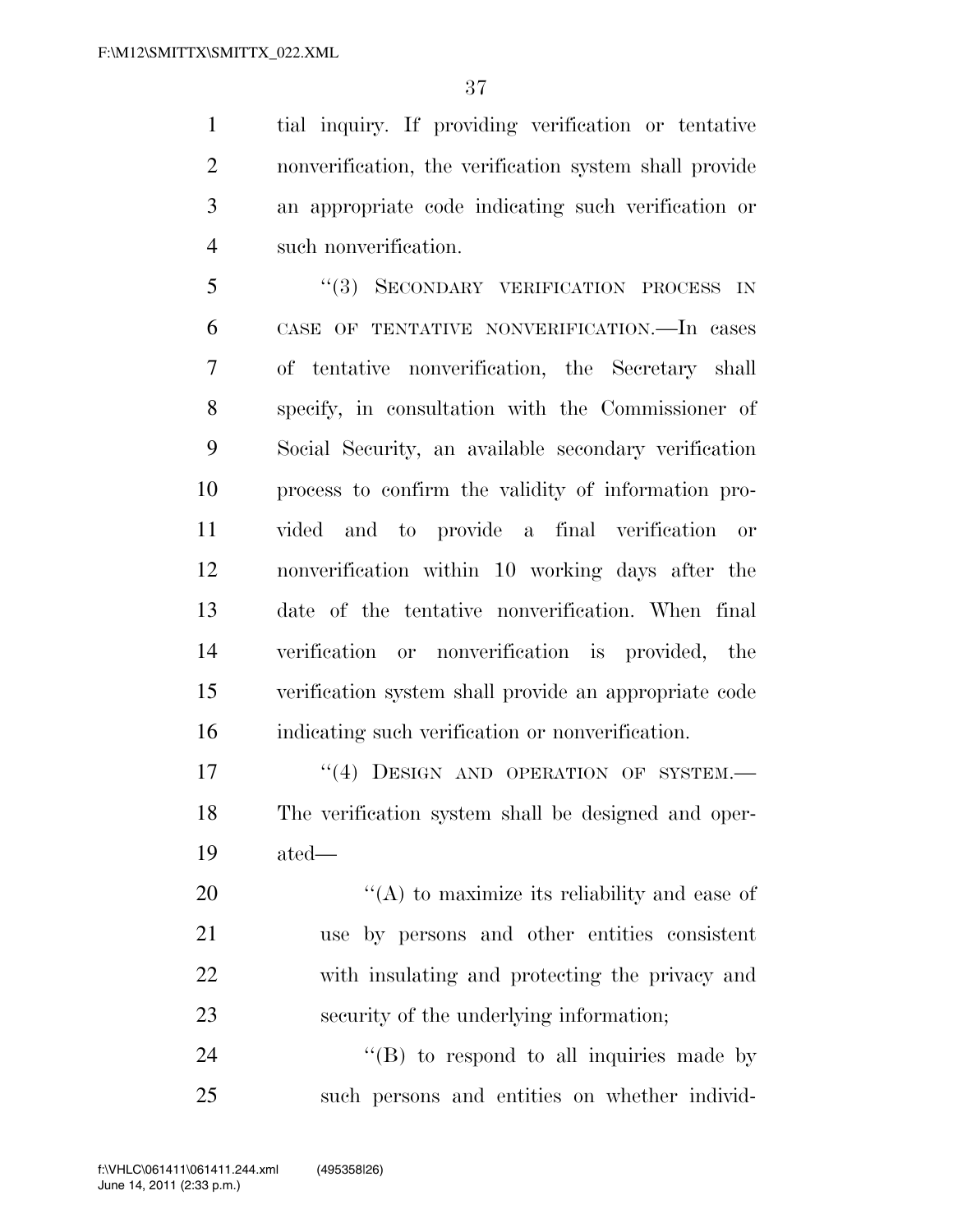| $\mathbf{1}$   | uals are authorized to be employed and to reg-       |
|----------------|------------------------------------------------------|
| $\overline{2}$ | ister all times when such inquiries are not re-      |
| 3              | ceived;                                              |
| $\overline{4}$ | "(C) with appropriate administrative, tech-          |
| 5              | nical, and physical safeguards to prevent unau-      |
| 6              | thorized disclosure of personal information;         |
| 7              | $\lq\lq$ to have reasonable safeguards against       |
| 8              | the system's resulting in unlawful discrimina-       |
| 9              | tory practices based on national origin or citi-     |
| 10             | zenship status, including—                           |
| 11             | "(i) the selective or unauthorized use               |
| 12             | of the system to verify eligibility; or              |
| 13             | "(ii) the exclusion of certain individ-              |
| 14             | uals from consideration for employment as            |
| 15             | a result of a perceived likelihood that addi-        |
| 16             | tional verification will be required, beyond         |
| 17             | what is required for most job applicants;            |
| 18             | and                                                  |
| 19             | $\lq\lq(E)$ to limit the subjects of verification to |
| 20             | the following individuals:                           |
| 21             | "(i) Individuals hired, referred, or re-             |
| 22             | eruited, in accordance with paragraph (1)            |
| 23             | or $(4)$ of subsection $(b)$ .                       |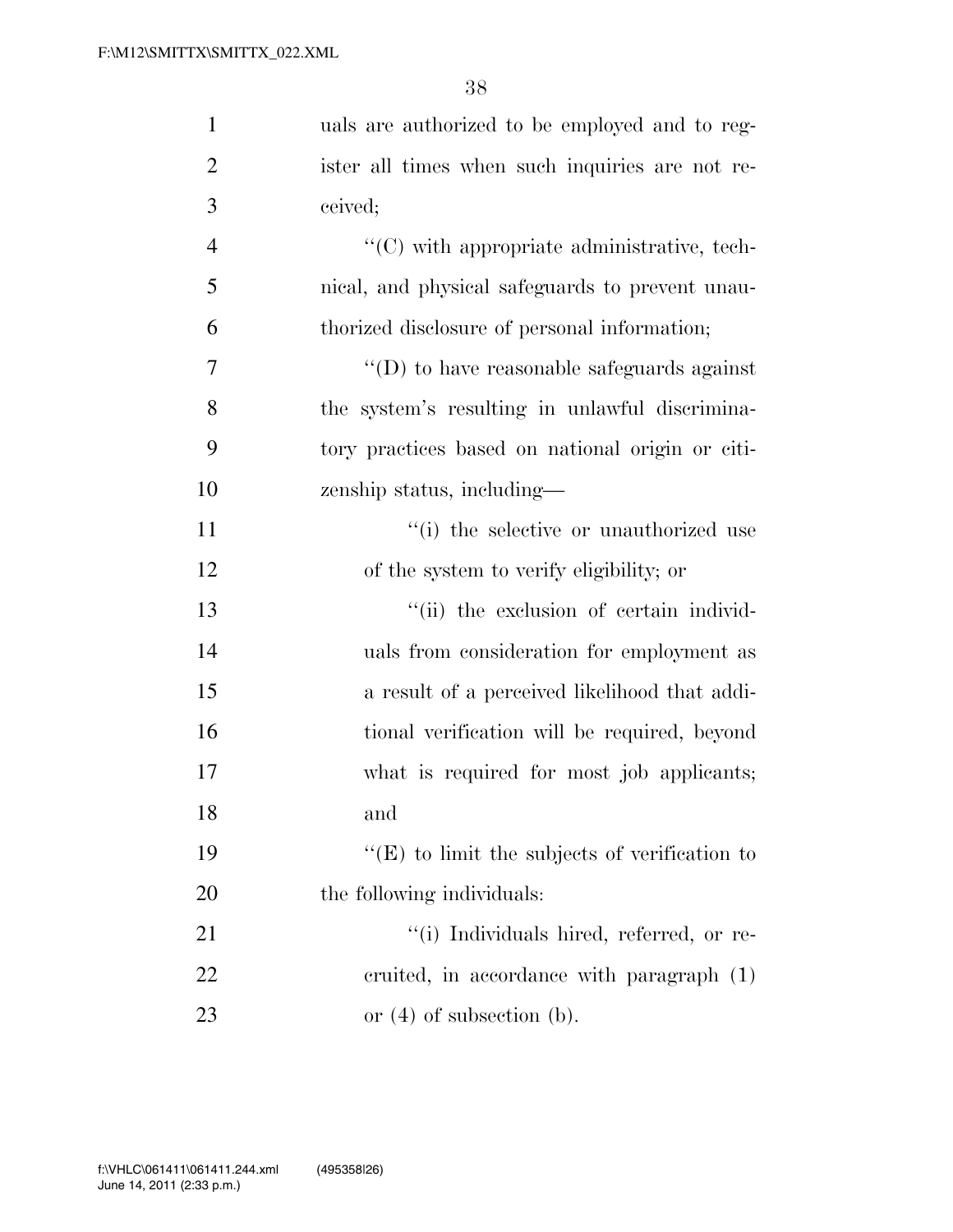| $\mathbf{1}$   | "(ii) Employees and prospective em-                       |
|----------------|-----------------------------------------------------------|
| $\overline{2}$ | ployees, in accordance with paragraph $(2)$ ,             |
| 3              | $(3)$ , or $(4)$ of subsection $(b)$ .                    |
| $\overline{4}$ | "(iii) Individuals seeking to confirm                     |
| 5              | their own employment eligibility on a vol-                |
| 6              | untary basis.                                             |
| 7              | "(5) RESPONSIBILITIES OF COMMISSIONER OF                  |
| 8              | SOCIAL SECURITY.—As part of the verification sys-         |
| 9              | tem, the Commissioner of Social Security, in con-         |
| 10             | sultation with the Secretary of Homeland Security         |
| 11             | (and any designee of the Secretary selected to estab-     |
| 12             | lish and administer the verification system), shall es-   |
| 13             | tablish a reliable, secure method, which, within the      |
| 14             | time periods specified under paragraphs $(2)$ and $(3)$ , |
| 15             | compares the name and social security account num-        |
| 16             | ber provided in an inquiry against such information       |
| 17             | maintained by the Commissioner in order to validate       |
| 18             | (or not validate) the information provided regarding      |
| 19             | an individual whose identity and employment eligi-        |
| 20             | bility must be confirmed, the correspondence of the       |
| 21             | name and number, and whether the individual has           |
| 22             | presented a social security account number that is        |
| 23             | not valid for employment. The Commissioner shall          |
| 24             | not disclose or release social security information       |
| 25             | (other than such verification or nonverification) ex-     |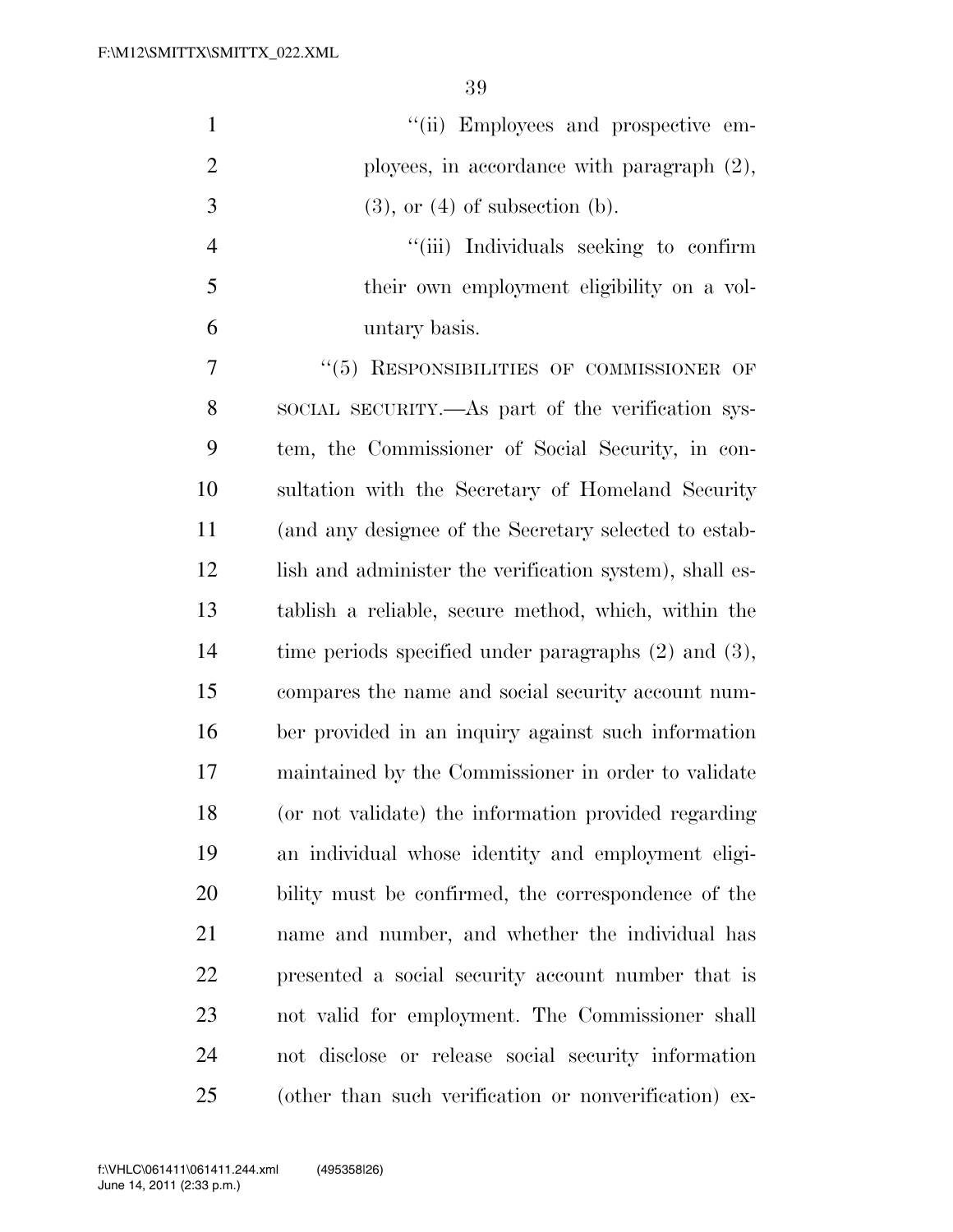cept as provided for in this section or section 2 205(c)(2)(I) of the Social Security Act.

 ''(6) RESPONSIBILITIES OF SECRETARY OF HOMELAND SECURITY.—As part of the verification system, the Secretary of Homeland Security (in con- sultation with any designee of the Secretary selected to establish and administer the verification system), shall establish a reliable, secure method, which, with- in the time periods specified under paragraphs (2) and (3), compares the name and alien identification or authorization number which are provided in an inquiry against such information maintained by the Secretary in order to validate (or not validate) the information provided, the correspondence of the name and number, and whether the alien is author-ized to be employed in the United States.

17 ''(7) OFFENSES.—

18 "(A) In GENERAL.—Any person or entity that, in making an inquiry under subsection 20 (b) $(1)(C)(i)(II)$ , provides to the verification sys- tem a social security account number or an identification or authorization number estab- lished by the Secretary of Homeland Security that belongs to a person other than the indi-vidual whose identity and employment author-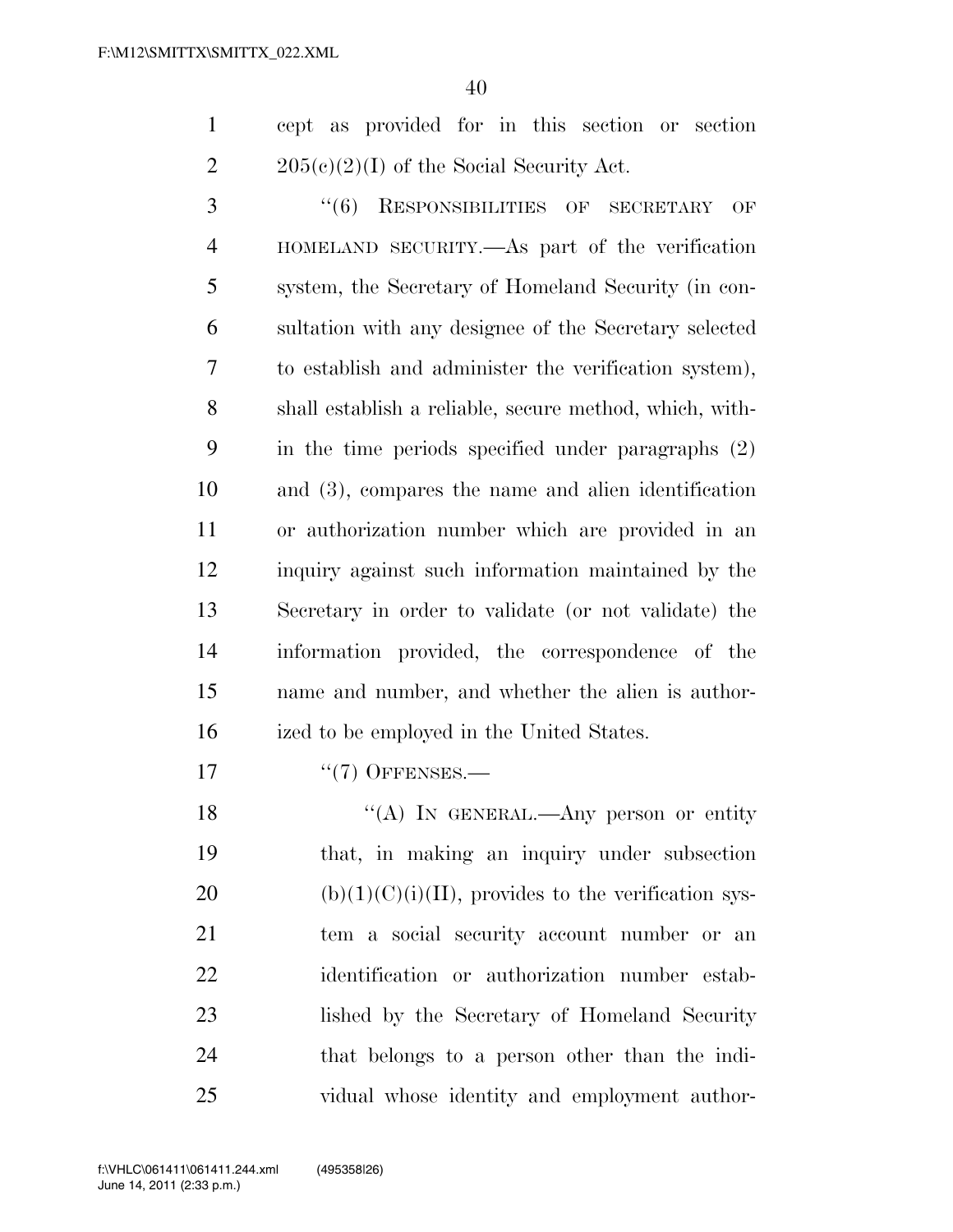ization are being verified, knowing that the number does not belong to the individual whose identity and employment authorization are being verified, shall be fined under title 18, United States Code, imprisoned not less than 1 year and not more than 15 years, or both. If the person or entity, in making an inquiry 8 under subsection  $(b)(1)(C)(i)(II)$ , during and in relation to any felony violation enumerated in section 1028A(c) of title 18, United States Code, provides to the verification system a so- cial security account number or an identifica- tion or authorization number established by the Secretary of Homeland Security that belongs to a person other than the individual whose iden-16 tity and employment authorization are being verified, knowing that the number does not be- long to the individual whose identity and work authorization are being verified, in addition to 20 the punishment provided for such felony, shall be fined under title 18, United States Code, im-22 prisoned for a term of 2 years, or both. 23 "(B) CONSECUTIVE SENTENCE.—Notwith-

standing any other provision of law—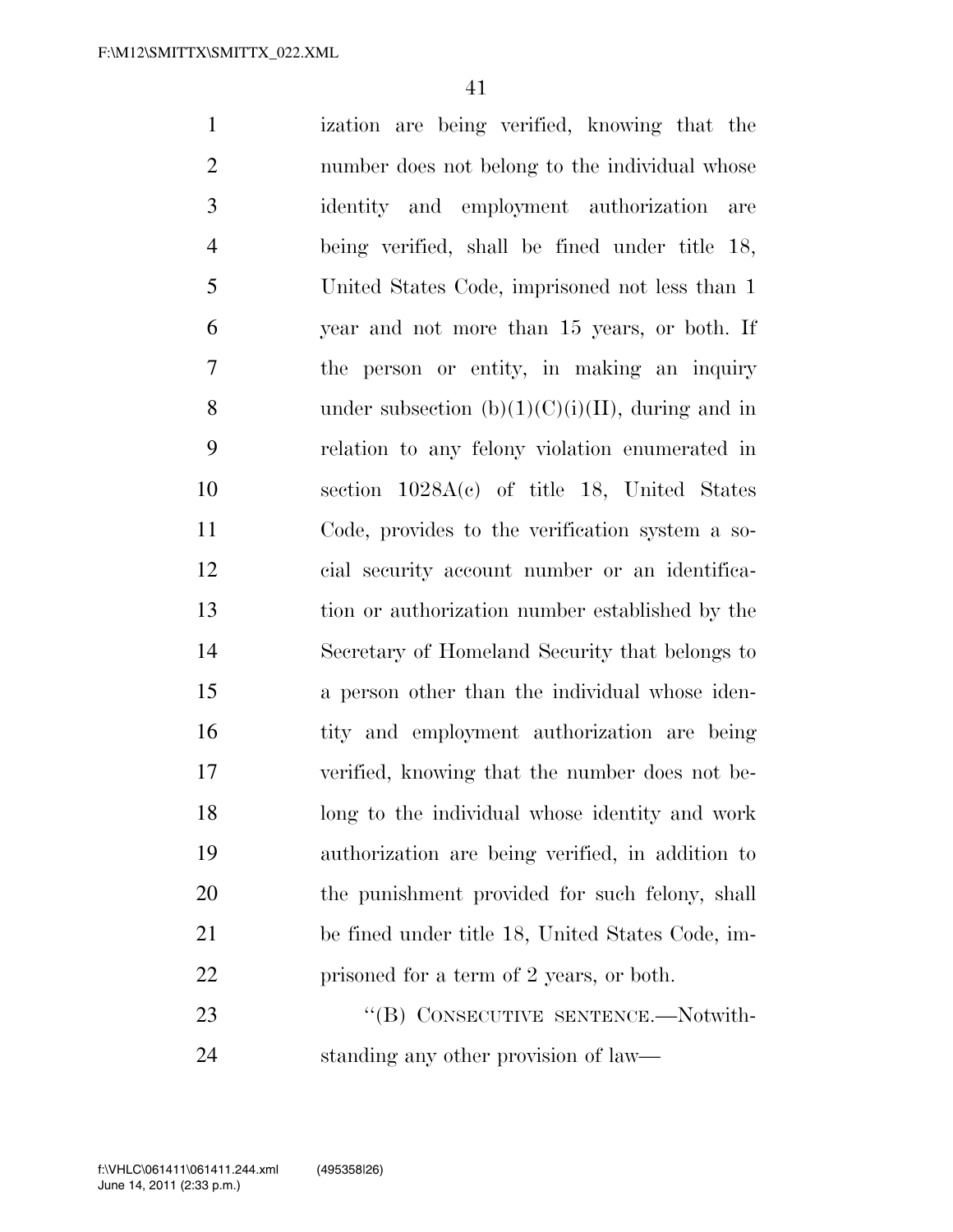1  $\frac{1}{10}$  a court shall not place on proba- tion any person or entity convicted of a violation of this paragraph;

 $"$ (ii) except as provided in clause (iv), no term of imprisonment imposed on a person or entity under this section shall run concurrently with any other term of imprisonment imposed on the person or en- tity under any other provision of law, in- cluding any term of imprisonment imposed for the felony enumerated in section 12 1028A(c) of title 18, United States Code, during which the violation of this para-graph occurred;

15 ''(iii) in determining any term of im- prisonment to be imposed for the felony 17 enumerated in section  $1028A(c)$  of title 18, United States Code, during which the vio- lation of this section occurred, a court shall not in any way reduce the term to be imposed for such crime so as to com- pensate for, or otherwise take into account, any separate term of imprisonment im- posed or to be imposed for a violation of this paragraph; and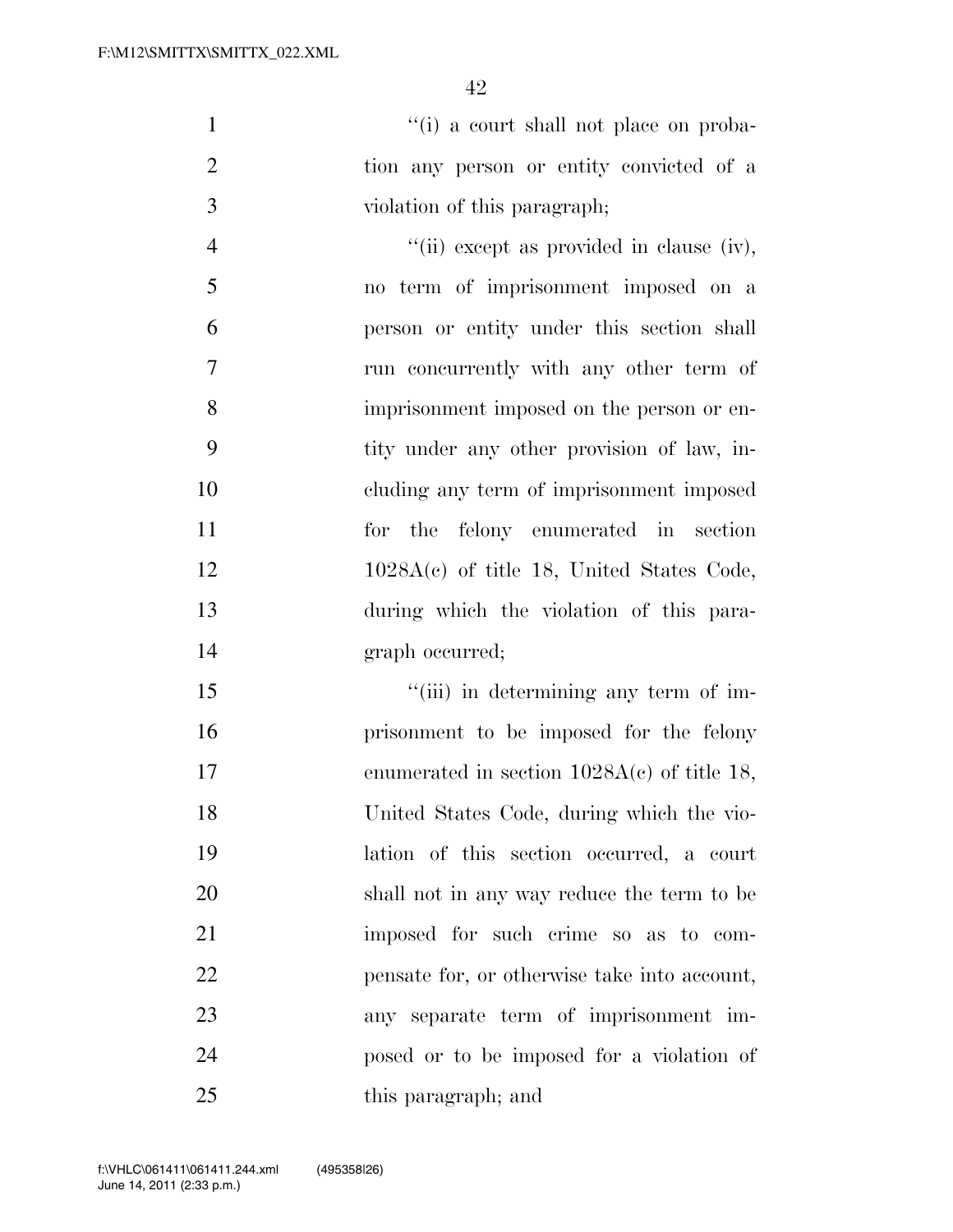| $\mathbf{1}$   | "(iv) a term of imprisonment imposed                        |
|----------------|-------------------------------------------------------------|
| $\overline{2}$ | on a person or entity for a violation of this               |
| 3              | paragraph may, in the discretion of the                     |
| $\overline{4}$ | court, run concurrently, in whole or in                     |
| 5              | part, only with another term of imprison-                   |
| 6              | ment that is imposed by the court at the                    |
| 7              | same time on that person or entity for an                   |
| 8              | additional violation of this paragraph, ex-                 |
| 9              | cept that such discretion shall be exercised                |
| 10             | in accordance with any applicable guide-                    |
| 11             | lines and policy statements issued by the                   |
| 12             | United States Sentencing Commission pur-                    |
| 13             | suant to section 994 of title 28, United                    |
| 14             | States Code.                                                |
| 15             | "(8) UPDATING INFORMATION.-The Commis-                      |
| 16             | sioner of Social Security and the Secretary of Home-        |
| 17             | land Security shall update their information in a           |
| 18             | manner that promotes the maximum accuracy and               |
| 19             | shall provide a process for the prompt correction of        |
| 20             | erroneous information, including instances in which         |
| 21             | it is brought to their attention in the secondary           |
| 22             | verification process described in paragraph (3).            |
| 23             | ``(9)<br><b>LIMITATION</b><br>ON<br><b>USE</b><br>OF<br>THE |
| 24             | VERIFICATION SYSTEM AND ANY RELATED<br>SYS-                 |

TEMS.—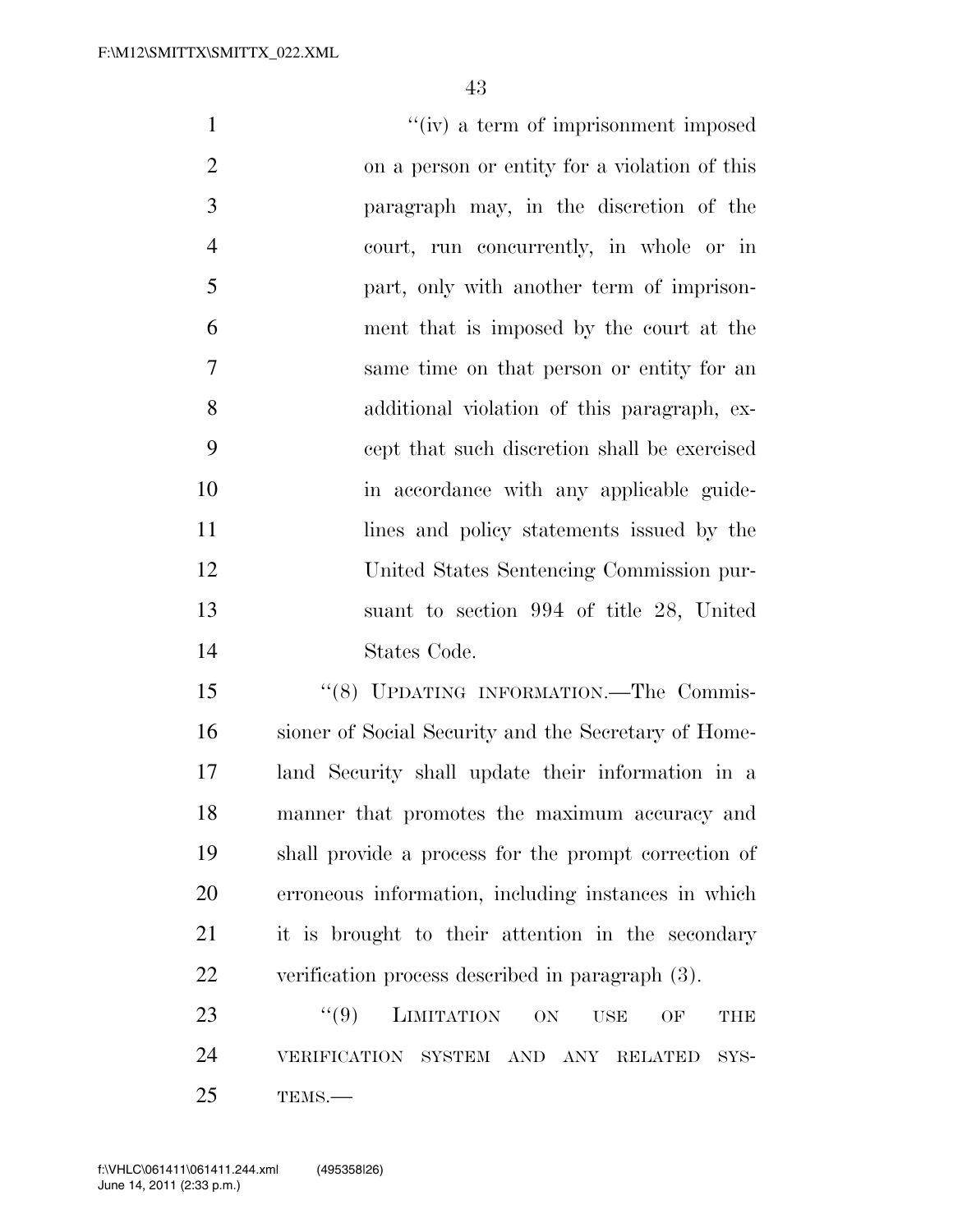1 ''(A) In GENERAL.—Notwithstanding any other provision of law, nothing in this section shall be construed to permit or allow any de- partment, bureau, or other agency of the United States Government to utilize any infor- mation, data base, or other records assembled under this subsection for any other purpose other than as provided for under this section. ''(B) NO NATIONAL IDENTIFICATION

 CARD.—Nothing in this section shall be con- strued to authorize, directly or indirectly, the issuance or use of national identification cards or the establishment of a national identification card.

15 "(10) REMEDIES.—If an individual alleges that the individual would not have been dismissed from a job but for an error of the verification mechanism, the individual may seek compensation only through the mechanism of the Federal Tort Claims Act, and injunctive relief to correct such error. No class ac-21 tion may be brought under this paragraph.".

## **SEC. 4. RECRUITMENT, REFERRAL, AND CONTINUATION OF EMPLOYMENT.**

 (a) ADDITIONAL CHANGES TO RULES FOR RECRUIT-MENT, REFERRAL, AND CONTINUATION OF EMPLOY-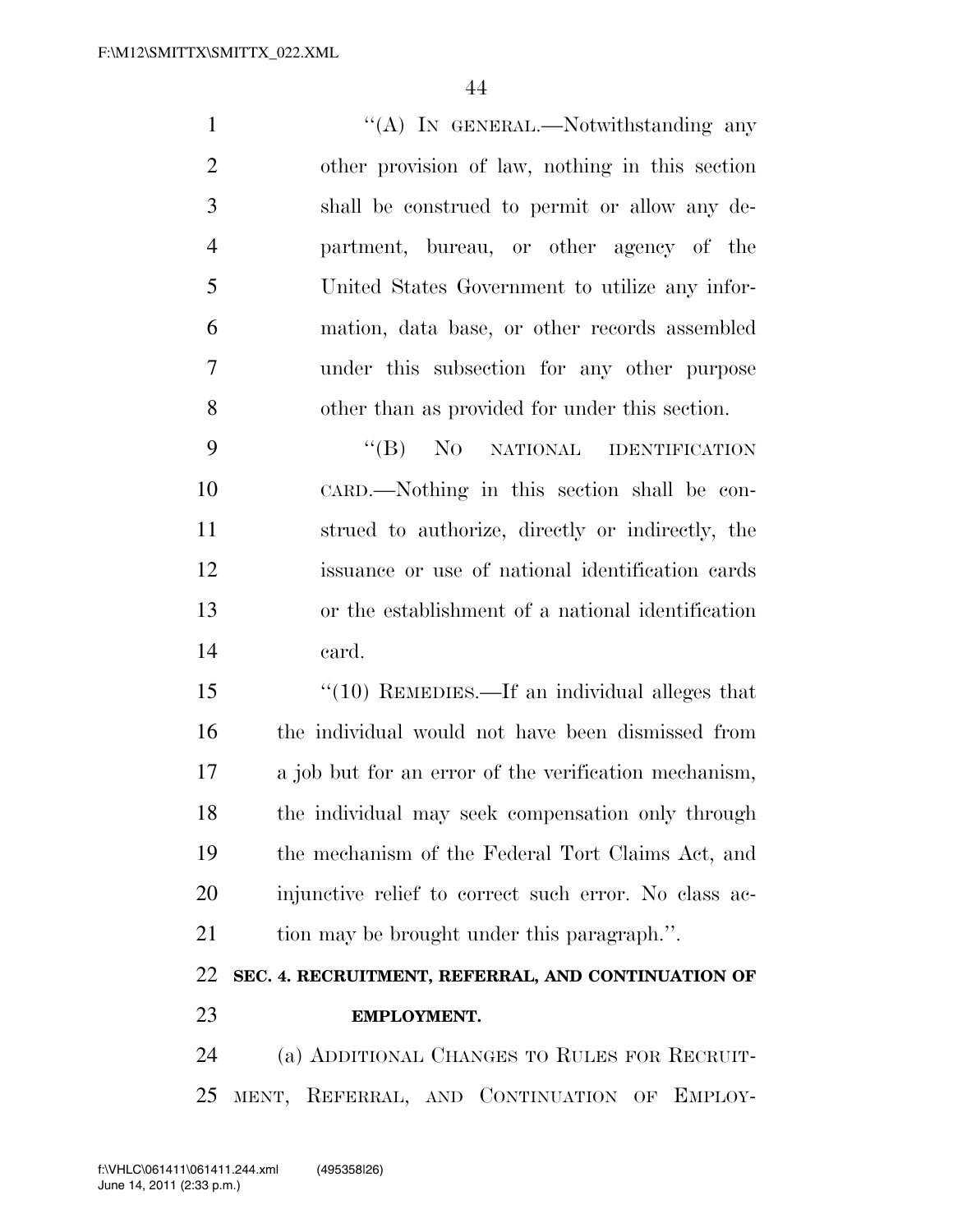MENT.—Section 274A(a) of the Immigration and Nation-2 ality Act  $(8 \text{ U.S.C. } 1324a(a))$  is amended—

| 3              | (1) in paragraph $(1)(A)$ , by striking "for a fee"; |
|----------------|------------------------------------------------------|
| $\overline{4}$ | $(2)$ in paragraph $(1)$ , by amending subpara-      |
|                | graph $(B)$ to read as follows:                      |

 $^4$ (B) to hire, continue to employ, or to re- cruit or refer for employment in the United States an individual without complying with the requirements of subsection (b).'';

 (3) in paragraph (2), by striking ''after hiring an alien for employment in accordance with para- graph (1),'' and inserting ''after complying with paragraph (1),''; and

 (4) in paragraph (3), by striking ''hiring,'' and inserting ''hiring, employing,'' each place it appears. (b) DEFINITION.—Section 274A(h) of the Immigra- tion and Nationality Act (8 U.S.C. 1324a(h)) is amended by adding at the end the following:

19 "(4) DEFINITION OF RECRUIT OR REFER.—As used in this section, the term 'refer' means the act of sending or directing a person or transmitting doc- umentation or information to another, directly or in- directly, with the intent of obtaining employment in the United States for such person. Only persons or entities referring for remuneration (whether on a re-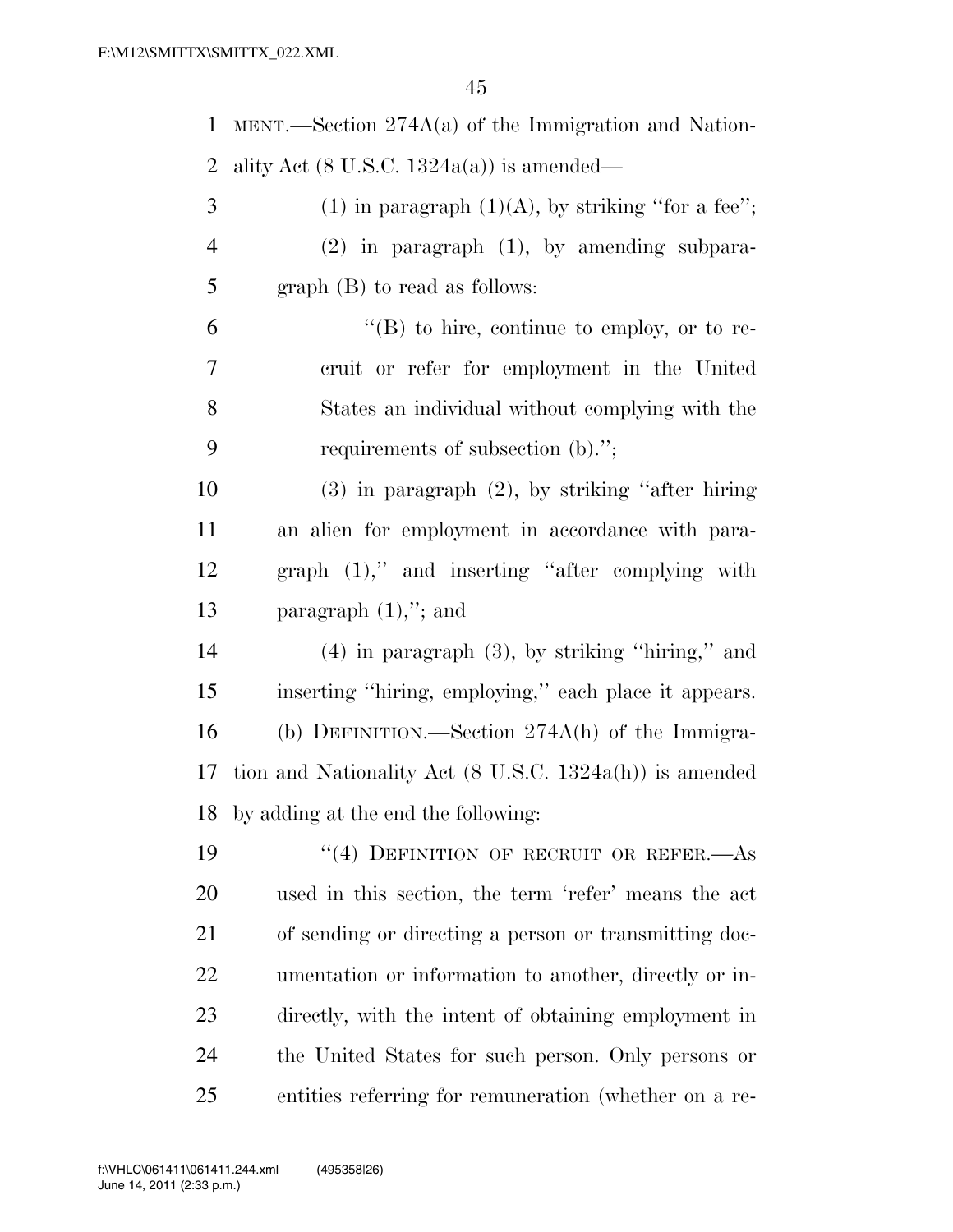tainer or contingency basis) are included in the defi- nition, except that union hiring halls that refer union members or nonunion individuals who pay union membership dues are included in the defini- tion whether or not they receive remuneration, as are labor service entities or labor service agencies, whether public, private, for-profit, or nonprofit, that refer, dispatch, or otherwise facilitate the hiring of laborers for any period of time by a third party. As used in this section the term 'recruit' means the act of soliciting a person, directly or indirectly, and re- ferring the person to another with the intent of ob- taining employment for that person. Only persons or entities referring for remuneration (whether on a re- tainer or contingency basis) are included in the defi- nition, except that union hiring halls that refer union members or nonunion individuals who pay union membership dues are included in this defini- tion whether or not they receive remuneration, as are labor service entities or labor service agencies, whether public, private, for-profit, or nonprofit that recruit, dispatch, or otherwise facilitate the hiring of laborers for any period of time by a third party.''. (c) EFFECTIVE DATE.—The amendments made by this section shall take effect on the date that is 1 year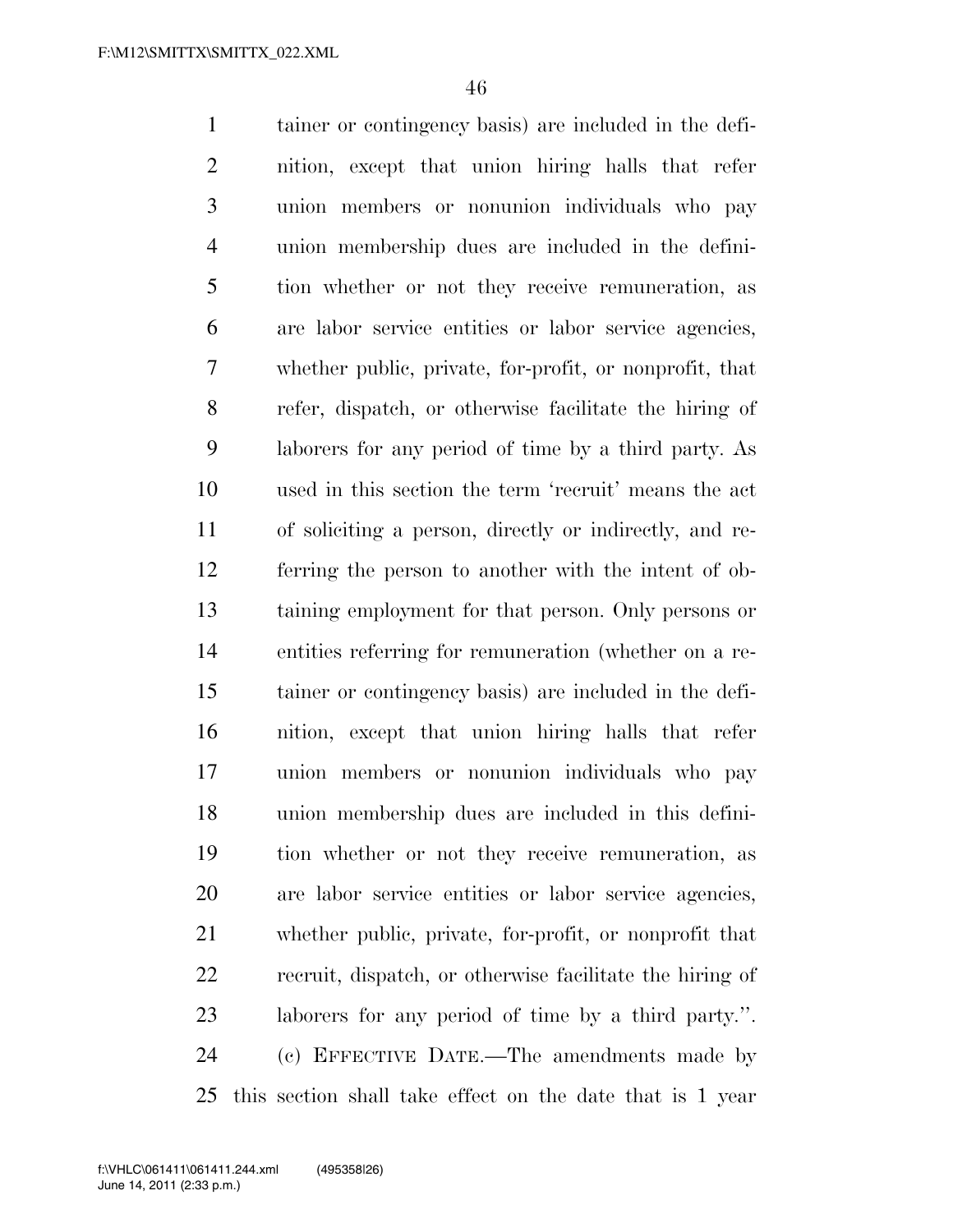after the date of the enactment of this Act, except that the amendments made by subsection (a) shall take effect 6 months after the date of the enactment of this Act inso- far as such amendments relate to continuation of employ-ment.

#### **SEC. 5. GOOD FAITH DEFENSE.**

 Section 274A(a)(3) of the Immigration and Nation-8 ality Act (8 U.S.C.  $1324a(a)(3)$ ) is amended to read as follows:

- 10 "(3) GOOD FAITH DEFENSE.—
- 11 "(A) DEFENSE.—An employer (or person or entity that hires, employs, recruits or refers for fee, or is otherwise obligated to comply with this section) who establishes that it has com- plied in good faith with the requirements of subsection (b)—
- 17 ''(i) shall not be liable to a job appli- cant, an employee, the Federal Govern- ment, or a State or local government, under Federal, State, or local criminal or civil law for any employment-related action taken with respect to a job applicant or employee in good-faith reliance on informa-24 tion provided through the system estab-lished under subsection (d); and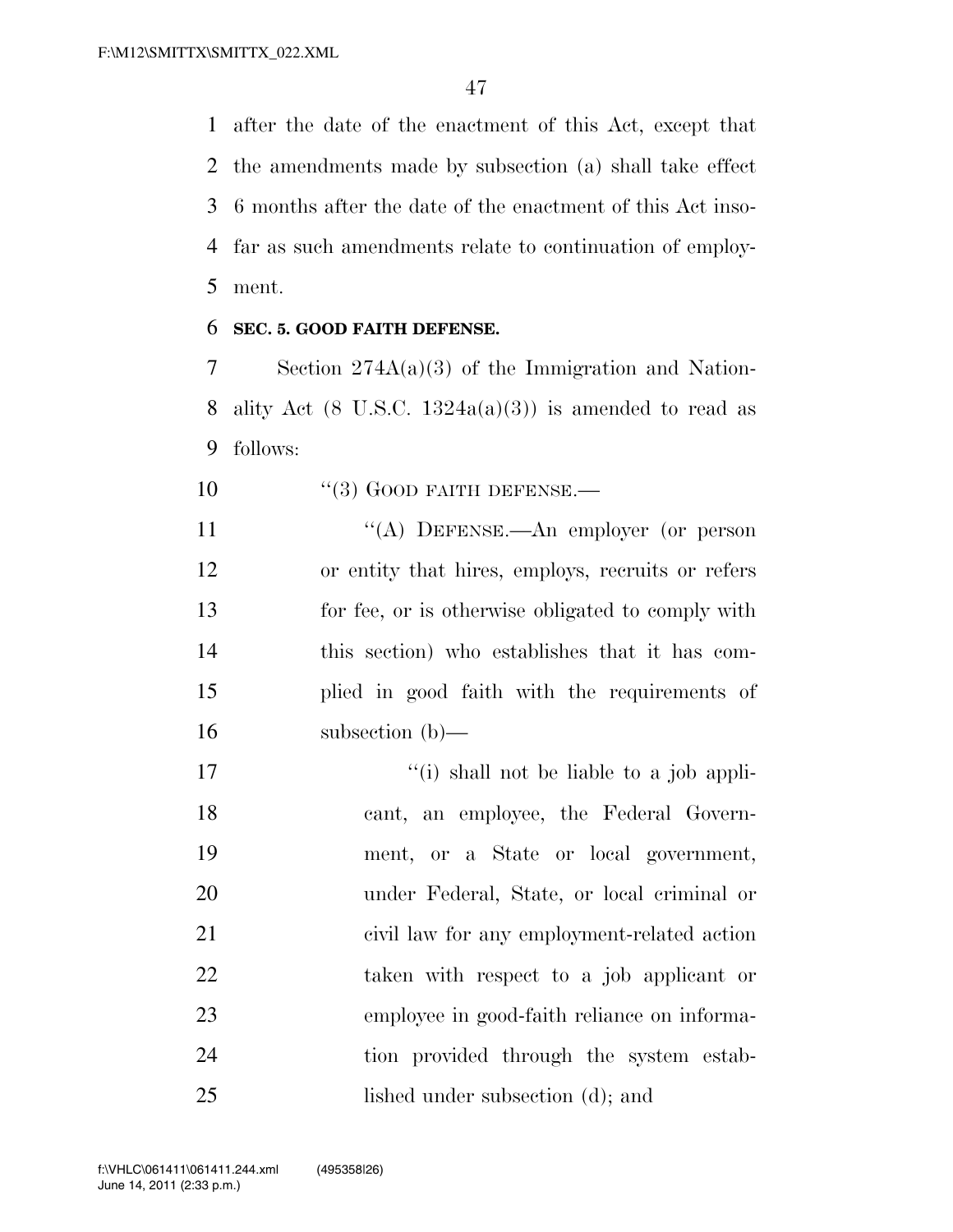| $\mathbf{1}$   | "(ii) has established compliance with               |
|----------------|-----------------------------------------------------|
| $\overline{2}$ | its obligations under subparagraphs (A)             |
| 3              | and $(B)$ of paragraph $(1)$ and subsection         |
| $\overline{4}$ | (b) absent a showing by the Secretary of            |
| 5              | Homeland Security, by clear and con-                |
| 6              | vincing evidence, that the employer had             |
| $\tau$         | knowledge that an employee is an unau-              |
| 8              | thorized alien.                                     |
| 9              | "(B) FAILURE TO SEEK AND OBTAIN                     |
| 10             | VERIFICATION.—Subject to the effective dates        |
| 11             | and other deadlines applicable under subsection     |
| 12             | (b), in the case of a person or entity in the       |
| 13             | United States that hires, or continues to em-       |
| 14             | ploy, an individual, or recruits or refers an indi- |
| 15             | vidual for employment, the following require-       |
| 16             | ments apply:                                        |
| 17             | ``(i)<br>FAILURE<br>TO<br><b>SEEK</b>               |
| 18             | VERIFICATION.-                                      |
| 19             | "(I) IN GENERAL.—If the person                      |
| 20             | or entity has not made an inquiry,                  |
| 21             | mechanism established<br>the<br>under               |
| 22             | under subsection (d) and in accord-                 |
| 23             | ance with the timeframes established                |
| 24             | subsection (b), seeking<br>under                    |
| 25             | verification of the identity and work               |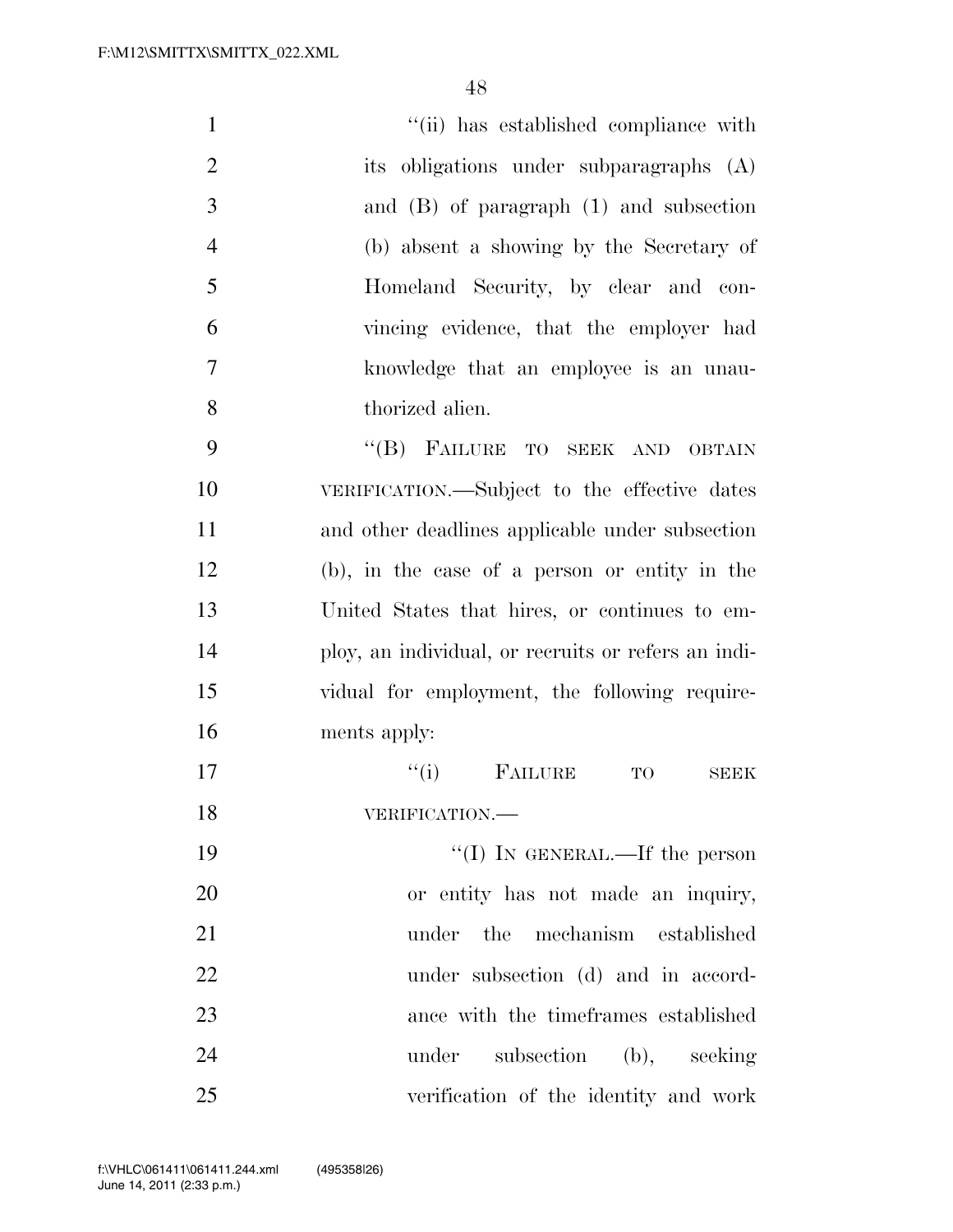|    | eligibility of the individual, the de- |
|----|----------------------------------------|
| 2  | fense under subparagraph (A) shall     |
| 3  | not be considered to apply with re-    |
|    | spect to any employment, except as     |
| -5 | provided in subclause $(II)$ .         |
|    | "(II) SPECIAL RULE FOR FAIL-           |

7 URE OF VERIFICATION MECHANISM.— If such a person or entity in good faith attempts to make an inquiry in order to qualify for the defense under 11 subparagraph (A) and the verification mechanism has registered that not all inquiries were responded to during the relevant time, the person or entity can make an inquiry until the end of the first subsequent working day in which the verification mechanism registers no nonresponses and qualify for such defense.

 $"$ (ii) FAILURE TO OBTAIN VERIFICATION.—If the person or entity has made the inquiry described in clause (i)(I) but has not received an appropriate verification of such identity and work eligi-bility under such mechanism within the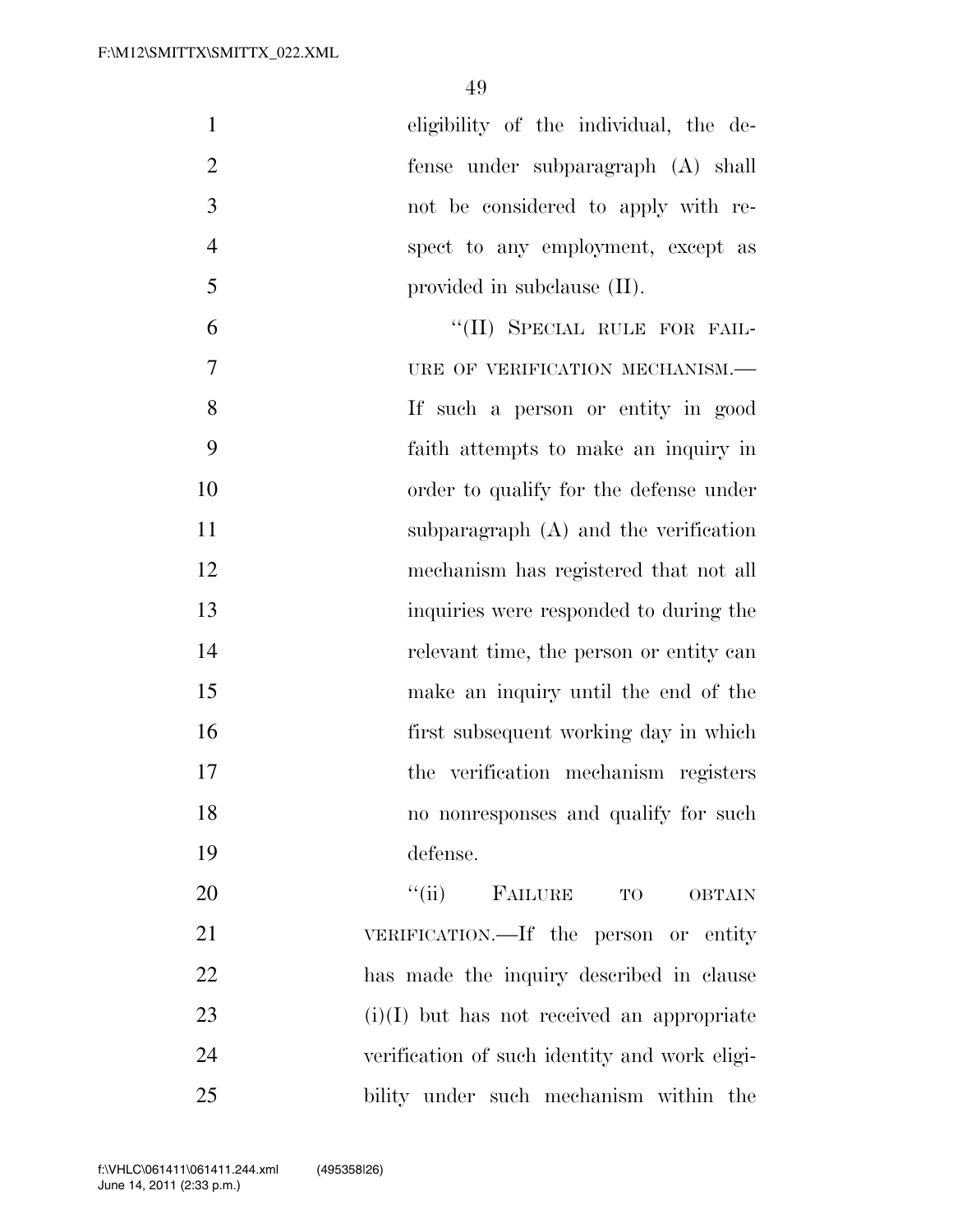|                | time period specified under subsection       |
|----------------|----------------------------------------------|
| -2             | $(d)(2)$ after the time the verification in- |
| -3             | quiry was received, the defense under sub-   |
| $\overline{4}$ | paragraph (A) shall not be considered to     |
| -5             | apply with respect to any employment after   |
| 6              | the end of such time period.".               |

#### **SEC. 6. PREEMPTION.**

 Section 274A(h)(2) of the Immigration and Nation-9 ality Act  $(8 \text{ U.S.C. } 1324a(h)(2))$  is amended to read as follows:

11 "(2) PREEMPTION.—The provisions of this sec- tion preempt any State or local law, ordinance, pol- icy, or rule, including any criminal or civil fine or penalty structure, insofar as they may now or here- after relate to the hiring, continued employment, or status verification for employment eligibility pur- poses, of unauthorized aliens. A State, locality, mu- nicipality, or political subdivision may exercise its authority over business licensing and similar laws as a penalty for failure to use the verification system described in subsection (d) to verify employment eli-gibility when and as required under subsection (b).''.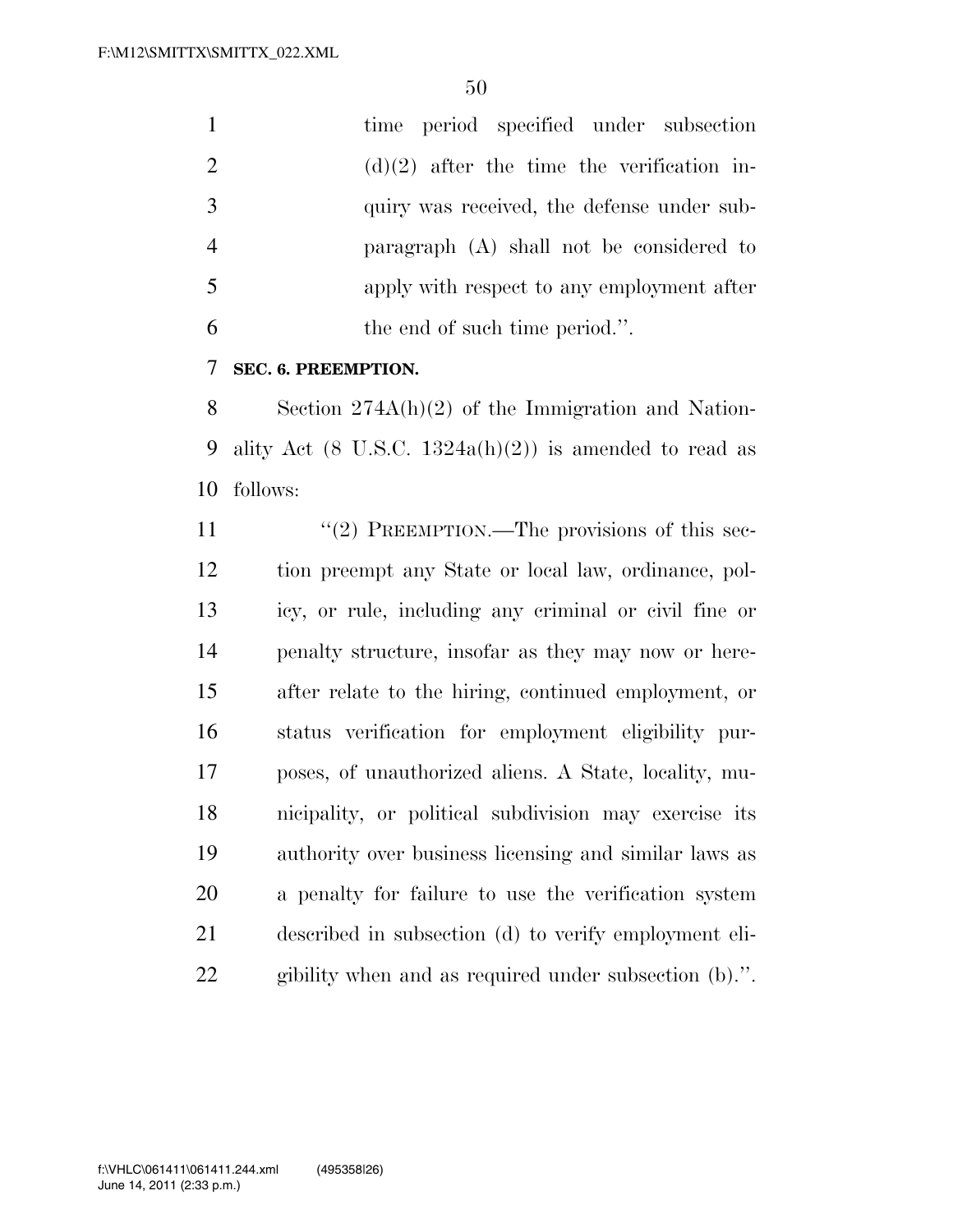#### **SEC. 7. REPEAL.**

 (a) IN GENERAL.—Subtitle A of title IV of the Illegal Immigration Reform and Immigrant Responsibility Act of 1996 (8 U.S.C. 1234a note) is repealed.

 (b) REFERENCES.—Any reference in any Federal law, Executive order, rule, regulation, or delegation of au- thority, or any document of, or pertaining to, the Depart- ment of Homeland Security or the Social Security Admin- istration, to the employment eligibility confirmation sys- tem established under section 404 of the Illegal Immigra- tion Reform and Immigrant Responsibility Act of 1996 (8 U.S.C. 1324a note) is deemed to refer to the employ- ment eligibility confirmation system established under sec- tion 274A(d) of the Immigration and Nationality Act, as amended by section 3 of this Act.

 (c) EFFECTIVE DATE.—This section shall take effect on the date that is 36 months after the date of the enact-ment of this Act

#### **SEC. 8. PENALTIES.**

 Section 274A of the Immigration and Nationality Act (8 U.S.C. 1324a) is amended—

- 22 (1) in subsection  $(e)(4)$ —
- 23 (A) in subparagraph  $(A)$ , in the matter be- fore clause (i), by inserting '', subject to para-25 graph  $(10)$ ," after "in an amount";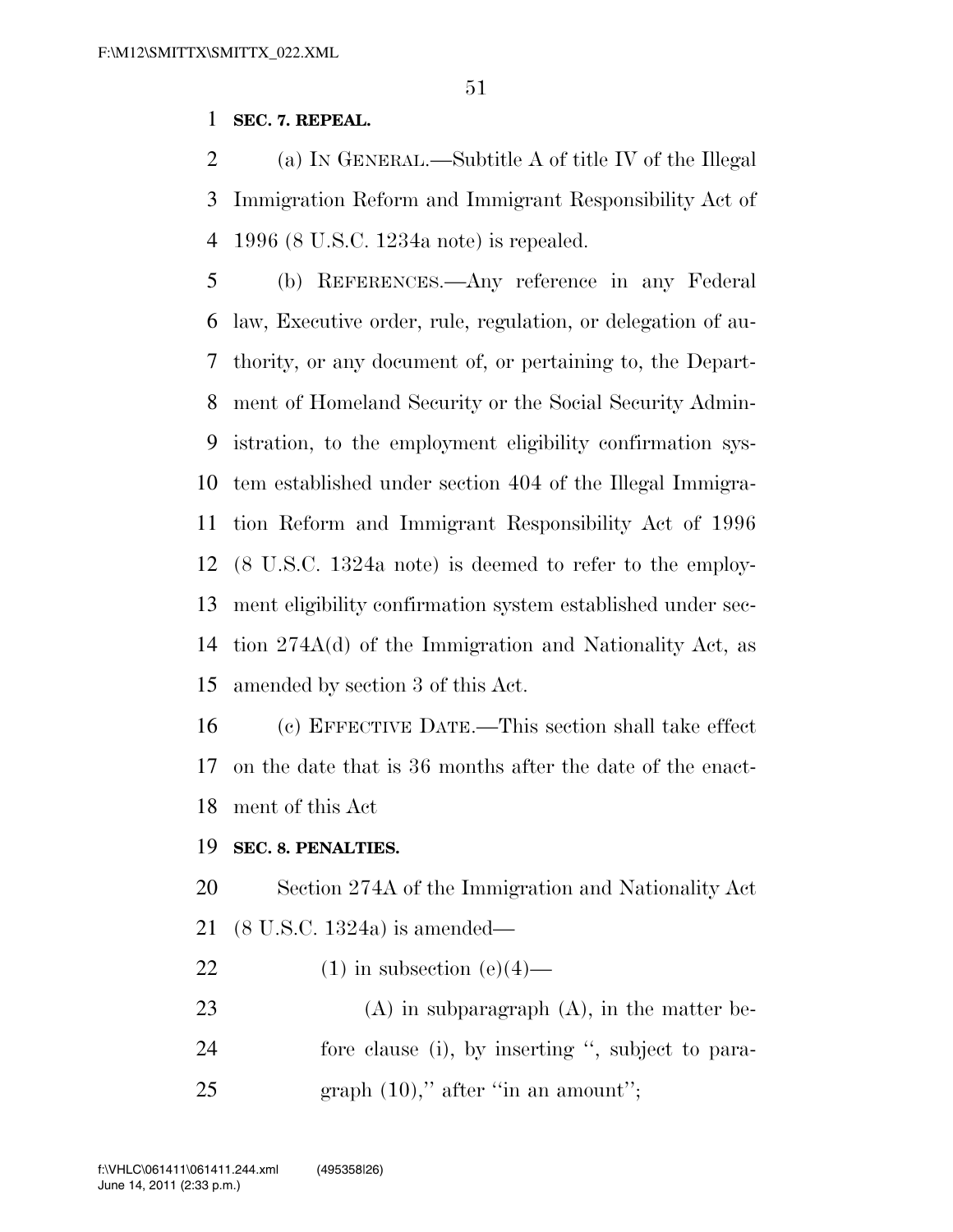| $\mathbf{1}$   | $(B)$ in subparagraph $(A)(i)$ , by striking      |
|----------------|---------------------------------------------------|
| $\overline{2}$ | "not less than \$250 and not more than            |
| 3              | $$2,000"$ and inserting "not less than $$2,500$   |
| $\overline{4}$ | and not more than $$5,000$ ";                     |
| 5              | $(C)$ in subparagraph $(A)(ii)$ , by striking     |
| 6              | "not less than $$2,000$ and not more than         |
| $\overline{7}$ | $$5,000"$ and inserting "not less than $$5,000$   |
| 8              | and not more than $$10,000$ ";                    |
| 9              | (D) in subparagraph $(A)(iii)$ , by striking      |
| 10             | "not less than \$3,000 and not more than          |
| 11             | $$10,000"$ and inserting "not less than $$10,000$ |
| 12             | and not more than $$25,000$ "; and                |
| 13             | $(E)$ by amending subparagraph $(B)$ to read      |
| 14             | as follows:                                       |
| 15             | $\lq\lq (B)$ may require the person or entity to  |
| 16             | take such other remedial action as is appro-      |
| 17             | priate.";                                         |
| 18             | $(2)$ in subsection $(e)(5)$ —                    |
| 19             | $(A)$ in the paragraph heading, strike "PA-       |
| 20             | PERWORK";                                         |
| 21             | (B) by inserting ", subject to paragraphs         |
| 22             | $(10)$ through $(12)$ ," after "in an amount";    |
| 23             | (C) by striking "\$100" and inserting             |
| 24             | " $$1,000$ ";                                     |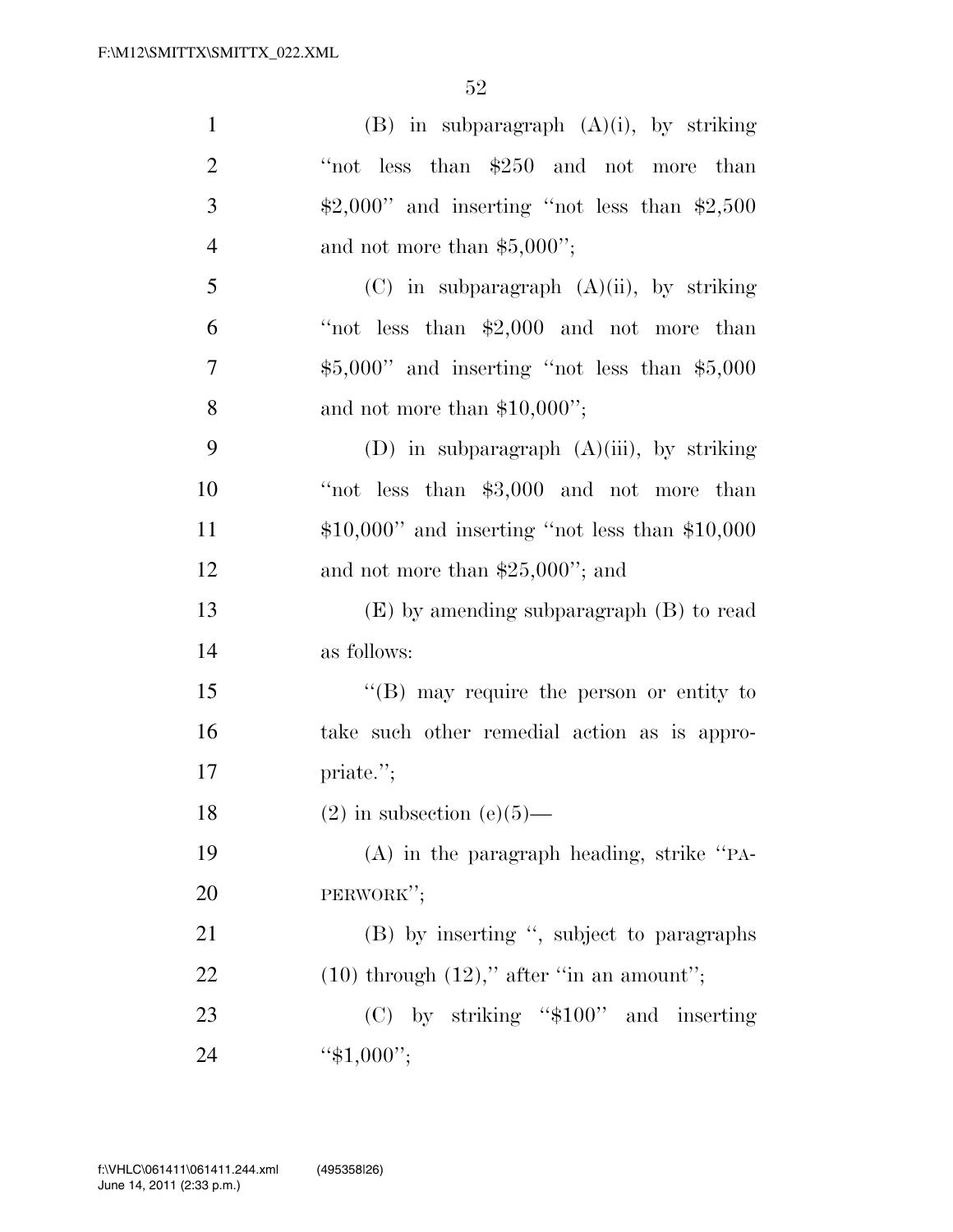1 (D) by striking "\$1,000" and inserting 2  $``\$25,000";$ 

 (E) by adding at the end the following: ''Failure by a person or entity to utilize the em- ployment eligibility verification system as re- quired by law, or providing information to the system that the person or entity knows or rea- sonably believes to be false, shall be treated as 9 a violation of subsection  $(a)(1)(A)$ .";

 (3) by adding at the end of subsection (e) the following:

12 "(10) EXEMPTION FROM PENALTY FOR GOOD FAITH VIOLATION.—In the case of imposition of a 14 civil penalty under paragraph  $(4)(A)$  with respect to 15 a violation of subsection  $(a)(1)(A)$  or  $(a)(2)$  for hir- ing or continuation of employment or recruitment or referral by person or entity and in the case of impo- sition of a civil penalty under paragraph (5) for a violation of subsection (a)(1)(B) for hiring or re- cruitment or referral by a person or entity, the pen- alty otherwise imposed may be waived or reduced if the violator establishes that the violator acted in good faith.

24 "(11) AUTHORITY TO DEBAR EMPLOYERS FOR CERTAIN VIOLATIONS.—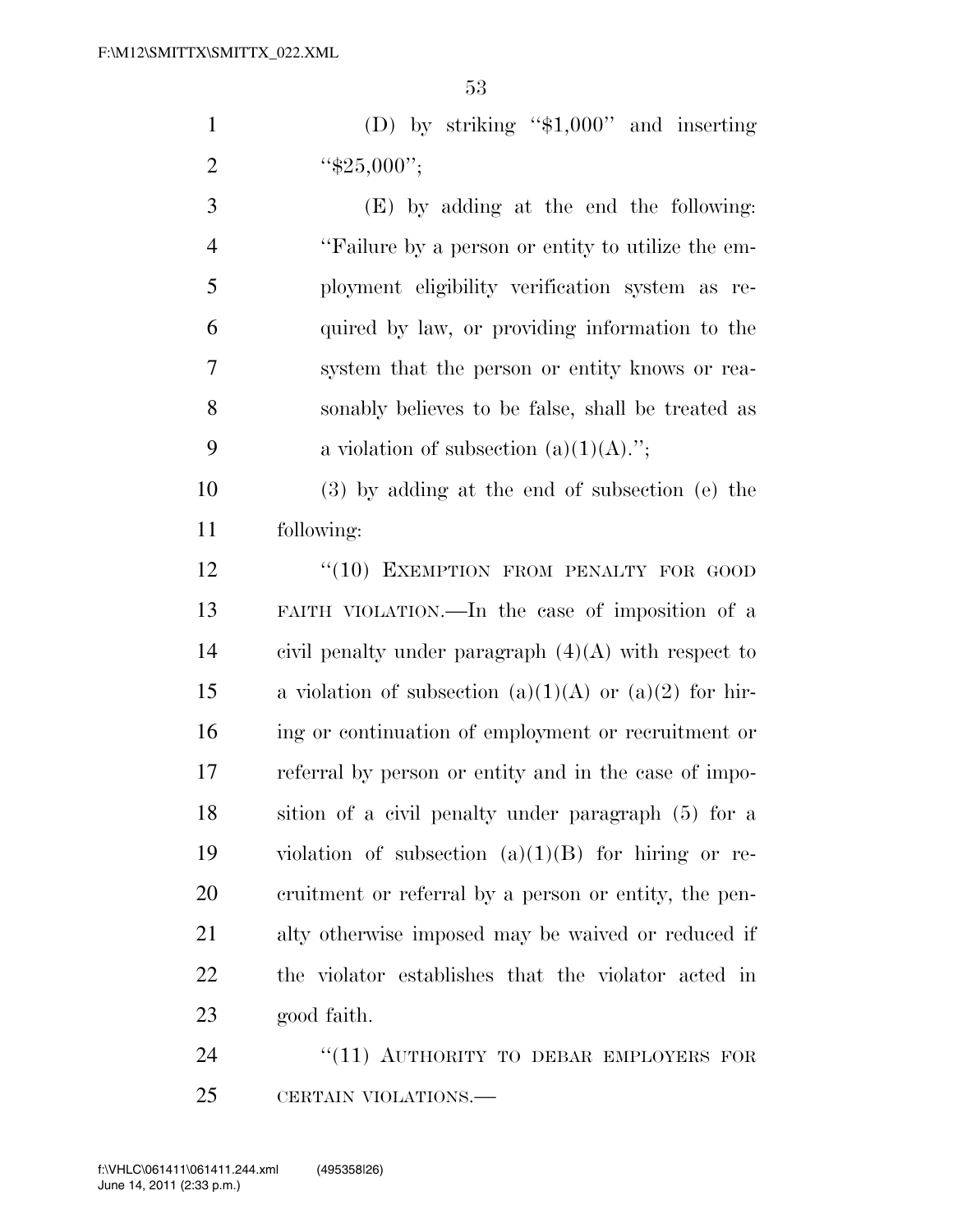1 "'(A) IN GENERAL.— If a person or entity is determined by the Secretary of Homeland Se- curity to be a repeat violator of paragraph 4 (1)(A) or (2) of subsection (a), or is convicted of a crime under this section, such person or entity may be considered for debarment from the receipt of Federal contracts, grants, or co- operative agreements in accordance with the de- barment standards and pursuant to the debar- ment procedures set forth in the Federal Acqui- sition Regulation. 12 "(B) DOES NOT HAVE CONTRACT, GRANT,

 AGREEMENT.—If the Secretary of Homeland Security or the Attorney General wishes to have a person or entity considered for debarment in accordance with this paragraph, and such an person or entity does not hold a Federal con- tract, grant or cooperative agreement, the Sec- retary or Attorney General shall refer the mat- ter to the Administrator of General Services to determine whether to list the person or entity on the List of Parties Excluded from Federal Procurement, and if so, for what duration and 24 under what scope.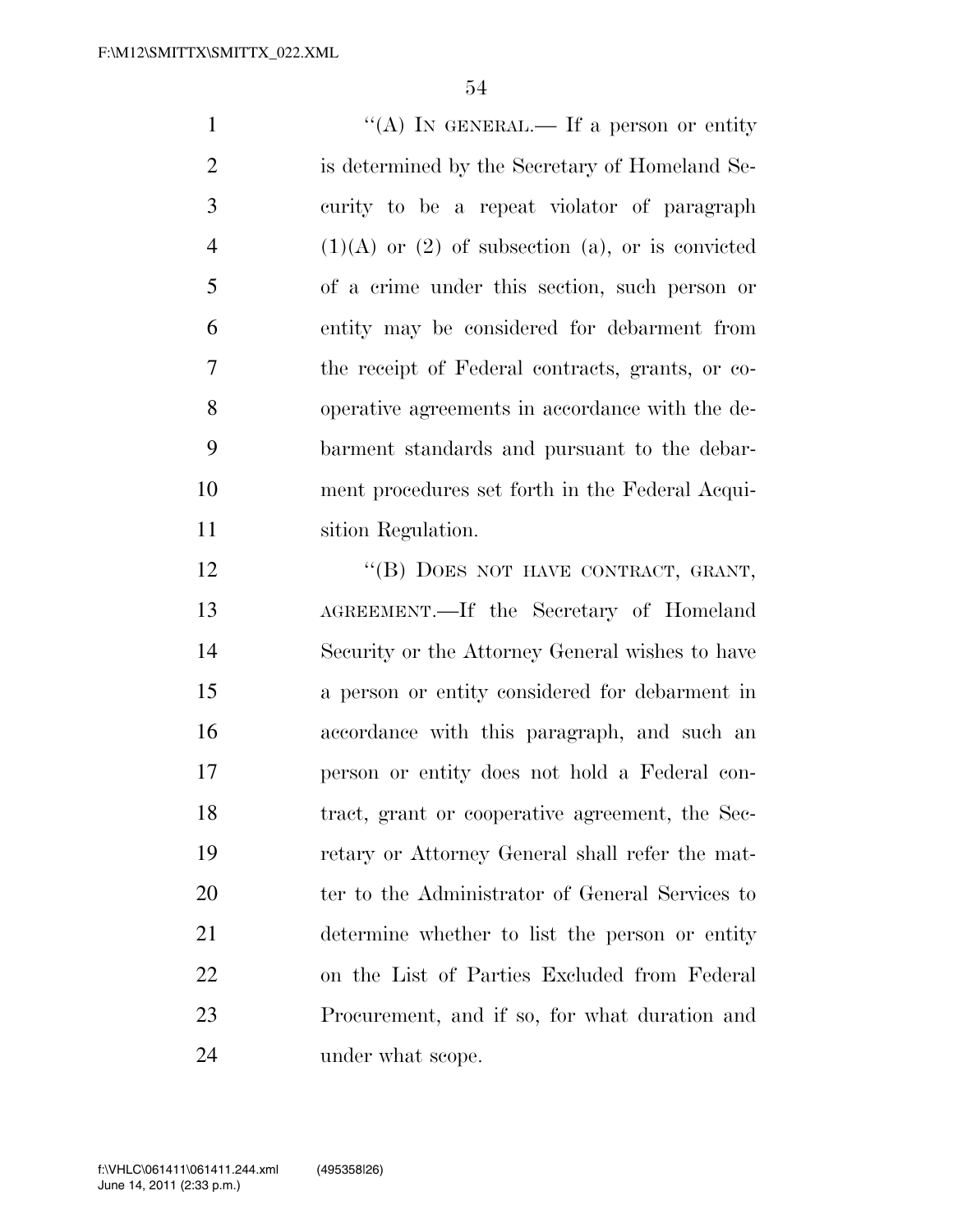1 "'(C) HAS CONTRACT, GRANT, AGREE- MENT.—If the Secretary of Homeland Security or the Attorney General wishes to have a per- son or entity considered for debarment in ac- cordance with this paragraph, and such person or entity holds a Federal contract, grant or co- operative agreement, the Secretary or Attorney General shall advise all agencies or departments holding a contract, grant, or cooperative agree- ment with the person or entity of the Govern- ment's interest in having the person or entity considered for debarment, and after soliciting and considering the views of all such agencies and departments, the Secretary or Attorney General may refer the matter to any appro- priate lead agency to determine whether to list the person or entity on the List of Parties Ex- cluded from Federal Procurement, and if so, for what duration and under what scope. 20 "'(D) REVIEW.—Any decision to debar a person or entity under in accordance with this paragraph shall be reviewable pursuant to part

23 9.4 of the Federal Acquisition Regulation.";

 (4) by amending paragraph (1) of subsection (f) to read as follows: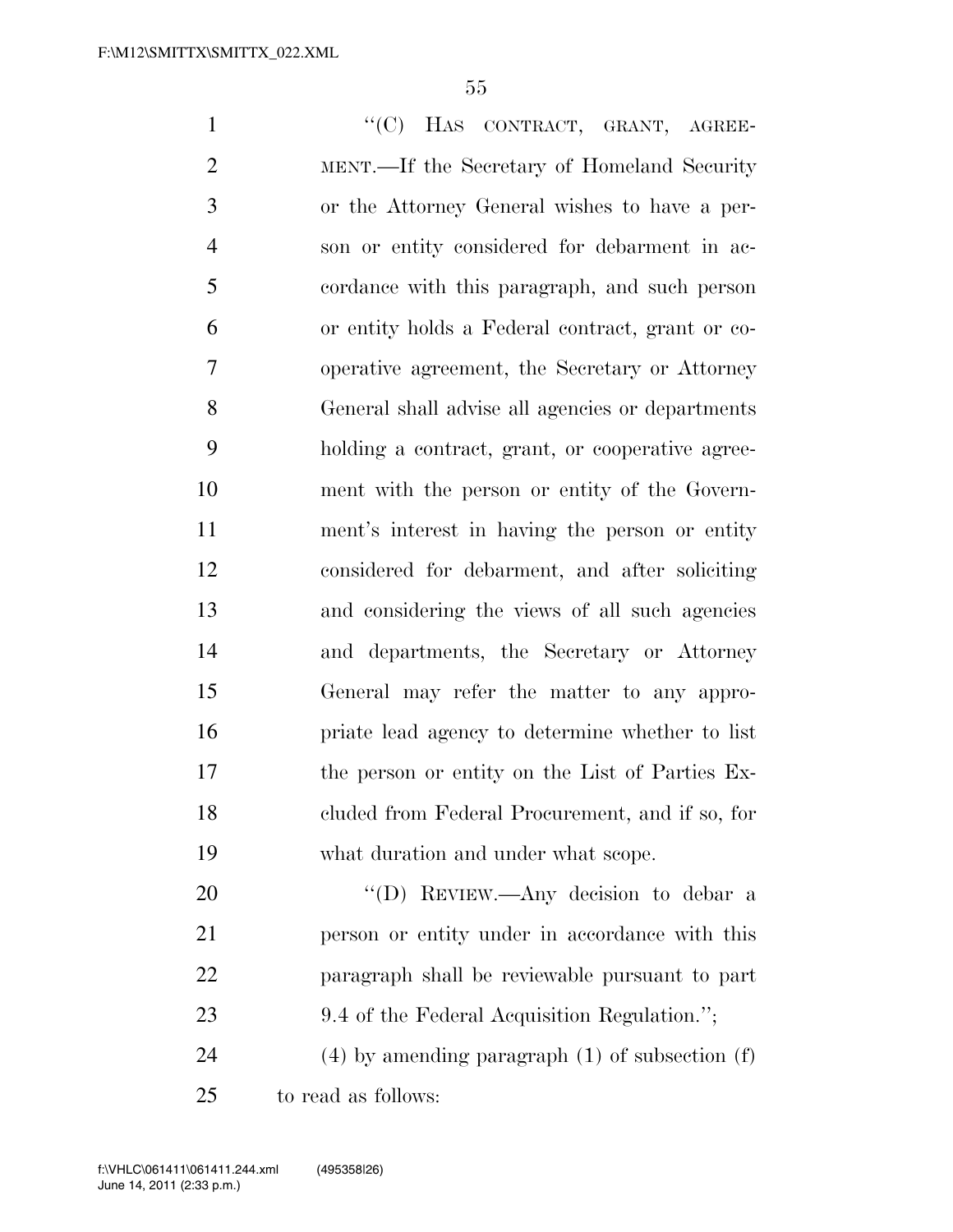| $\mathbf{1}$   | "(1) CRIMINAL PENALTY.—Any person or enti-                   |
|----------------|--------------------------------------------------------------|
| $\overline{2}$ | ty which engages in a pattern or practice of viola-          |
| 3              | tions of subsection (a)(1) or (2) shall be fined not         |
| 4              | more than \$15,000 for each unauthorized alien with          |
| 5              | respect to which such a violation occurs, imprisoned         |
| 6              | for not less than one year and not more than 10              |
| 7              | years, or both, notwithstanding the provisions of any        |
| 8              | other Federal law relating to fine levels."; and             |
| 9              | $(5)$ in subsection $(f)(2)$ , by striking "Attorney"        |
| 10             | General" each place it appears and inserting "Sec-           |
| 11             | retary of Homeland Security".                                |
| 12             | SEC. 9. PROTECTION OF SOCIAL SECURITY ADMINISTRA-            |
|                |                                                              |
| 13             | <b>TION PROGRAMS.</b>                                        |
|                | (a) FUNDING UNDER AGREEMENT.—Effective for                   |
| 14<br>15       | fiscal years beginning on or after October 1, 2012, the      |
| 16             | Commissioner of Social Security and the Secretary of         |
|                | 17 Homeland Security shall enter into and maintain an        |
| 18             | agreement which shall-                                       |
| 19             | (1) provide funds to the Commissioner for the                |
| <b>20</b>      | full costs of the responsibilities of the Commissioner       |
| 21             | under section $274A(d)$ of the Immigration and Na-           |
| 22             | tionality Act $(8 \text{ U.S.C. } 1324a(d))$ , as amended by |
| 23             | section 3 of this Act, including (but not limited            |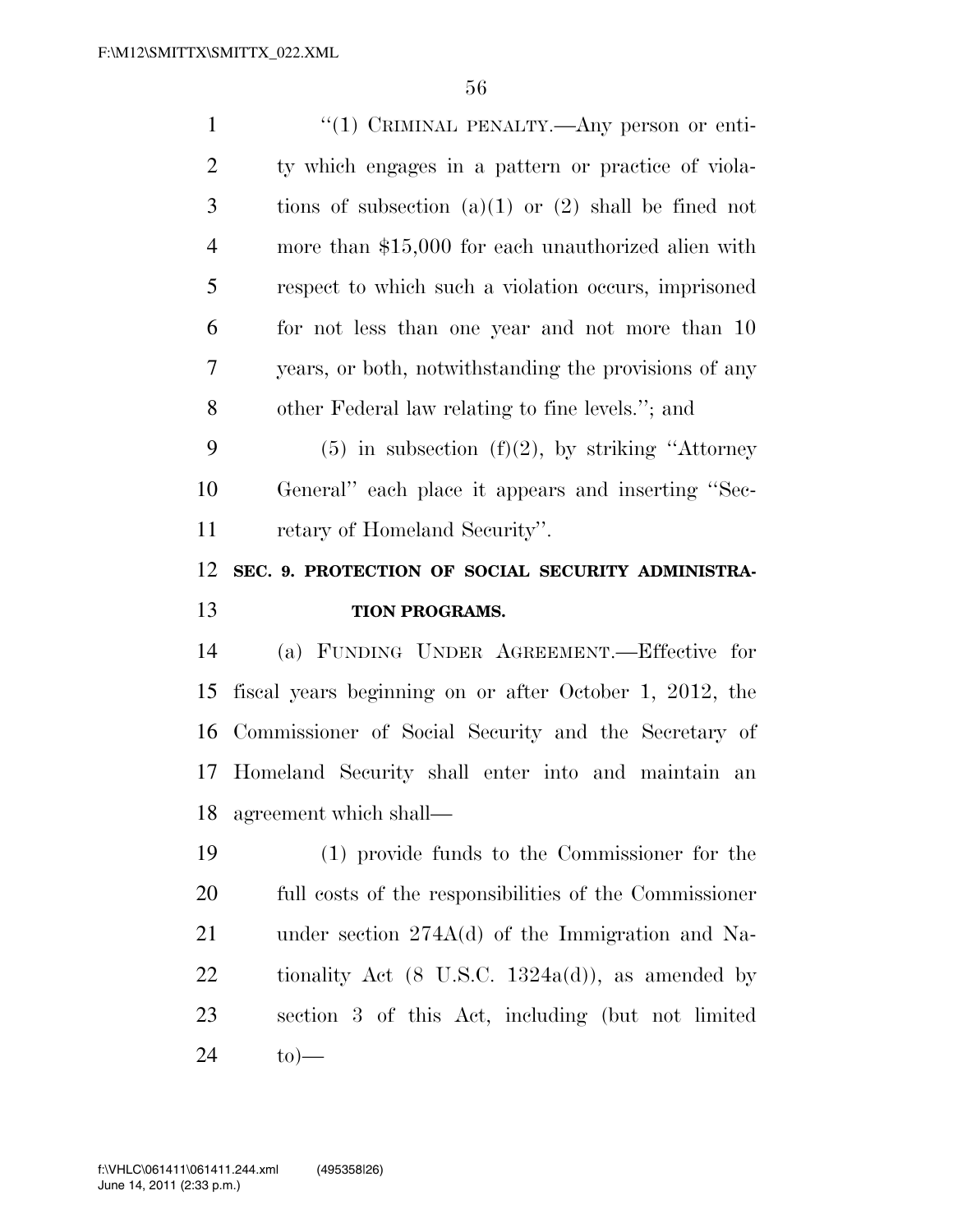| $\mathbf{1}$   | (A) acquiring, installing, and maintaining                |
|----------------|-----------------------------------------------------------|
| $\overline{2}$ | technological equipment and systems necessary             |
| 3              | for the fulfillment of the responsibilities of the        |
| $\overline{4}$ | Commissioner under such section $274A(d)$ , but           |
| 5              | only that portion of such costs that are attrib-          |
| 6              | utable exclusively to such responsibilities; and          |
| $\overline{7}$ | (B) responding to individuals who contest                 |
| 8              | a tentative nonconfirmation provided by the em-           |
| 9              | ployment eligibility verification system estab-           |
| 10             | lished under such section;                                |
| 11             | (2) provide such funds quarterly in advance of            |
| 12             | the applicable quarter based on estimating method-        |
| 13             | ology agreed to by the Commissioner and the Sec-          |
| 14             | retary (except in such instances where the delayed        |
| 15             | enactment of an annual appropriation may preclude         |
| 16             | such quarterly payments); and                             |
| 17             | (3) require an annual accounting and reconcili-           |
| 18             | ation of the actual costs incurred and the funds pro-     |
| 19             | vided under the agreement, which shall be reviewed        |
| 20             | by the Office of Inspector General of the Social Se-      |
| 21             | curity Administration and the Department of Home-         |
| 22             | land Security.                                            |
| 23             | (b) CONTINUATION OF EMPLOYMENT VERIFICATION               |
| 24             | IN ABSENCE OF TIMELY AGREEMENT. In any case in            |
| 25             | which the agreement required under subsection (a) for any |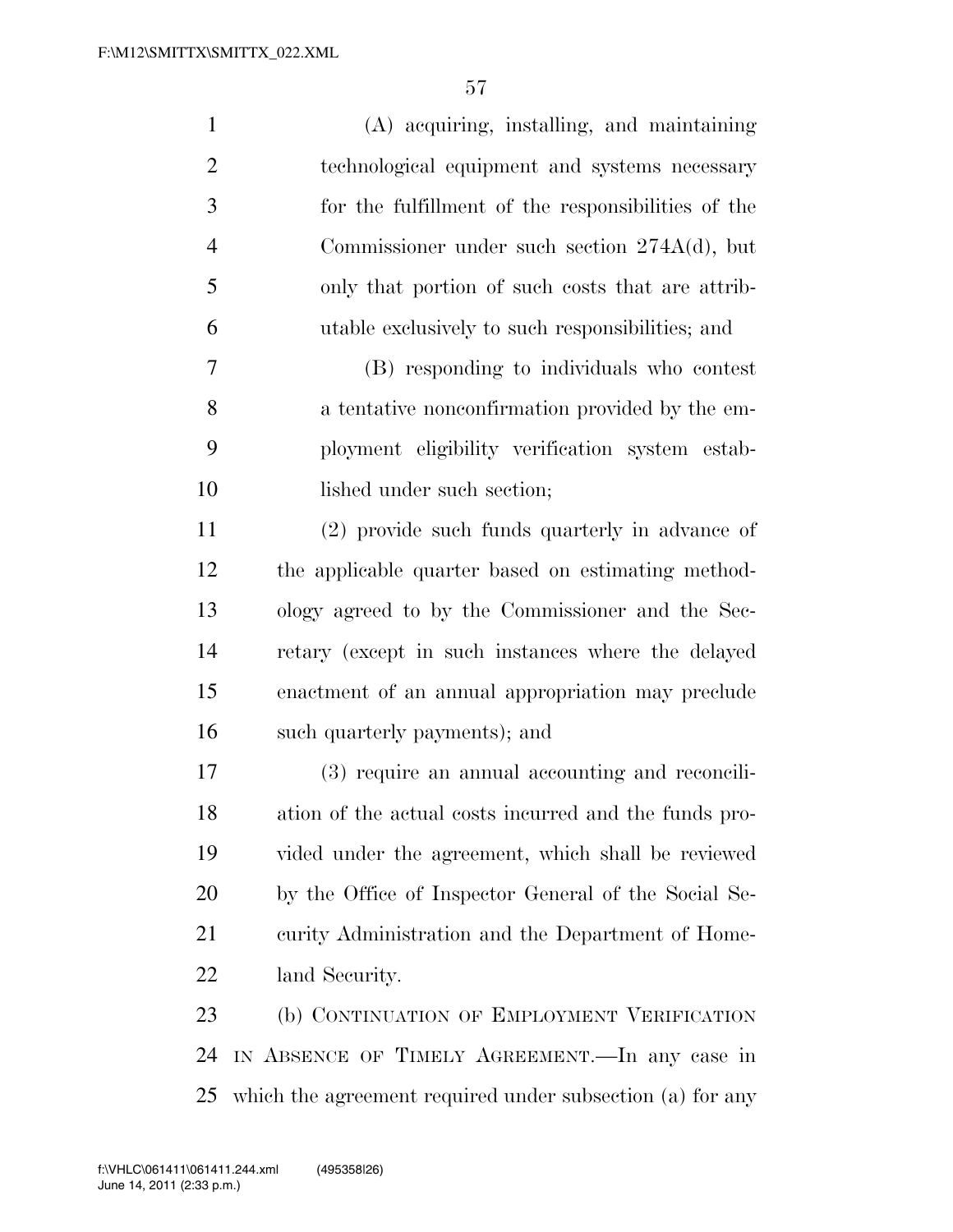fiscal year beginning on or after October 1, 2012, has not been reached as of October 1 of such fiscal year, the latest agreement between the Commissioner and the Secretary of Homeland Security providing for funding to cover the costs of the responsibilities of the Commissioner under section 274A(d) of the Immigration and Nationality Act (8 U.S.C. 1324a(d)) shall be deemed in effect on an in- terim basis for such fiscal year until such time as an agreement required under subsection (a) is subsequently reached, except that the terms of such interim agreement shall be modified by the Director of the Office of Manage- ment and Budget to adjust for inflation and any increase or decrease in the volume of requests under the employ- ment eligibility verification system. In any case in which an interim agreement applies for any fiscal year under this subsection, the Commissioner and the Secretary shall, not later than October 1 of such fiscal year, notify the Com- mittee on Ways and Means, the Committee on the Judici- ary, and the Committee on Appropriations of the House of Representatives and the Committee on Finance, the Committee on the Judiciary, and the Committee on Ap- propriations of the Senate of the failure to reach the agreement required under subsection (a) for such fiscal year. Until such time as the agreement required under subsection (a) has been reached for such fiscal year, the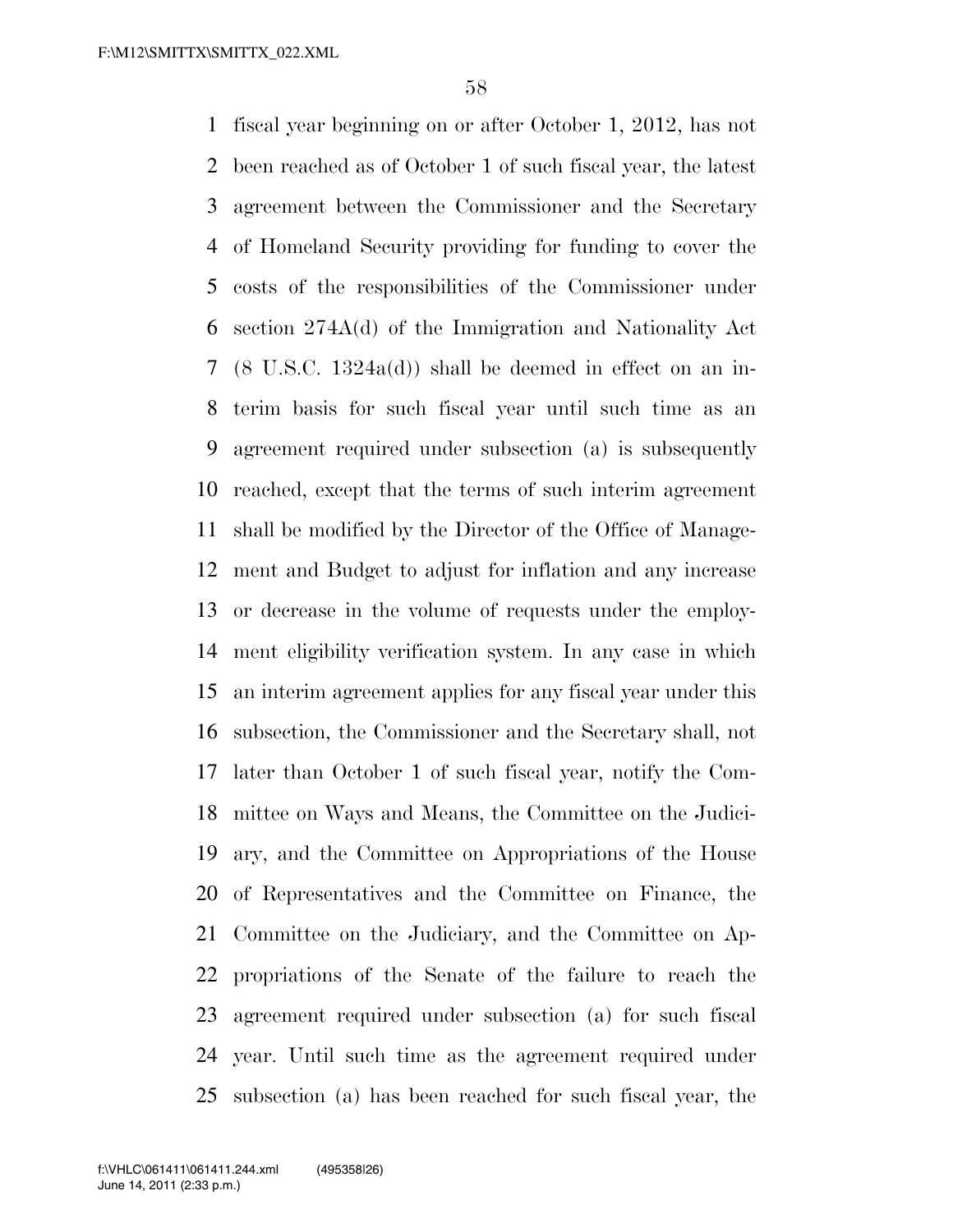Commissioner and the Secretary shall, not later than the end of each 90-day period after October 1 of such fiscal year, notify such Committees of the status of negotiations between the Commissioner and the Secretary in order to reach such an agreement.

#### **SEC. 10. FRAUD PREVENTION.**

 (a) BLOCKING MISUSED SOCIAL SECURITY ACCOUNT NUMBERS.—The Secretary of Homeland Security and the Commissioner of Social Security shall establish a program in which social security account numbers that have been identified to be subject to unusual multiple use in the em- ployment eligibility verification system established under section 274A(d) of the Immigration and Nationality Act (8 U.S.C. 1324a(d)), as amended by section 3 of this Act, or that are otherwise suspected or determined to have been compromised by identity fraud or other misuse, shall be blocked from use for such system purposes unless the indi- vidual using such number is able to establish, through se- cure and fair additional security procedures, that the indi-vidual is the legitimate holder of the number.

 (b) ALLOWING SUSPENSION OF USE OF CERTAIN SO- CIAL SECURITY ACCOUNT NUMBERS.—The Secretary of Homeland Security, in consultation with the Commis- sioner of Social Security, shall establish a program which shall provide a reliable, secure method by which victims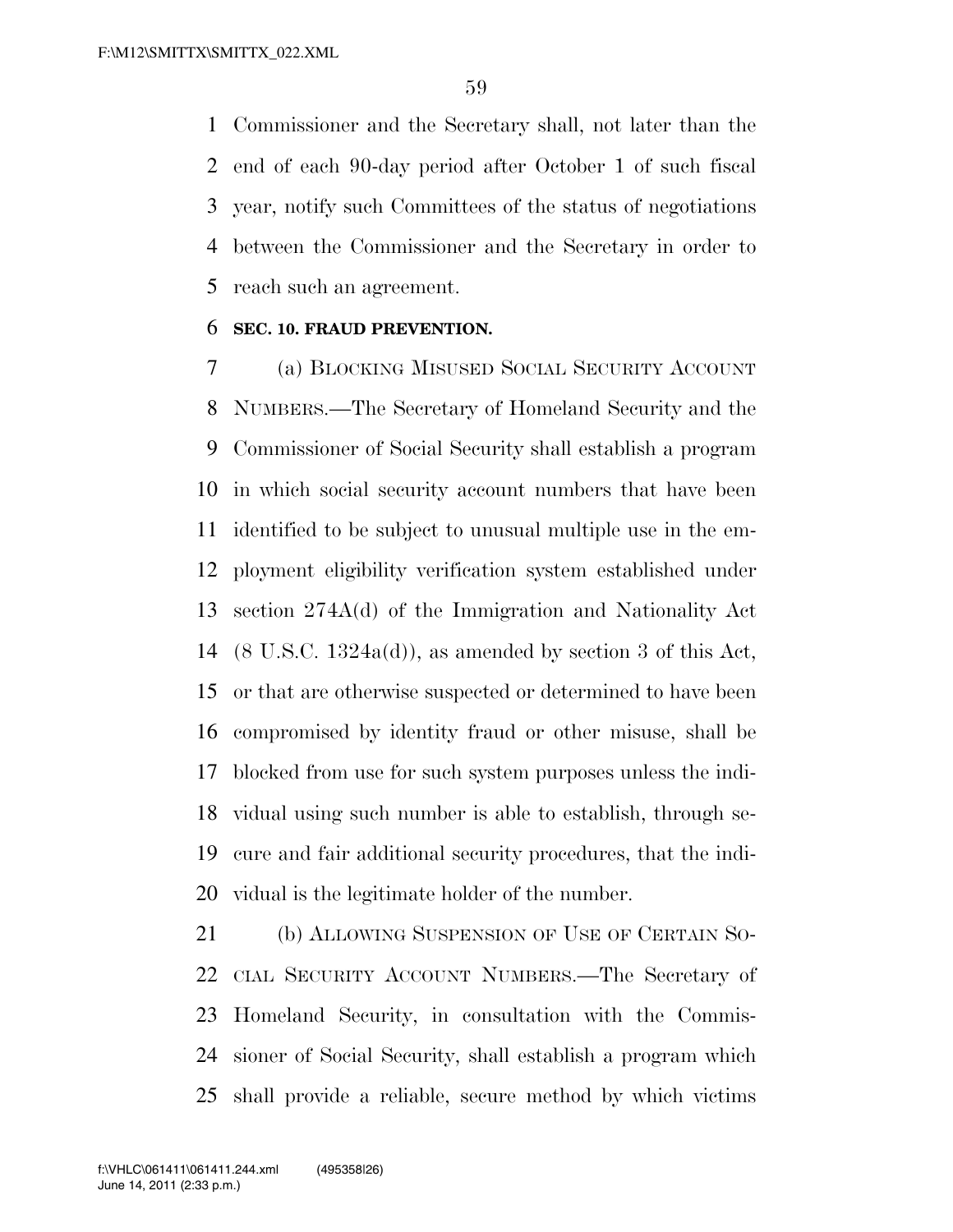F:\M12\SMITTX\SMITTX\_022.XML

 of identity fraud and other individuals may suspend or limit the use of their social security account number or other identifying information for purposes of the employ- ment eligibility verification system established under sec- tion 274A(d) of the Immigration and Nationality Act (8 U.S.C. 1324a(d)), as amended by section 3 of this Act. The Secretary may implement the program on a limited pilot program basis before making it fully available to all individuals.

 (c) BLOCKING USE OF CERTAIN SOCIAL SECURITY ACCOUNT NUMBERS.—

 (1) IN GENERAL.—The Secretary of Homeland Security shall establish a program in which the so- cial security account numbers of an alien described in paragraph (2) shall be blocked from use for pur- poses of the employment eligibility verification sys- tem established under section 274A(d) of the Immi- gration and Nationality Act (8 U.S.C. 1324a(d)), as amended by section 3 of this Act, unless the alien is subsequently admitted lawfully to the United States in, or the Secretary has subsequently changed the alien's status lawfully to, a status that permits employment as a condition of the alien's admission or subsequent change of status, or the Secretary has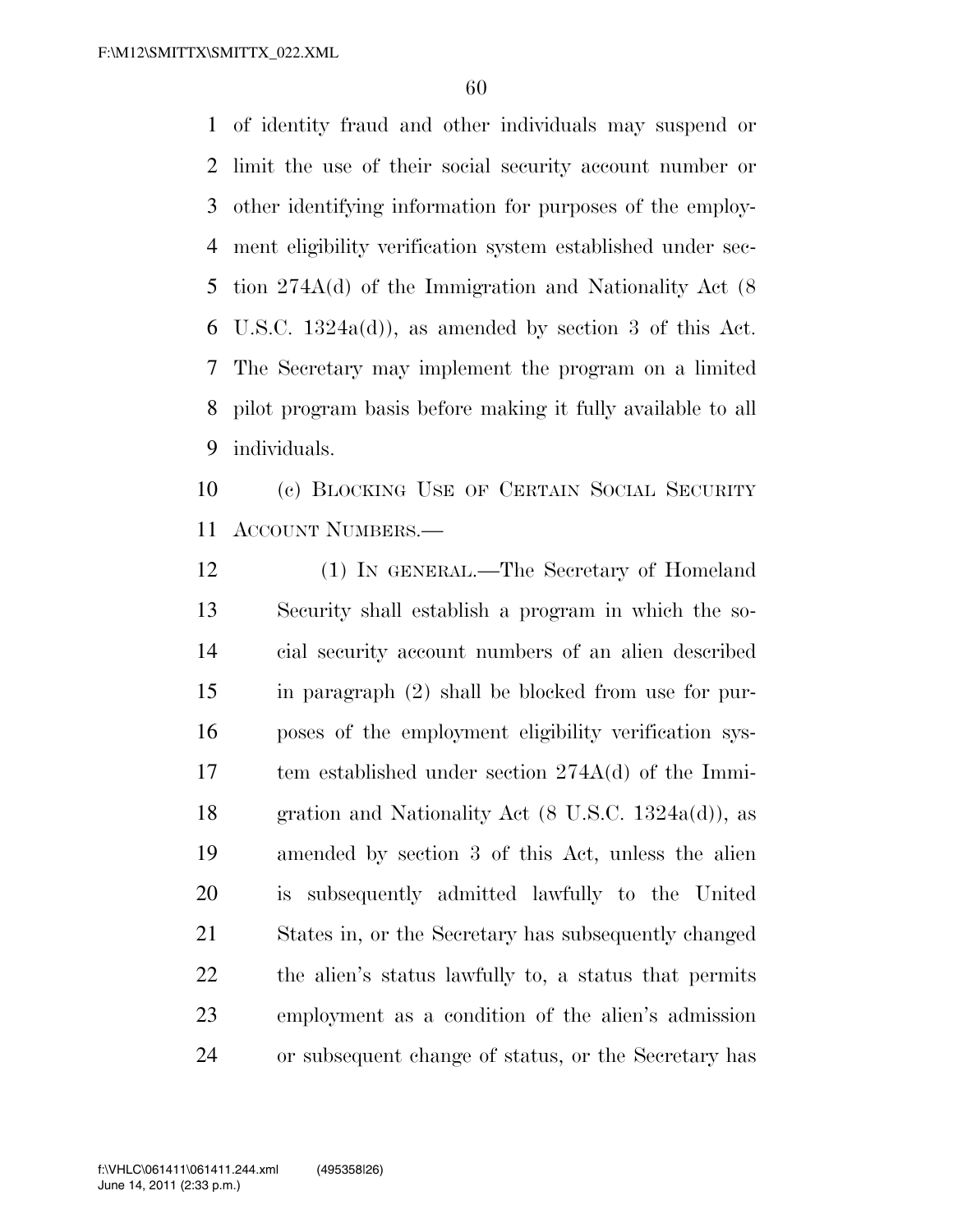| $\mathbf{1}$ | subsequently granted work authorization lawfully to                        |
|--------------|----------------------------------------------------------------------------|
| 2            | the alien.                                                                 |
| 3            | (2) ALIENS DESCRIBED.—An alien is described                                |
| 4            | in this paragraph if the alien—                                            |
| 5            | (A) has a final order of removal from the                                  |
| 6            | United States;                                                             |
| 7            | (B) voluntarily departs the United States;                                 |
| 8            | (C) is voluntarily returned; or                                            |
| 9            | (D) is a nonimmigrant described in section                                 |
| 10           | $101(a)(15)$ of the Immigration and Nationality                            |
| 11           | Act $(8 \text{ U.S.C. } 1101(a)(15))$ whose work author-                   |
| 12           | ization has expired and who is not the subject                             |
| 13           | of an application or petition that would author-                           |
| 14           | ize the alien's employment.                                                |
| 15           | SEC.<br>11.<br><b>BIOMETRIC</b><br><b>EMPLOYMENT</b><br><b>ELIGIBILITY</b> |
| 16           | <b>VERIFICATION PILOT PROGRAM.</b>                                         |
| 17           | (a) IN GENERAL.—Not later than 18 months after                             |
| 18           | the date of the enactment of the Legal Workforce Act,                      |
| 19           | the Secretary of Homeland Security, after consultation                     |
| 20           | with the Commissioner of Social Security and the Director                  |
| 21           | of the National Institute of Standards and Technology,                     |
| 22           | shall establish by regulation a Biometric Employment Eli-                  |
| 23           | gibility Verification pilot program (the "Biometric Pilot").               |
| 24           | The purpose of the Biometric Pilot shall be to provide for                 |
| 25           | authentication<br>identity<br>and<br>eligibility<br>employment             |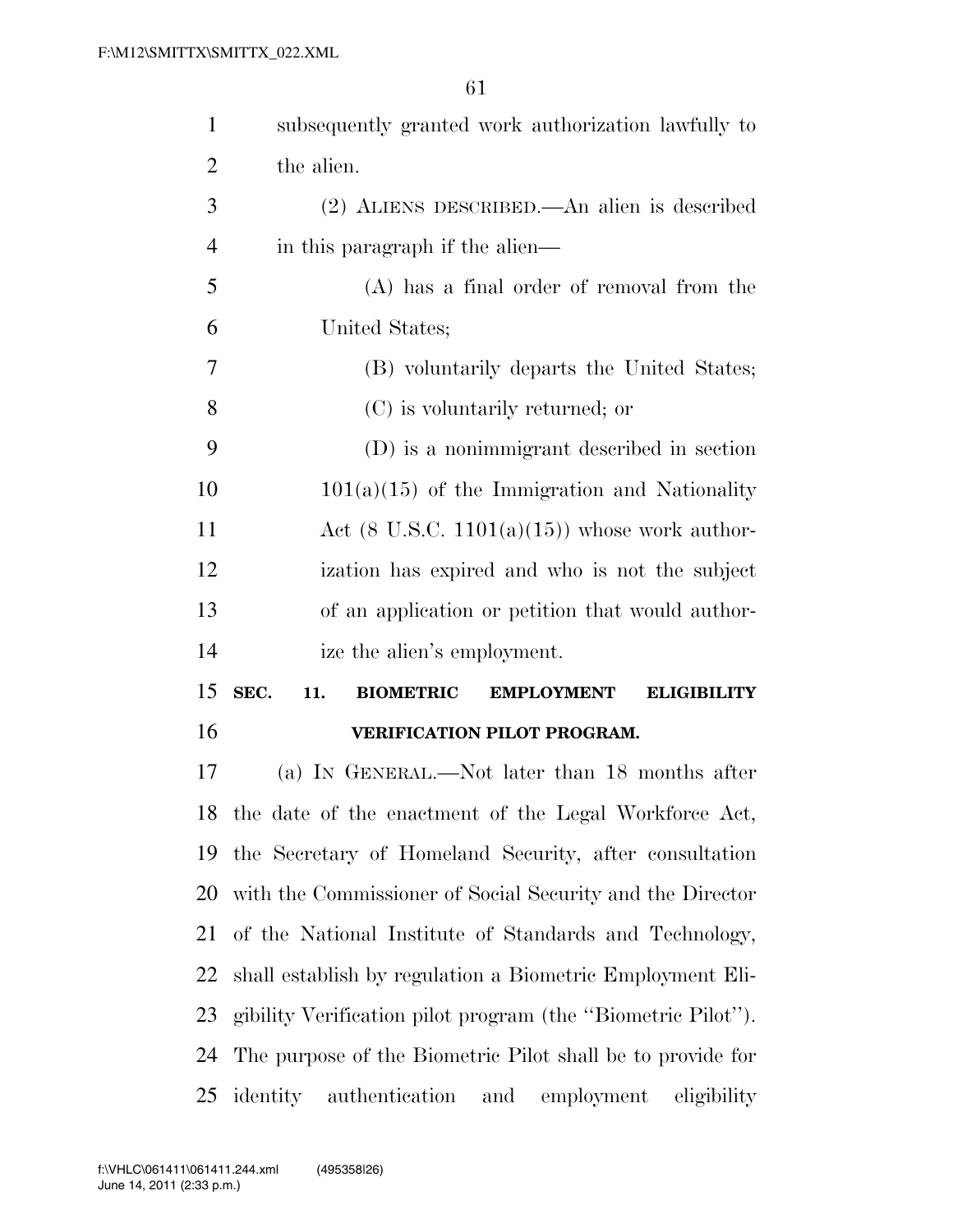verification with respect to enrolled new employees which shall be available to subject employers who elect to partici- pate in the Biometric Pilot. Any subject employer may cancel the employer's participation in the Biometric Pilot after one year after electing to participate without preju-dice to future participation.

 (b) MINIMUM REQUIREMENTS.—In accordance with the regulations prescribed by the Secretary pursuant to subsection (a), the following shall apply:

10 (1) IDENTITY AUTHENTICATION AND EMPLOY- MENT ELIGIBILITY VERIFICATION BY ENROLLMENT PROVIDERS.—The Biometric Pilot shall utilize the services of private sector entities (''enrollment pro- viders''), with appropriate expertise, which shall be subject to initial and periodic certification by the Secretary, to provide—

 (A) enrollment under the Biometric Pilot of new employees by means of identity authen- tication in a manner that provides a high level of certainty as to their true identities, using im- migration and identifying information main- tained by the Social Security Administration and the Department of Homeland Security, re-view of identity documents, and background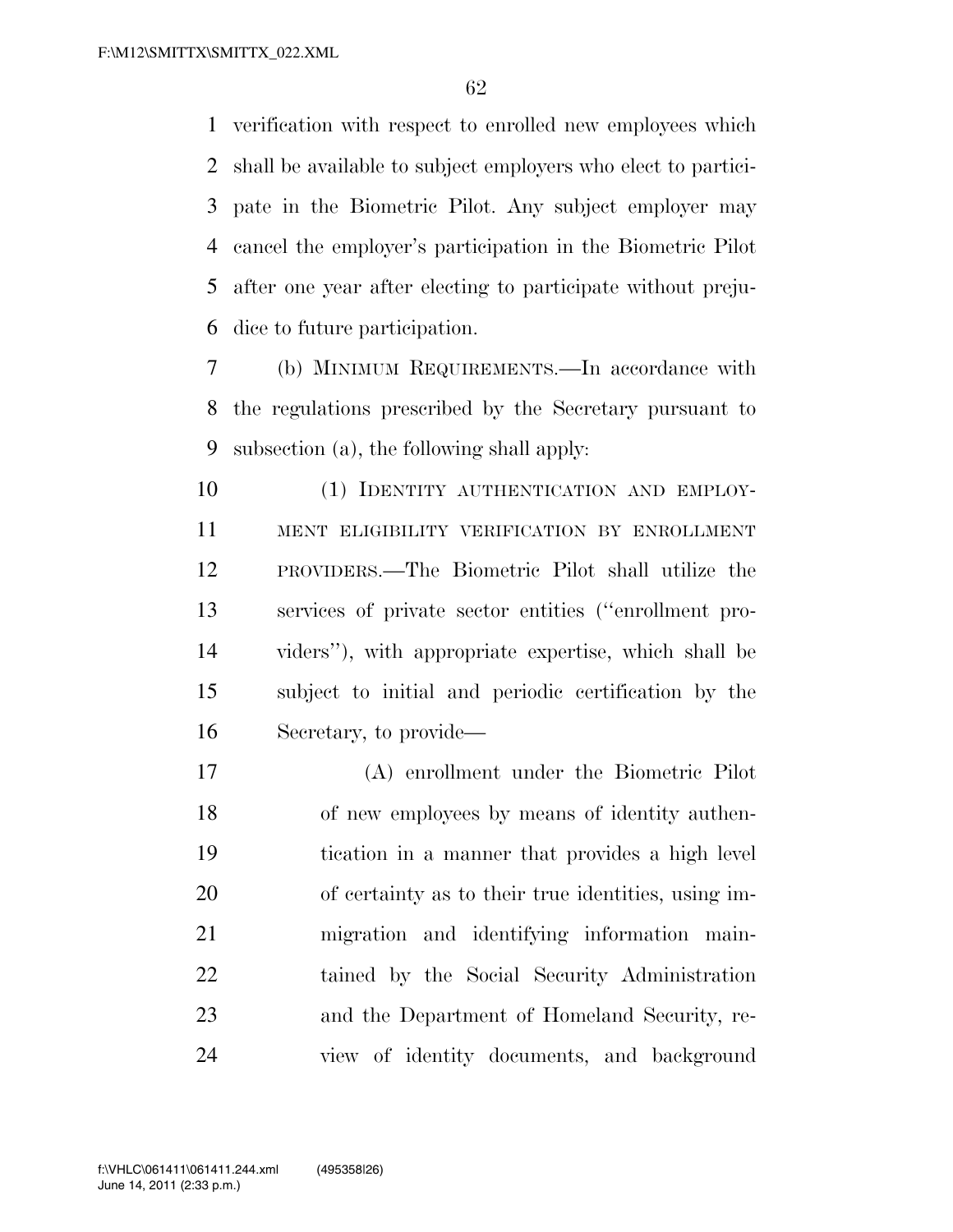| $\mathbf{1}$   | screening verification techniques using publicly        |
|----------------|---------------------------------------------------------|
| $\overline{2}$ | available information;                                  |
| 3              | (B) protection of the authenticated infor-              |
| $\overline{4}$ | mation through biometric technology; and                |
| 5              | (C) verification of employment eligibility of           |
| 6              | such new employees.                                     |
| 7              | (2) DATABASE MANAGEMENT.—The Biometric                  |
| 8              | Pilot shall provide for databases of identifying infor- |
| 9              | mation which may be retained by the enrollment          |
| 10             | providers. Databases controlled by the Commissioner     |
| 11             | and Secretary of Homeland Security shall be main-       |
| 12             | tained in a manner to capture new entries and new       |
| 13             | status information in a timely manner and to inter-     |
| 14             | act with the private enrollment databases to keep       |
| 15             | employment authorization status and identifying in-     |
| 16             | formation current on a daily basis. The information     |
| 17             | maintained in such databases shall be subject to the    |
| 18             | requirements established pursuant to subsection (e),    |
| 19             | except that—                                            |
| 20             | $(A)$ use of the data shall be limited to ob-           |
| 21             | taining employment eligibility verification only,       |
| 22             | unless the new employee consents to use the             |

tions prescribed by the Secretary, and

data for other purposes, as provided in regula-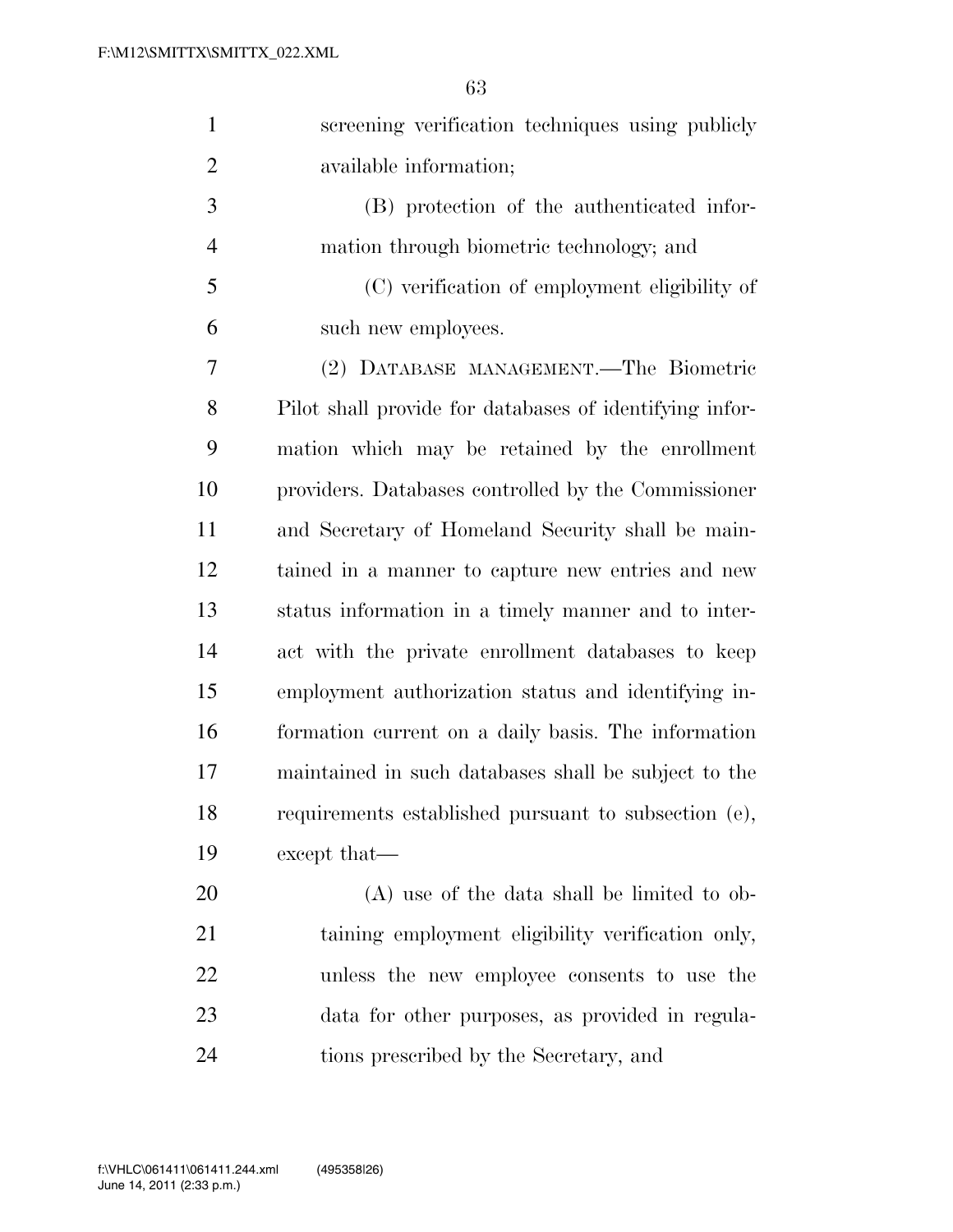(B) other identifying traits of the new em- ployees shall be stored through an encoding process that keeps their accurate names, dates of birth, social security numbers, and immigra- tion identification numbers (if any) separate, except during electronic verification.

 (3) ACCESSIBILITY TO EMPLOYERS.—Avail- ability of data maintained in the Biometric Pilot shall be managed so that any subject employer who participates in the Biometric Pilot can obtain verification with respect to any new employee en- rolled with any enrollment provider serving in the Biometric Pilot.

 (4) LIMITATIONS RELATING TO BIOMETRIC DATA.—Any biometric data maintained in the Bio- metric Pilot relating to any new employee shall be— (A) encrypted and segregated from identi- fying information relating to the new employee, and

 (B) maintained and linked to identifying information relating to the new employee only by consent of the new employee for the purpose of verifying employment eligibility or approved correction processes or for other purposes spe-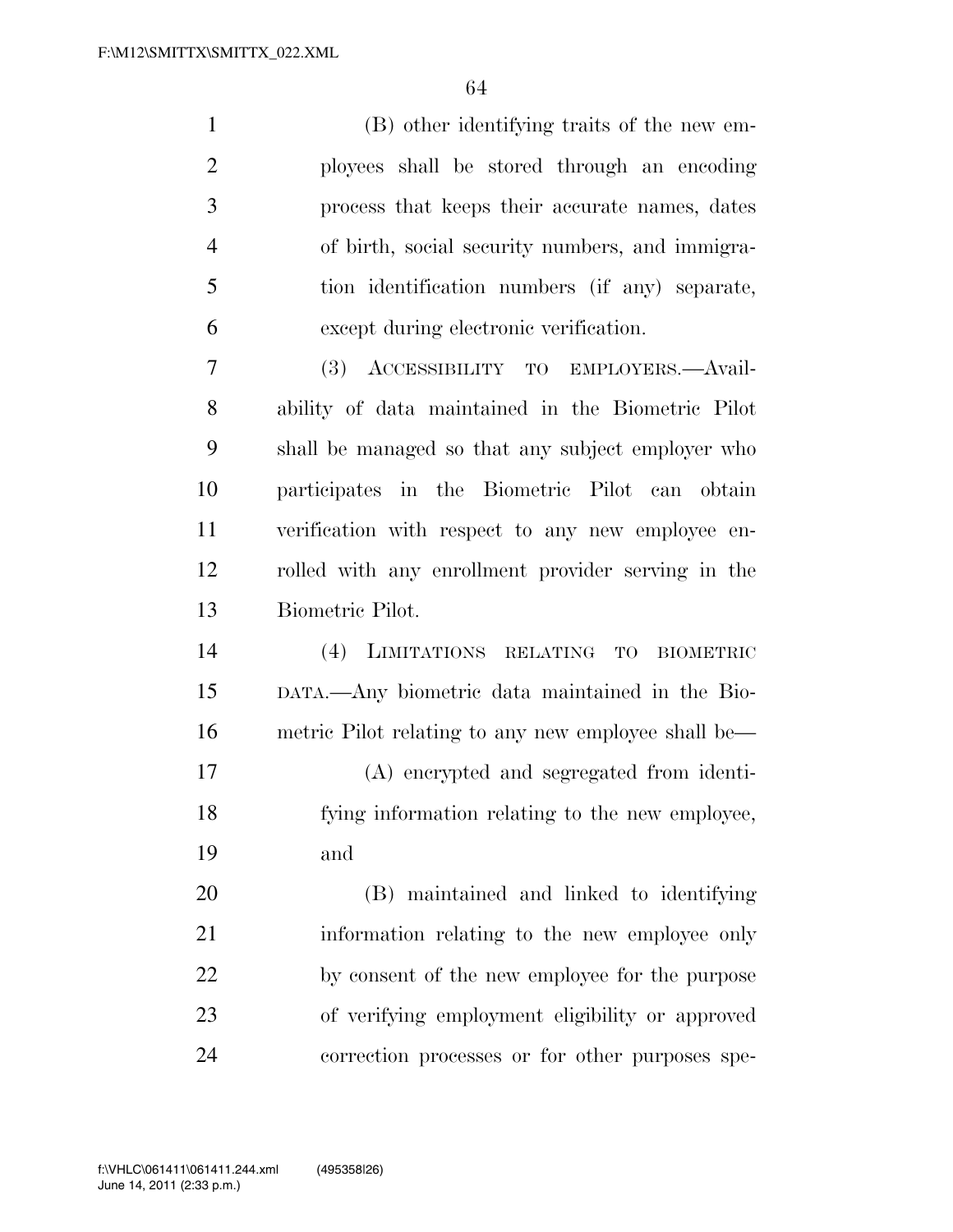| cifically authorized by the employee as provided |
|--------------------------------------------------|
| in regulations prescribed by the Secretary.      |

 (5) ACCURACY OF ASSOCIATION OF DATA WITH ENROLLED NEW EMPLOYEES.—The enrollment proc- ess under the Biometric Pilot shall be managed, in the case of each new employee enrolled in the Bio- metric Pilot, so as to result in the accurate associa- tion of data consisting of name, date of birth, Social Security number, and immigration identification number (if any) with the established identity of the new employee.

 (6) LIMITATIONS ON ACCESSIBILITY OF INFOR- MATION.—Data stored in Biometric Pilot relating to any enrolled new employee shall not be accessible to any person other than those operating the Biometric Pilot and for the sole purpose of identity authentica- tion and employment eligibility verification in con-nection with the new employee, except—

 (A) by the written consent of the new em- ployee given specifically for each instance or category of disclosure for any other purpose as provided in regulations prescribed by the Sec-retary, or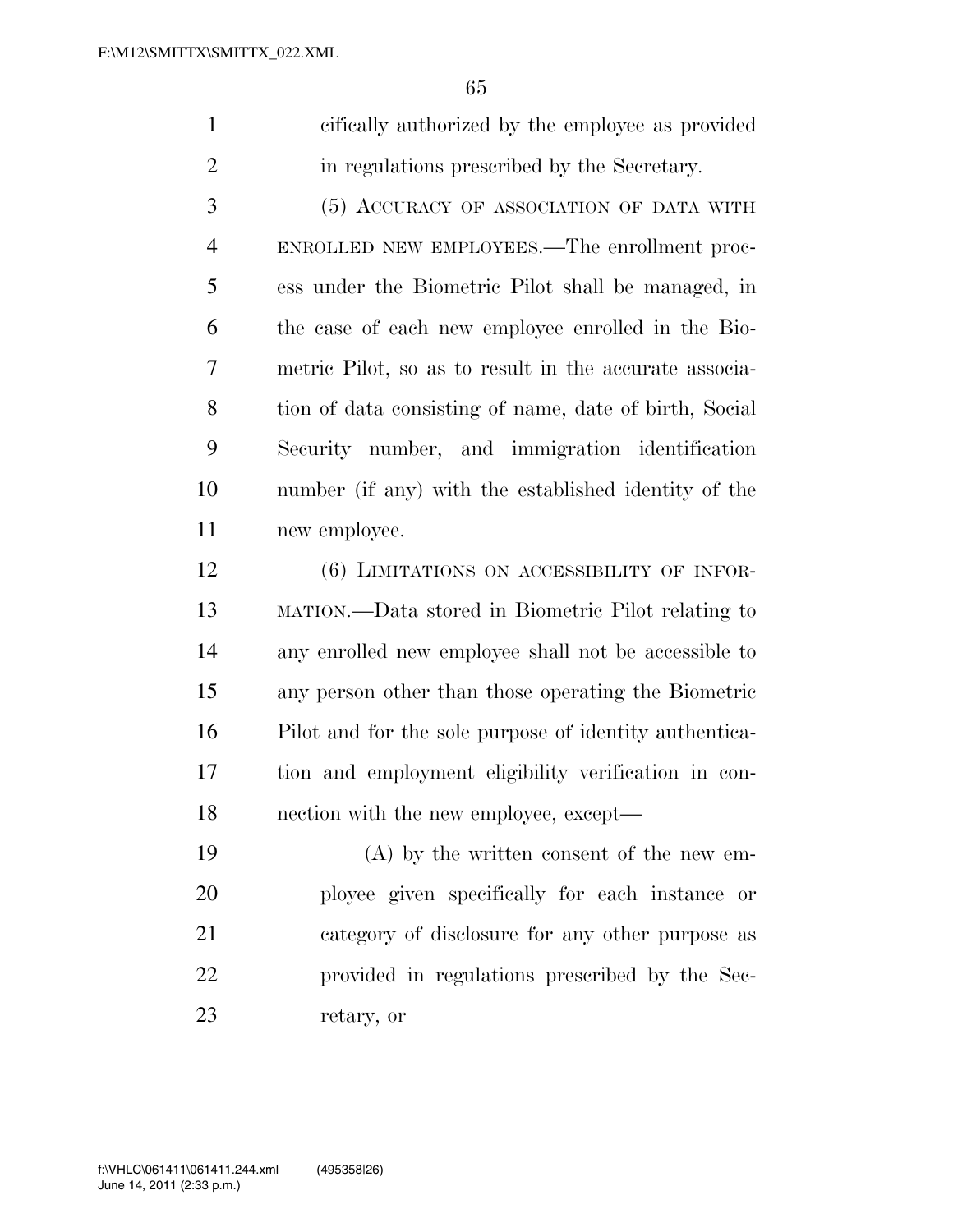(B) in response to a warrant issued by a judicial authority of competent jurisdiction in a criminal proceeding.

 (7) PUBLIC EDUCATION.—The Secretary shall conduct a program of ongoing, comprehensive public education campaign relating to the Biometric Pilot. (c) EMPLOYER RESPONSIBILITIES.—In accordance with the regulations prescribed by the Secretary pursuant to subsection (a), the following shall apply:

10 (1) USE LIMITED TO ENROLLED NEW EMPLOY- EES.—Use of the Biometric Pilot by subject employ- ers participating in the Biometric Pilot shall be lim- ited to use in connection with the hiring of new em- ployees occurring after their enrollment in the Bio-metric Pilot.

 (2) USE FOR LIMITED PERIOD.—Use of the Bi- ometric Pilot by any subject employer participating 18 in the Biometric Pilot in connection with any new employee may occur only during the period begin- ning on the date of hire and ending at the end of the third business day after the employee has re- ported for duty. Use of the Biometric Pilot with re- spect to recruitment or referral for a fee may occur only until the first day of such recruitment or refer-ral.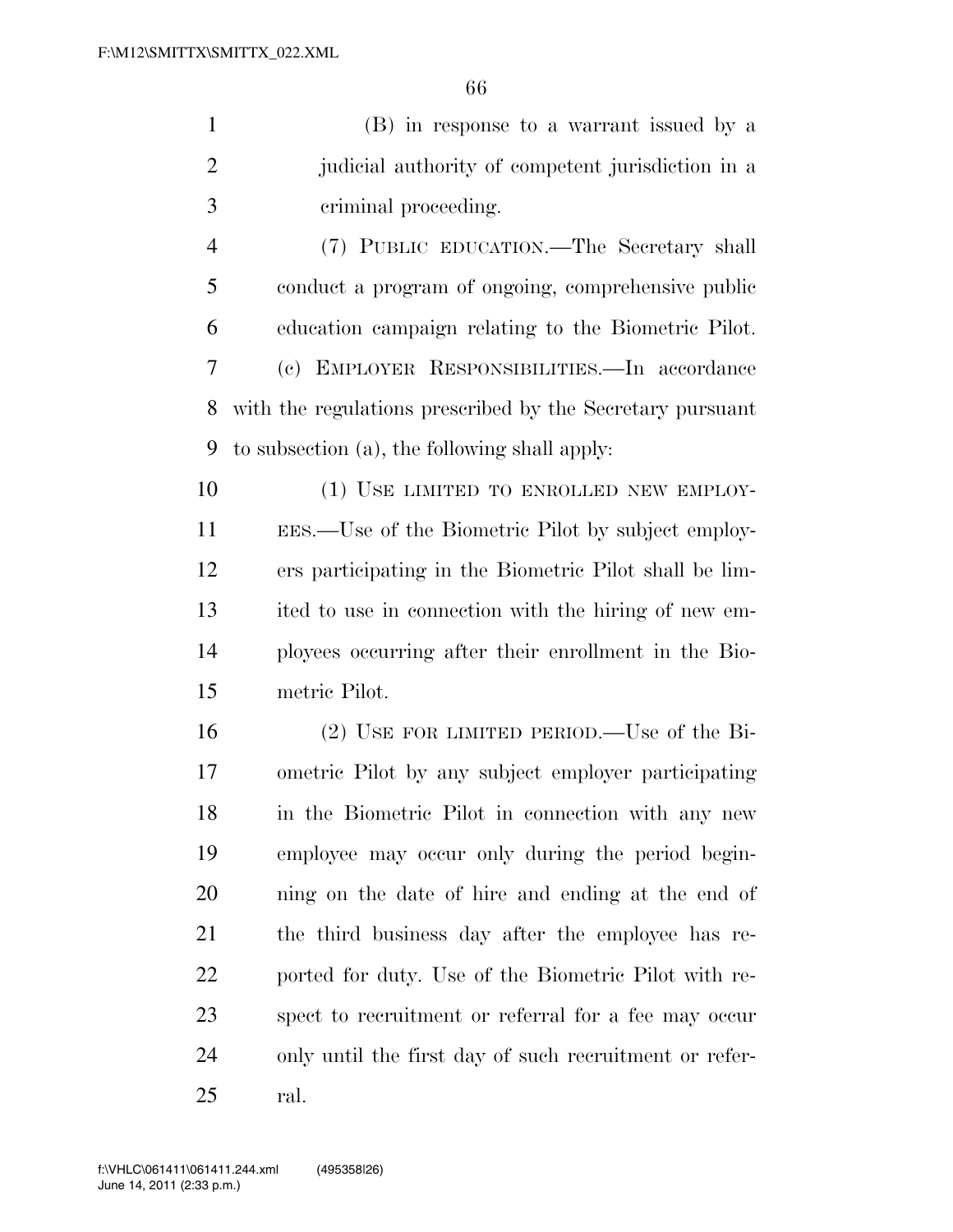(3) RESPONSIBILITY OF EMPLOYERS TO EN- ROLL NEW EMPLOYEES.—In connection with the hir- ing by any subject employer of a new employee who has not been previously enrolled in the Biometric Pilot, enrollment of the new employee shall occur only upon application by the subject employer sub- mitted to an enrollment provider, together with pay- ment of any costs associated with the enrollment. 9 (4) LIMITATIONS ON SELECTIVE USE.—No sub- ject employer may use the Biometric Pilot selectively to verify any class, level, or category of new employ- ees. Nothing in this subparagraph shall be construed to preclude subject employers from utilizing the Bio- metric Pilot in connection with hiring at selected employment locations without implementing such usage at all locations of the employer. (d) EMPLOYEE PROTECTIONS.—In accordance with the regulations prescribed by the Secretary pursuant to subsection (a), the following shall apply: 20 (1) ACCESS FOR EMPLOYEES TO CORRECT AND UPDATE INFORMATION.—Employees enrolled in the Biometric Pilot shall be provided access to the Bio- metric Pilot to verify information relating to their employment authorization and readily available proc-

esses to correct and update their enrollment infor-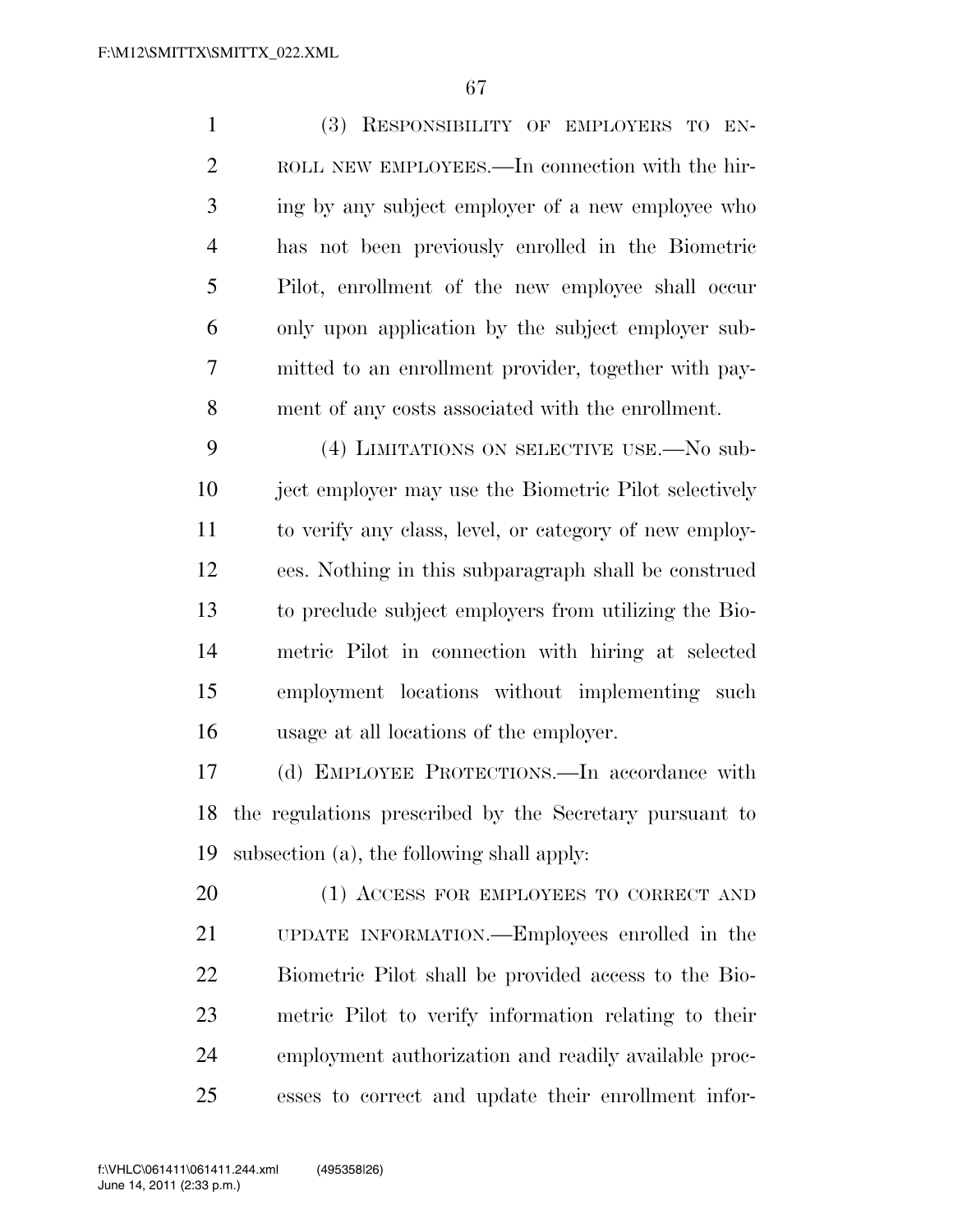mation and information relating to employment au-thorization.

 (2) RIGHT TO CANCEL ENROLLMENT.—Each employee enrolled in the Biometric Pilot shall have the right to cancel such employee's enrollment at any time after the identity authentication and em- ployment eligibility verification processes are com- pleted by the subject employer described in sub- section (c)(3). Such cancellation shall remove from the Biometric Pilot all identifying information and biometrics in connection with such employee without prejudice to future enrollments.

 (e) MAINTENANCE OF SECURITY AND CONFIDEN-TIALITY OF INFORMATION.—

 (1) IN GENERAL.—Every person who is a sub- ject employer participating in the Biometric Pilot or an officer or contractor of such a subject employer and who has access to any information obtained at any time from the Department of Homeland Secu- rity shall maintain the security and confidentiality of such information. No such person may disclose any file, record, report, paper, or other item containing information so obtained at any time by any such person from the Secretary or from any officer or em-ployee of the Department of Homeland Security ex-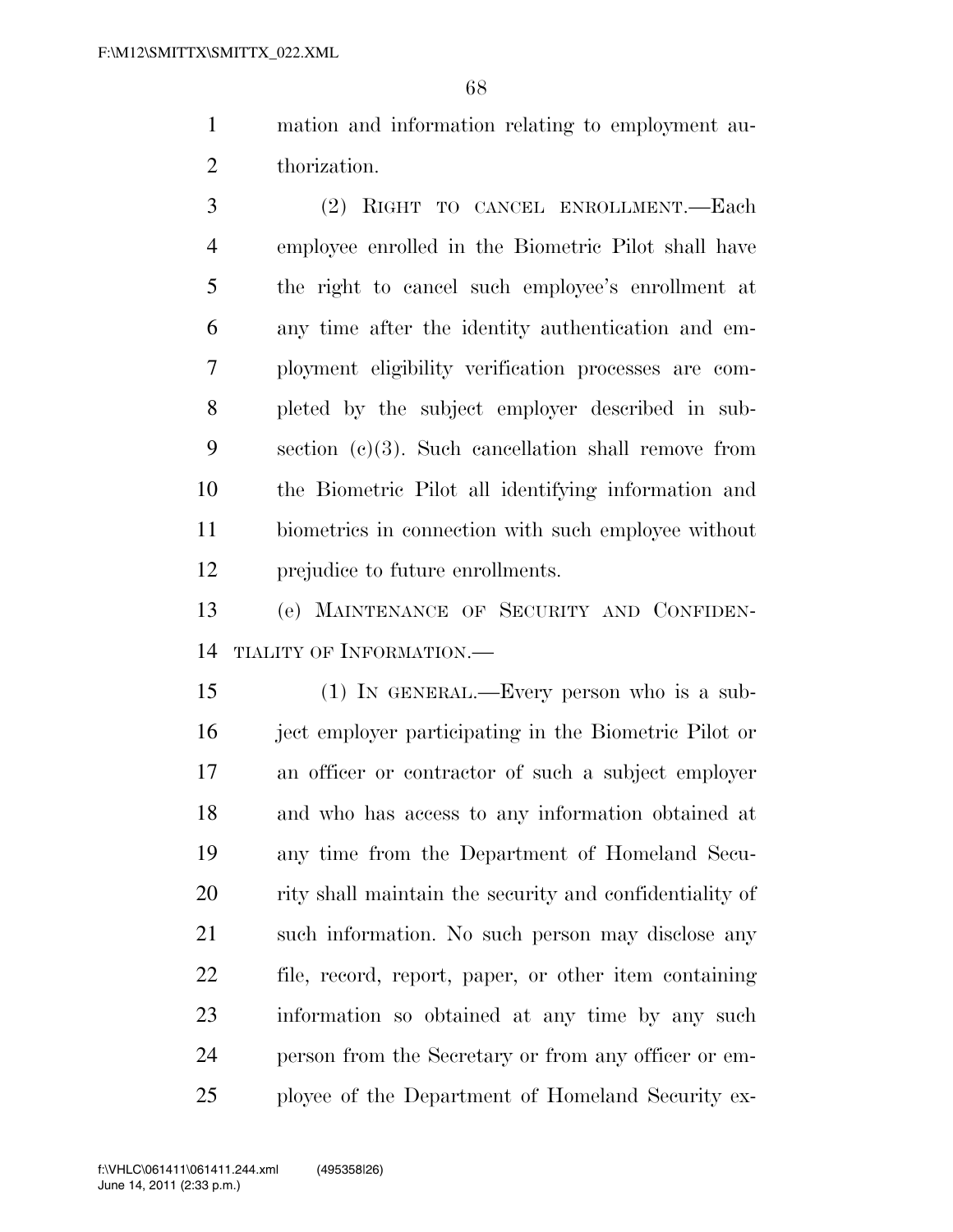cept as the Secretary may by regulations prescribe or as otherwise provided by Federal law.

 (2) PENALTY FOR DISCLOSURE IN VIOLATION OF SUBPARAGRAPH (A).—Any person described in paragraph (1) who knowingly violates paragraph (1) shall be guilty of a felony and, upon conviction thereof, shall be punished by a fine not exceeding \$10,000 for each occurrence of a violation, or by im-prisonment not exceeding 5 years, or both.

 (3) PENALTY FOR KNOWING DISCLOSURE OF FRAUDULENT INFORMATION.—Any person who will- fully and knowingly accesses, discloses, or uses any information which such person purports to be infor- mation obtained as described in paragraph (1) knowing such information to be false shall be guilty of a felony and, upon conviction thereof, shall be punished by a fine not exceeding \$10,000 for each occurrence of a violation, or by imprisonment not ex-ceeding 5 years, or both.

(4) RESTITUTION.—

 (A) IN GENERAL.—Any Federal court, when sentencing a defendant convicted of an of- fense under this paragraph, may order, in addi- tion to or in lieu of any other penalty author-ized by law, that the defendant make restitution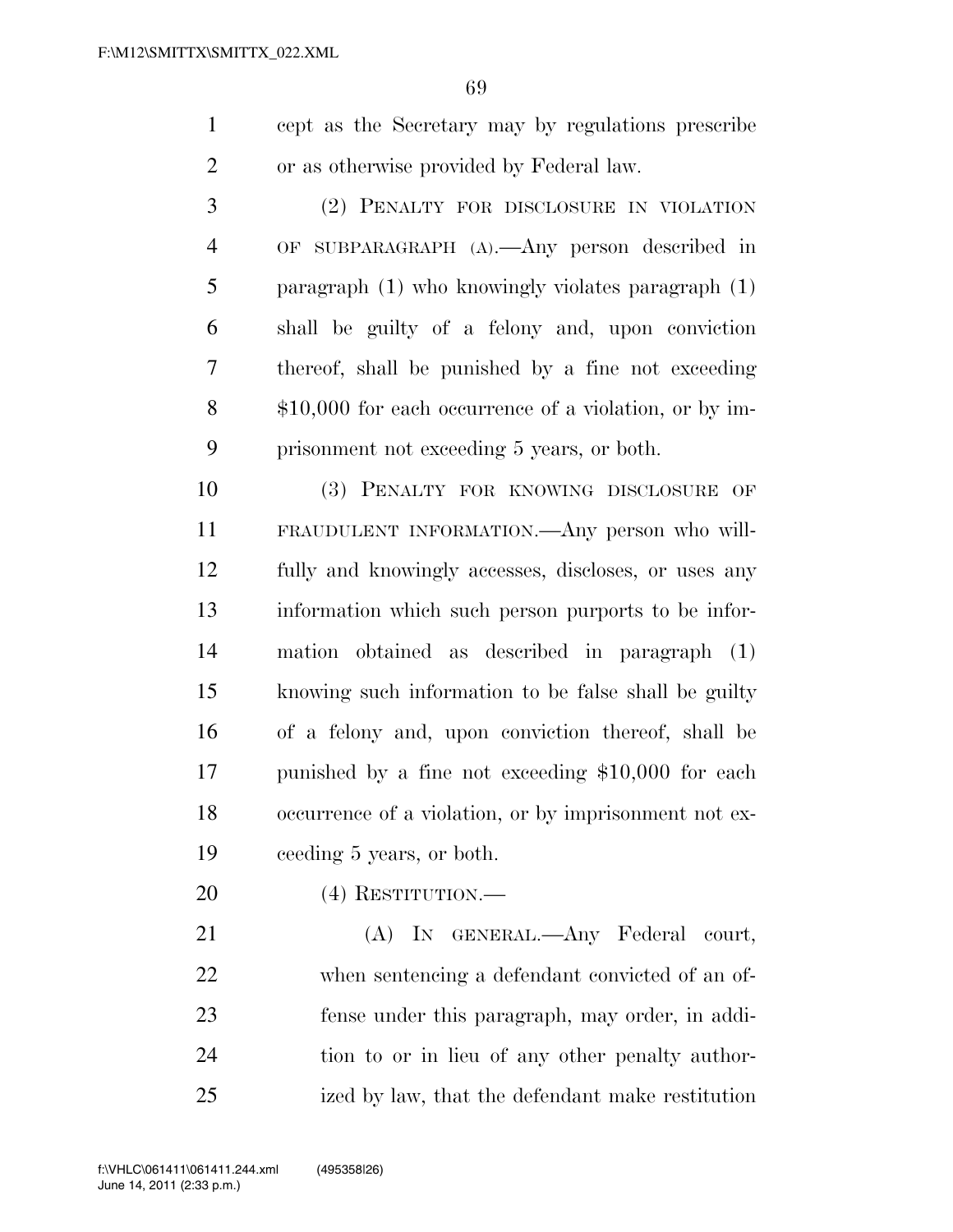| $\mathbf{1}$   | to the victims of such offense specified in sub-   |
|----------------|----------------------------------------------------|
| $\overline{2}$ | paragraph $(B)$ . Sections 3612, 3663, and 3664    |
| 3              | of title 18, United States Code, shall apply with  |
| $\overline{4}$ | respect to the issuance and enforcement of or-     |
| 5              | ders of restitution to victims of such offense     |
| 6              | under this subparagraph. If the court does not     |
| 7              | order restitution, or orders only partial restitu- |
| 8              | tion, under this subsection, the court shall state |
| 9              | on the record the reasons therefor.                |
| 10             | VICTIMS SPECIFIED.—The victims<br>(B)              |
| 11             | specified in this clause are the following:        |
| 12             | (i) Any individual who suffers a finan-            |
| 13             | cial loss as a result of the disclosure de-        |
| 14             | scribed in paragraph $(2)$ or $(3)$ .              |
| 15             | (ii) The Secretary of Homeland Secu-               |
| 16             | rity, to the extent that the disclosure de-        |
| 17             | scribed in paragraph $(2)$ or $(3)$ results in     |
| 18             | the inappropriate payment of a benefit by          |
| 19             | the Commissioner of Social Security.               |
| 20             | (C) DEPOSIT IN THE TRUST FUNDS OF                  |
| 21             | AMOUNTS PAID AS RESTITUTION TO THE COM-            |
| 22             | MISSIONER.—Funds paid to the Commissioner          |
| 23             | as restitution pursuant to a court order under     |
| 24             | this subparagraph shall be deposited in the        |
| 25             | Federal Old-Age and Survivors Insurance Trust      |